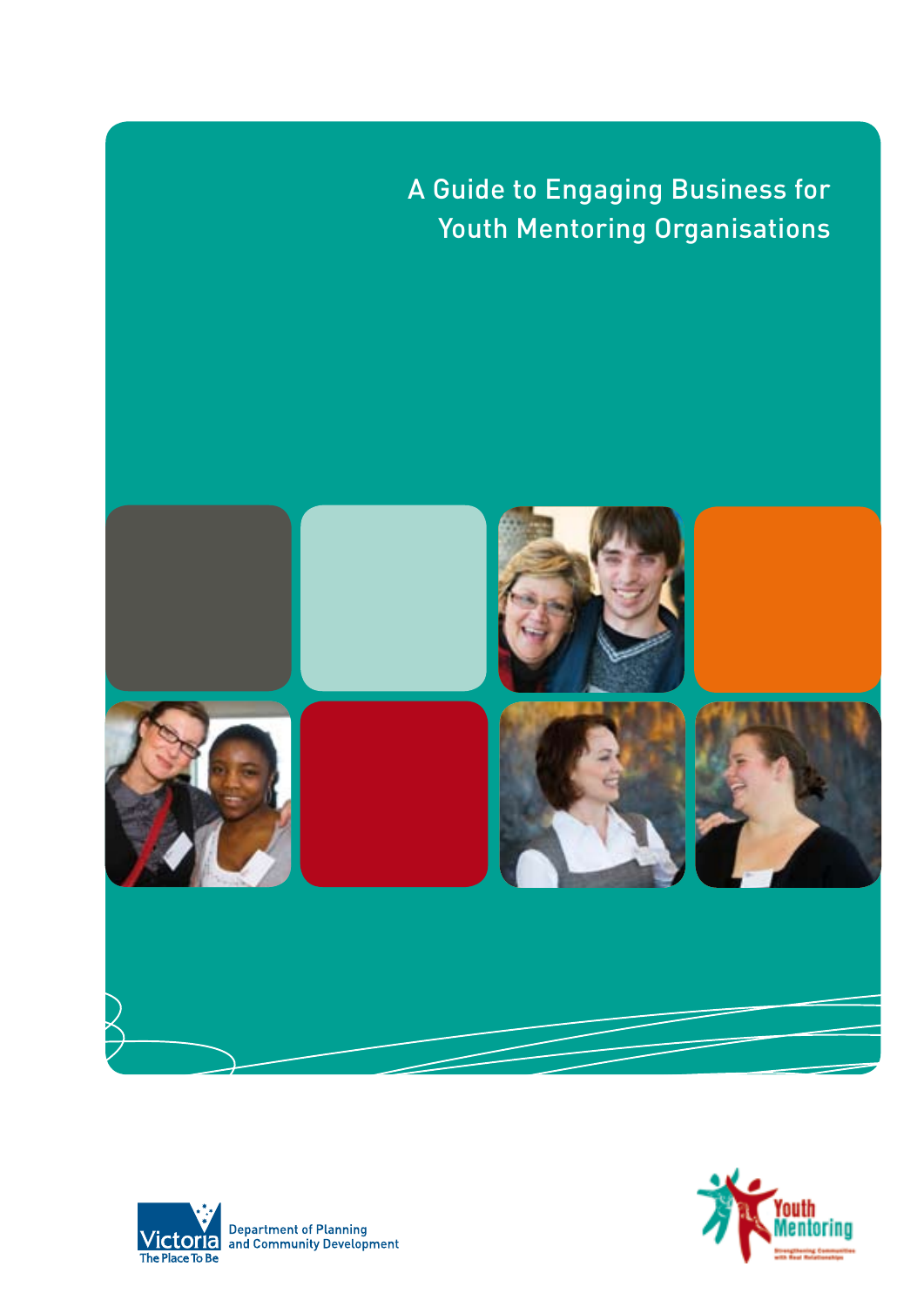# Acknowledgements

A *Guide to Engaging Business for Youth Mentoring Organisations* was written by Whitelion on behalf of the Victorian Government. This Guide reflects the extensive experience and knowledge of community organisations that have shared learnings, contributed to discussions and provided case studies of successful community business partnerships. The contributors are gratefully acknowledged in the Appendix.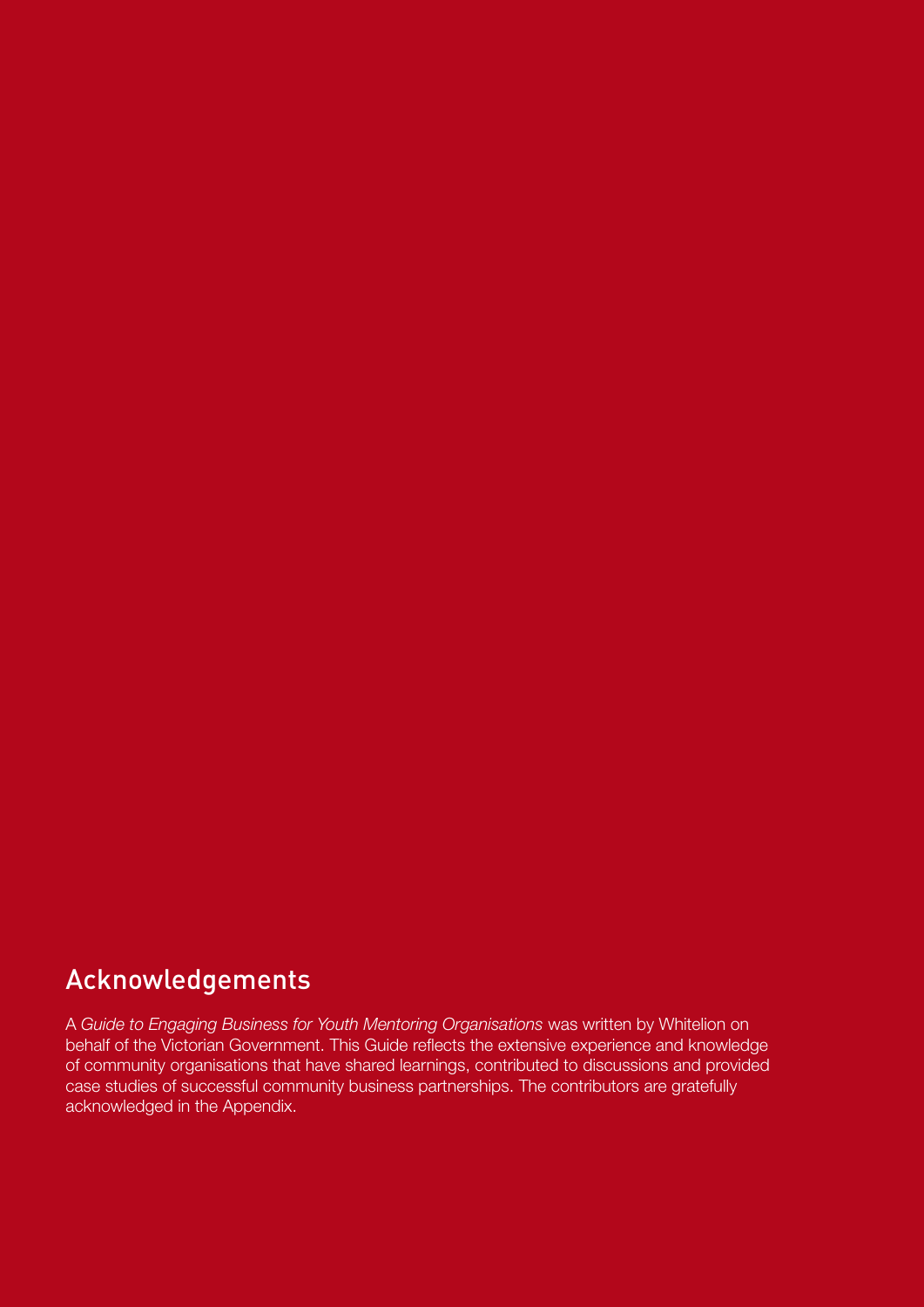# **Contents**

| 1 |     | <b>Foreword</b>                                                             | 4              |
|---|-----|-----------------------------------------------------------------------------|----------------|
| 2 |     | Purpose of this 'how to' guide                                              | 5              |
|   |     | 2.1 Why engage with business?                                               | 5              |
|   |     | 2.2 What is a community business partnership?                               | 5              |
|   |     | 2.3 How to use this guide                                                   | $\overline{7}$ |
| 3 |     | How business can support youth mentoring organisations                      | 8              |
|   |     | 3.1 Why business wants to work with youth mentoring organisations           | 8              |
|   |     | 3.2 Types of support business can provide                                   | 9              |
| 4 |     | Planning a successful partnership                                           | 13             |
|   |     | Step 1: Review and evaluate your needs                                      | 13             |
|   |     | Step 2: Choose and develop a partnership model                              | 14             |
|   |     | Step 3: Consider what you can offer business                                | 14             |
|   |     | Step 4: Identify potential business partners who would provide the best fit | 15             |
|   |     | Step 5: Consider the potential costs of the partnership                     | 20             |
| 5 |     | <b>Approaching business</b>                                                 | 21             |
|   | 5.1 | Identify who to approach within a business                                  | 21             |
|   |     | 5.2 Developing a proposal for business: How to inform and connect           | 22             |
|   |     | 5.3 Presenting to business                                                  | 23             |
|   |     | 5.4 Keeping in touch                                                        | 24             |
| 6 |     | <b>Negotiating an agreement</b>                                             | 25             |
|   |     | 6.1 Establishing a common understanding                                     | 25             |
|   |     | 6.2 Developing an agreement                                                 | 25             |
| 7 |     | Developing and reviewing the relationship                                   | 26             |
|   | 7.1 | Maintaining communication                                                   | 26             |
|   |     | 7.2 Working with business to promote the relationship                       | 28             |
|   |     | 7.3 Monitor and review                                                      | 30             |
| 8 |     | <b>Appendices</b>                                                           | 32             |
|   | 8.1 | Glossary: Understanding the language of business                            | 32             |
|   |     | 8.2 Needs Identification Tool                                               | 33             |
|   | 8.3 | <b>Potential Partner Scorecard</b>                                          | 35             |
|   | 8.4 | Partnership Status Log                                                      | 36             |
|   | 8.5 | Successful Partnership Checklist                                            | 37             |
|   | 8.6 | Partnership Review Template                                                 | 38             |
|   | 8.7 | Contributors                                                                | 39             |
|   | 8.8 | Resources                                                                   | 40             |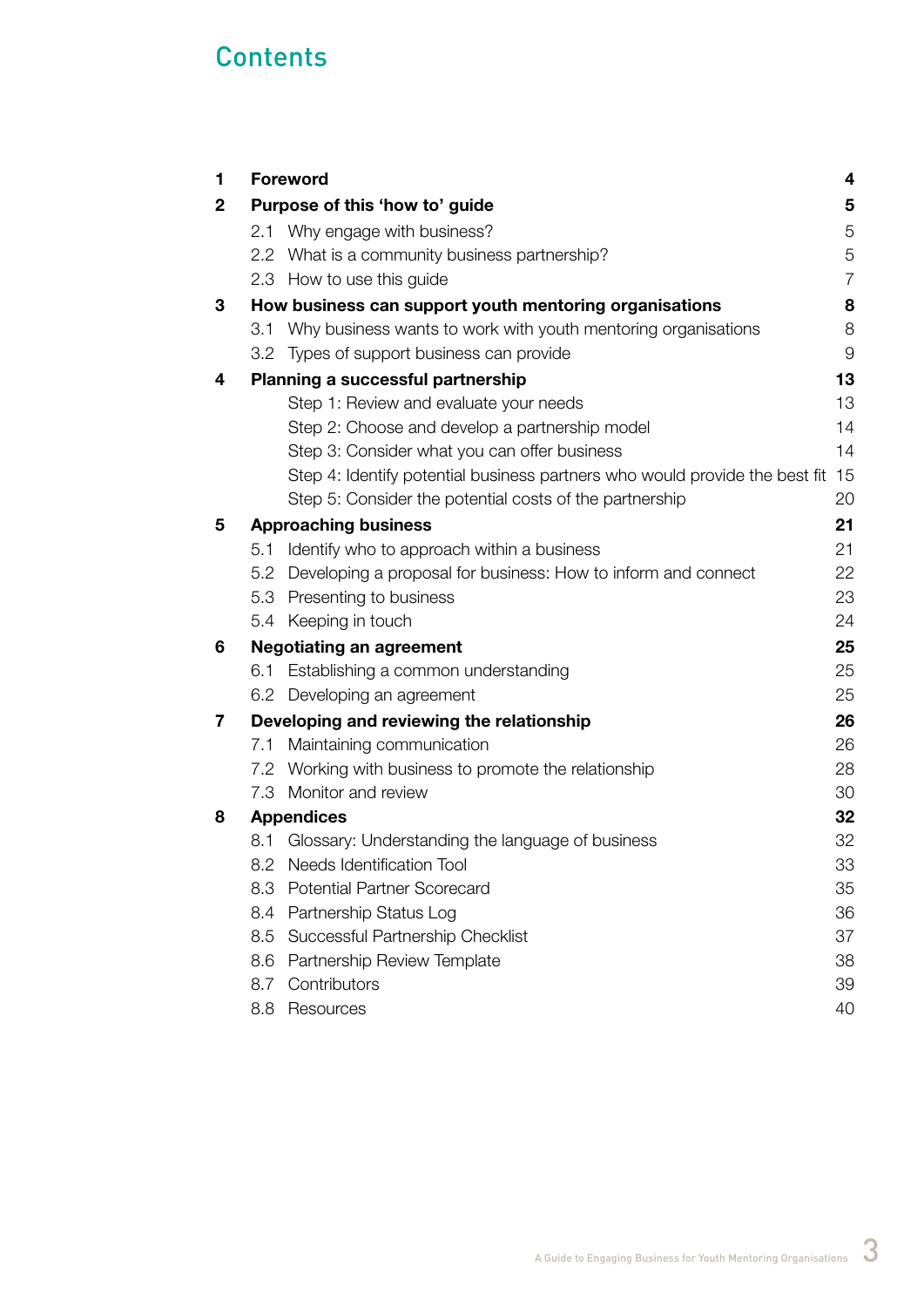

Mentoring really works. It is one of the most effective ways we can help a young person get their life back on track. I encourage all sectors across the community – businesses, community groups and philanthropic organisations – to support mentoring and join with the Government to improve the way mentoring for young people is delivered across Victoria.

Mentoring organisations that approach businesses to get involved in mentoring have a strong case – not only is it great for the young people, it's great for the organisations and individuals involved. Businesses can support youth mentoring in a number of ways, from providing opportunities for young people's involvement in their business to providing funding, sponsorship, in-kind contributions for promotional activities and fundraising.

By encouraging staff to become mentors, businesses can benefit in two ways. Not only do employees feel great about helping a young person, but research suggests that there are also economic benefits for businesses through the additional skills their employees acquire in the process.

A number of large, well-established mentoring programs already have substantial and ongoing corporate support. The Victorian Government is working with employers to explore ways of building a more widespread culture of mentoring for young people in both large and small enterprises.

I am pleased to introduce this toolkit for community organisations that are keen to engage with businesses and work together as partners to support young people.

I commend you on giving Victoria's young people the mentor support they need to improve their lives through positive relationships and experiencing new opportunities.

**James Merlino MP** Minister for Sport, Recreation and Youth Affairs

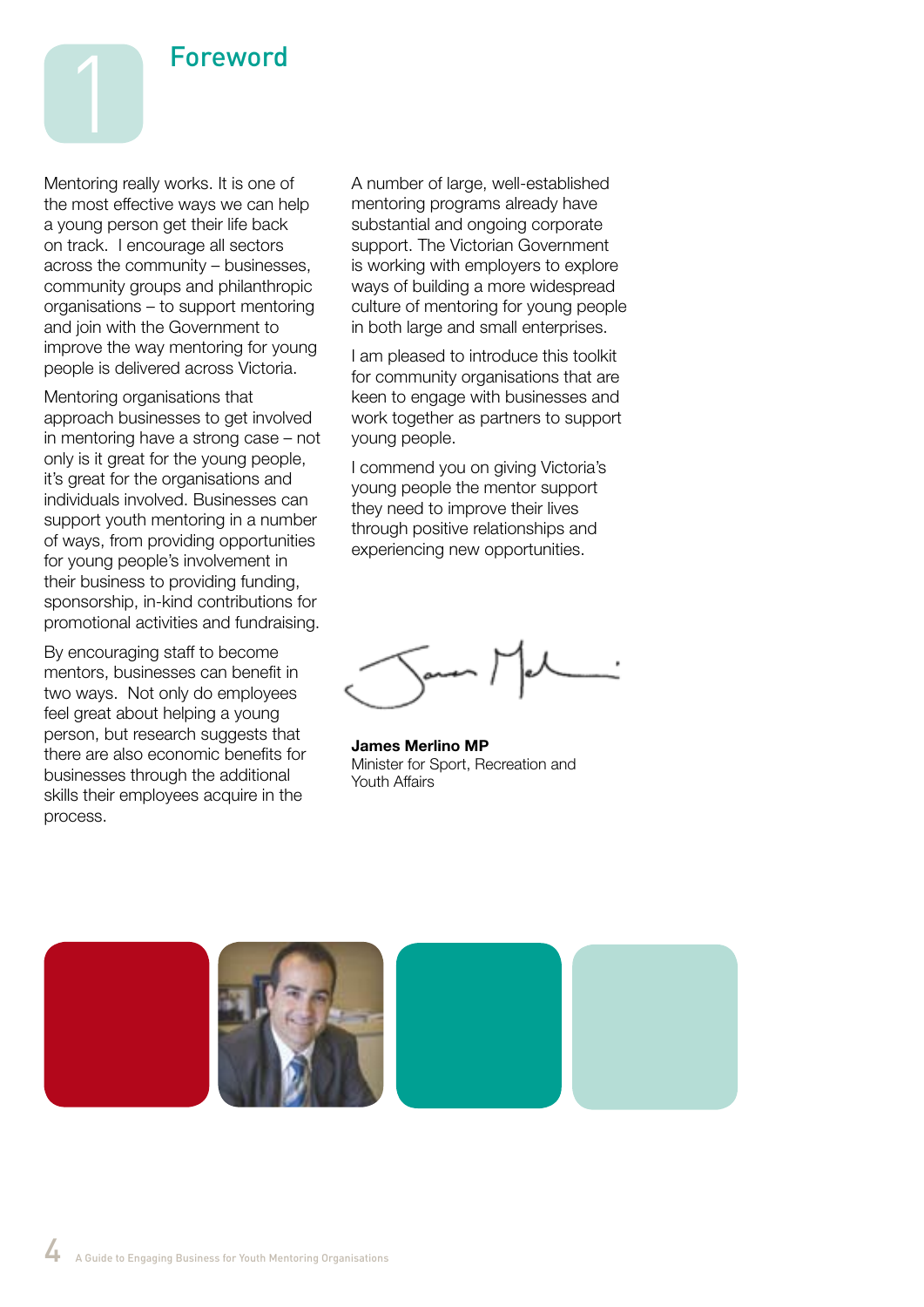# Purpose of this 'how to' guide



#### 2.1 Why engage with business?

*Leading the Way: The Victorian Government's Strategic Framework on Mentoring Young People 2005* – *2008* provides a strategic approach to mentoring that supports the delivery of high quality and cost effective programs. For the long term success of mentoring, integrated and collaborative partnerships are necessary which is why the Victorian Government is working in partnership with business, schools, philanthropy and across all levels of government to improve young people's access to quality mentoring programs. Mentoring is seen to be a key strategy to provide early support for young people at risk, break the cycle of disadvantage and help young people connect with positive social and economic networks to increase their life chances.<sup>1</sup>

Increasingly, a diversification of funding sources is becoming key for the long-term sustainability of community organisations. A community business partnership can assist you to diversify your revenue sources and find necessary resources beyond the government and philanthropic options.

# 2.2 What is a community business partnership?

A community business partnership exists where a business and community organisation identify common goals and agree to work together to share and leverage their strengths, knowledge and resources to benefit both the business and the community.2

Along with common goals, successful partnerships need to have some common principles that hold them together.3 Three commonly identified principles are:

- **Equity:** recognition that both parties have an equal right to enter into a partnership and have valid contributions even where there are divergences in power, resource and influence
- **Transparency: partners will** become truly accountable through trust generated through openness and honesty in the relationship
- **Mutual benefit:** both parties contribute to the partnership and should also be entitled to benefits. This will ensure parties remain committed to the partnership

Community business partnerships can range from a simple exchanging of money through to more strategic alliances. They can involve varying levels of resource commitment (financial, skills or time) and levels of interaction. Partnerships often have a mix of these resource commitments that will vary based on the needs of the community organisation and the

**1** *Leading the Way, The Victorian Governments Framework on Mentoring Young People 2005-2008*, Department for Victorian Communities, 2005, p.6

**<sup>2</sup>** Loza, J and Prince J, *The practical partnering toolkit,* Social Compass, The Prime Minister's Community Business Partnership, 2007, p. 5

**<sup>3</sup>** Tennyson, R, *The partnering toolbook,* International Business Leaders Forum, 2003, p.6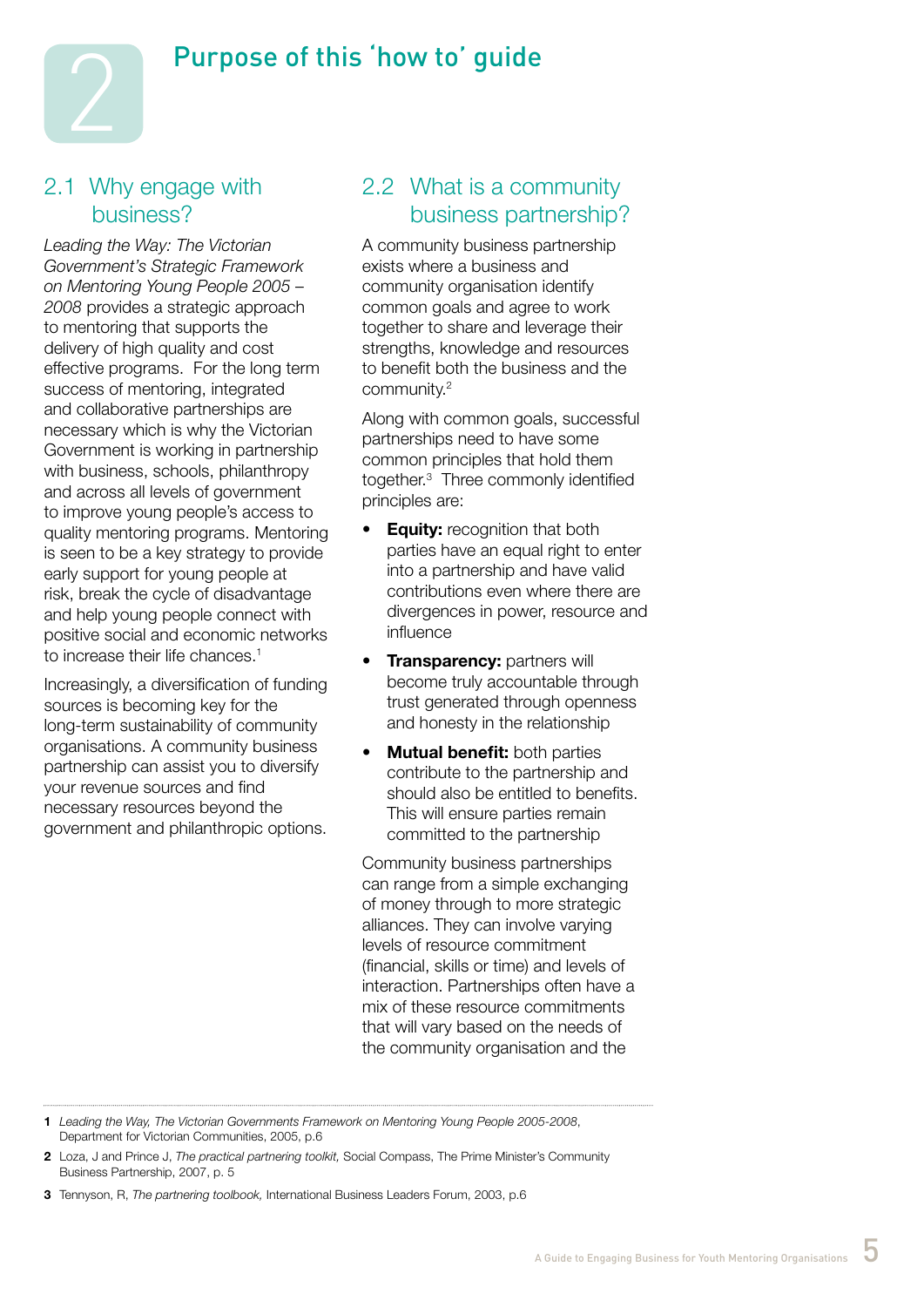# Purpose of this 'how to' guide

capabilities of the business partner. The nature of the relationship may adapt over time as partners get to know each other and as their needs change.

Community business partnerships can utilise the strengths of both parties to maximise the benefit to the whole community.

In 2006-07 approximately 40,000 young people were involved in more than 300 separate activities which included leadership programs, the development of youth websites and magazines, performing arts groups and film projects, youth forums and action committees and social or recreational groups.

The participation of young people was central to the planning, delivery and evaluation of these activities which gave them the opportunity to contribute to their community and ensure their voices were heard and valued.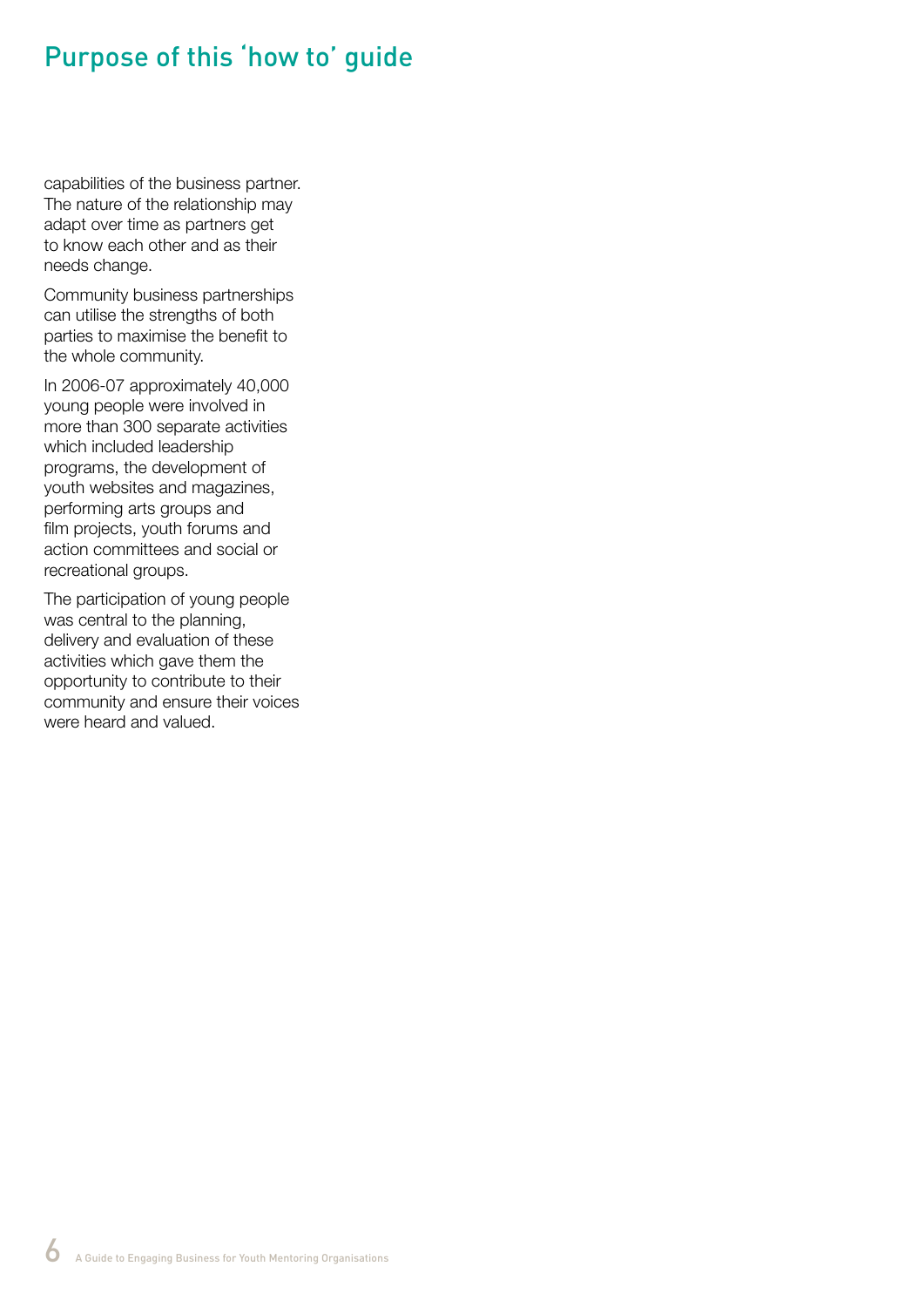# 2.3 How to use this guide

With the right preparation, partnerships can be easier in practice than they sound in theory. This guide provides you with a practical, step by step approach to establishing and maintaining a successful partnership. The steps are:



The Guide has been developed specifically for youth mentoring organisations. However it will also be a useful reference for thinking through developing other partnerships to contribute to activities and events run for and by young people.

The Guide is comprised of the following sections:

- "How to guide" to engaging business, complete with practical tools, and
- **Engaging business: Proposal** templates CD to assist in developing links with businesses large and small.

It is important to review the Guide and tools in full before initiating partnership preparation. This will give you a full picture of the partnership lifecycle and

enable you to assess whether it is the correct investment for your organisation.

There are many types of organisations and partnerships. This Guide contains tools which can be tailored to individual mentoring organisations. Long-term partnerships are the focus; however the steps included can be applied to all partnerships. The extent to which they are applied will depend on the size and complexity of the partnership. For smaller, relatively simple partnerships involving a limited resource commitment or one-off contribution it is important to consider each step and apply as appropriate for the scale of the partnership. This process can create a solid basis to grow the partnership in the future.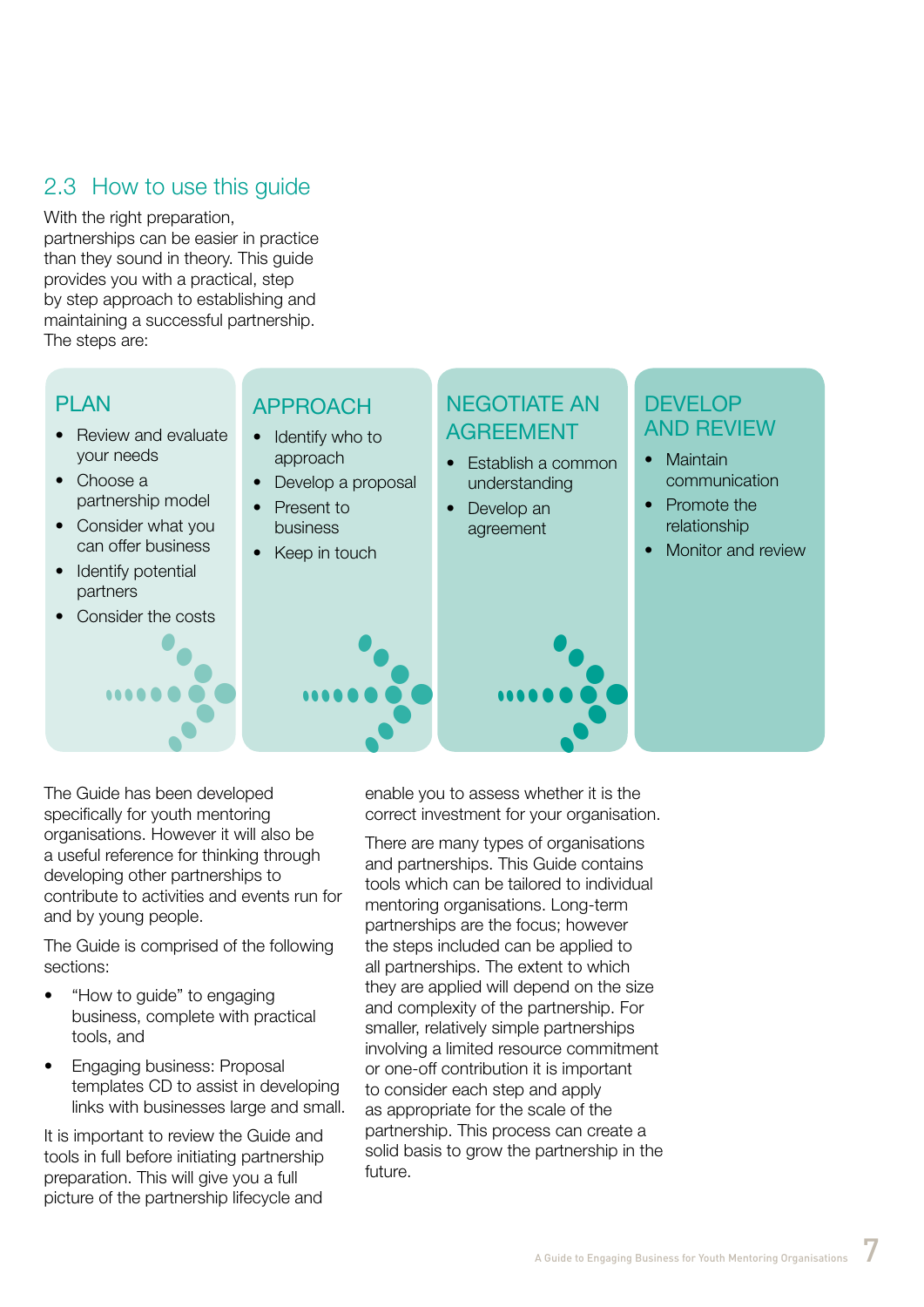

# How business can support youth mentoring organisations

# 3.1 Why business wants to work with youth mentoring organisations

In recent years, there has been a profound shift in the way business interacts with the community. The traditional notion that the 'business of business is business' no longer holds true, and many companies now believe they should take a greater role in meeting the needs and aspirations of the communities within which they operate.

Businesses – large and small – increasingly see community investment as 'an integral component to strategy and the business model'.<sup>4</sup> Many businesses believe that responding to community interests and stakeholders needs, can actually improve long-term profits.5 Generally, businesses do not see involvement as a way to reap

short-term financial gains, but as a way to maintain trust and build support with the local community, government and the people it employs.

Gone are the days of business simply opening their cheque books. Increasingly businesses need to build a **business case** for engagement. Partnerships with community organisations can take on a variety of forms and have the potential to offer a wide range of benefits to business, and the community.

Business derives both internal and external benefits from partnering with youth mentoring organisations – both of which add value and sharpen competitive edge.

| <b>Benefit</b>                          | <b>Description</b>                                                                                                                                                                                                                                                                                |
|-----------------------------------------|---------------------------------------------------------------------------------------------------------------------------------------------------------------------------------------------------------------------------------------------------------------------------------------------------|
| <b>Internal benefits</b>                |                                                                                                                                                                                                                                                                                                   |
| A more skilled workforce                | Working with the community sector can broaden<br>employee perspectives and develop skills not<br>usually accessed in their day to day jobs. Partnering<br>produces the opportunity for employees to enhance<br>communication, teamwork and leadership skills.                                     |
|                                         | Exposure to youth issues in particular may help<br>managers to understand and develop their young<br>employees.                                                                                                                                                                                   |
| Improved understanding of the community | Involvement in local communities can improve their<br>understanding of the community in which they work.<br>This knowledge can inform and improve business<br>decisions and potentially lead to fresh thinking<br>regarding processes, logistics, workforce management<br>and product innovation. |
| Improved staff morale and retention     | Involvement in a partnership, particularly where staff<br>involvement through volunteering, can improve staff<br>moral, enhancing productivity and reducing staff<br>turnover.                                                                                                                    |

**4** *Corporate Community Investment in Australia,* The Centre for Corporate and Public Affairs, the Prime Minister's Community Business Partnership, 2007, p. viii

 **5** ibid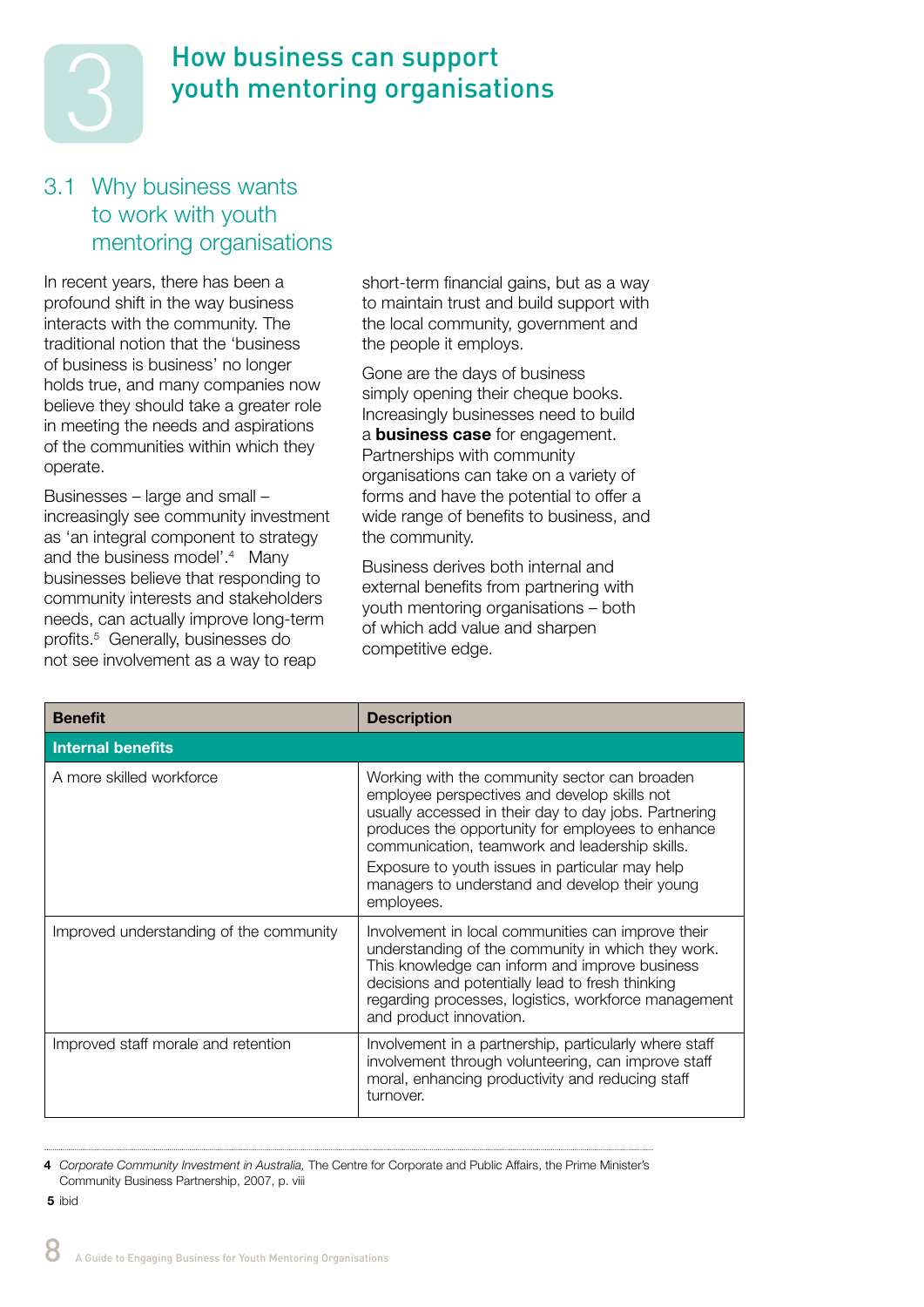| <b>Benefit</b>                     | <b>Description</b>                                                                                                                                                                                                                                                                                                                                                                                                   |
|------------------------------------|----------------------------------------------------------------------------------------------------------------------------------------------------------------------------------------------------------------------------------------------------------------------------------------------------------------------------------------------------------------------------------------------------------------------|
| <b>External benefits</b>           |                                                                                                                                                                                                                                                                                                                                                                                                                      |
| Being an employer of choice        | In a tight labour market attracting and retaining<br>committed employees has been increasingly important<br>for businesses. Staff, especially young employees,<br>place increasing demands on potential employers with<br>many seeking to ensure that an employer's values<br>align with their own and provide the ability for them<br>to express their altruism with the support of their<br>employer. <sup>6</sup> |
| Improved reputation                | A partnership with a youth mentoring organisation is a<br>demonstration of a business's ethos and commitment<br>to its community, setting it apart from competitors.<br>Building a positive profile can improve your business's<br>chances of attracting and retaining customers and<br>suppliers.                                                                                                                   |
| Expanding networking opportunities | Expanding business relationships in the local<br>community promotes trust and can create stronger<br>relationships and alliances.<br>Youth mentoring organisations may also be able to<br>provide business with access to their government<br>contacts.                                                                                                                                                              |

# 3.2 Types of support business can provide

There are a variety of ways in which business can support and work with community organisations. The partnership between Whitelion and Metlink is an excellent example of how business can support an organisation in multiple ways, generating benefits for both partners and the community (Case study 1).

Where once support from business could be characterised by ad-hoc cash payments and arms length transactions, recent years has seen a shift away from these traditional forms of philanthropy to a more strategic approach centred

on creating a lasting contribution to the community – usually in partnership with a community organisation.

Whilst it remains relatively easy to approach business for a one-off cash donation, working with a business to develop deeper, more integrated partnerships can potentially provide greater rewards for both parties. Longterm partnerships, generally 3 to 5 years, have the ability to provide stability and the opportunity for lasting growth of your organisation.

Businesses can partner with a mentoring organisation to provide one or more partnership element summarised in the table on the next page.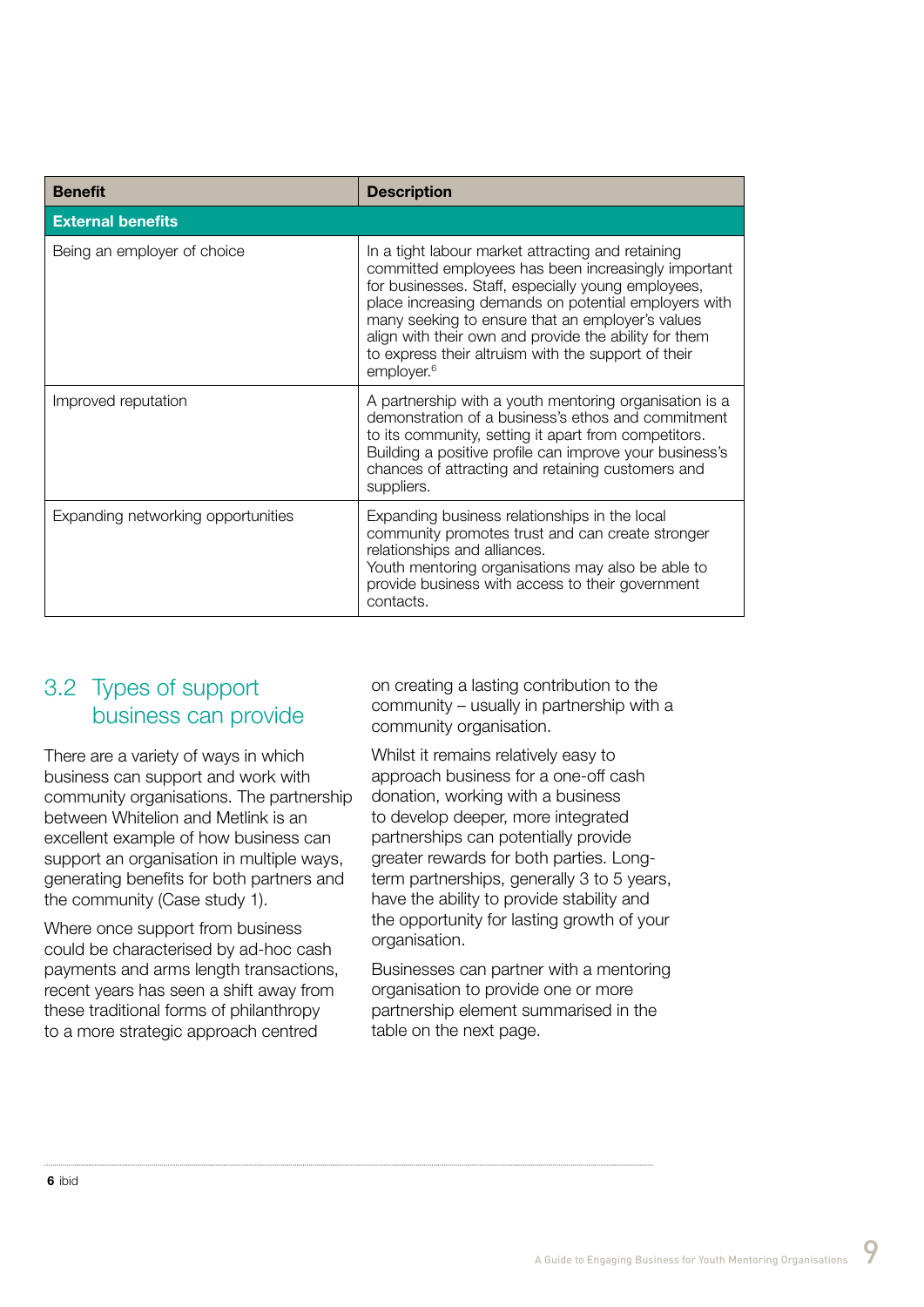# How business can support youth mentoring organisations

| <b>Partnership elements</b>                                    | For a youth mentoring organisation this may<br>involve                                                                                                                                |
|----------------------------------------------------------------|---------------------------------------------------------------------------------------------------------------------------------------------------------------------------------------|
| Being an employer of choice                                    | One-off or ongoing donations for general use or<br>targeted for specific programs<br>Allowing for employee payroll giving<br>Encouraging staff to support or run fundraising          |
| Volunteering opportunities for staff                           | Encouraging staff to become mentors<br>Allowing staff to take part assisting the<br>organisation with other short or long term<br>positions where resources are low                   |
| In-kind contributions of goods, services or<br>other resources | Short term in-kind donations for promotional or<br>fundraising activities<br>Ongoing support such as the provision of office<br>space                                                 |
| Pro-bono services or specialist skills                         | Staff with specialist skills, for example<br>accountancy, legal, human relations (especially<br>training), public relations experts, providing their<br>services for free             |
| Quality work experience or work placements                     | Creating employment positions for mentees                                                                                                                                             |
| Acting as a distribution point                                 | Points to distribute marketing material about<br>your program to encourage awareness and<br>participation by mentors and mentees<br>Having a collection tin at your partners location |
| Establishing a scholarship or award                            | Developing an award or scholarship which reflects<br>mentee aspirations                                                                                                               |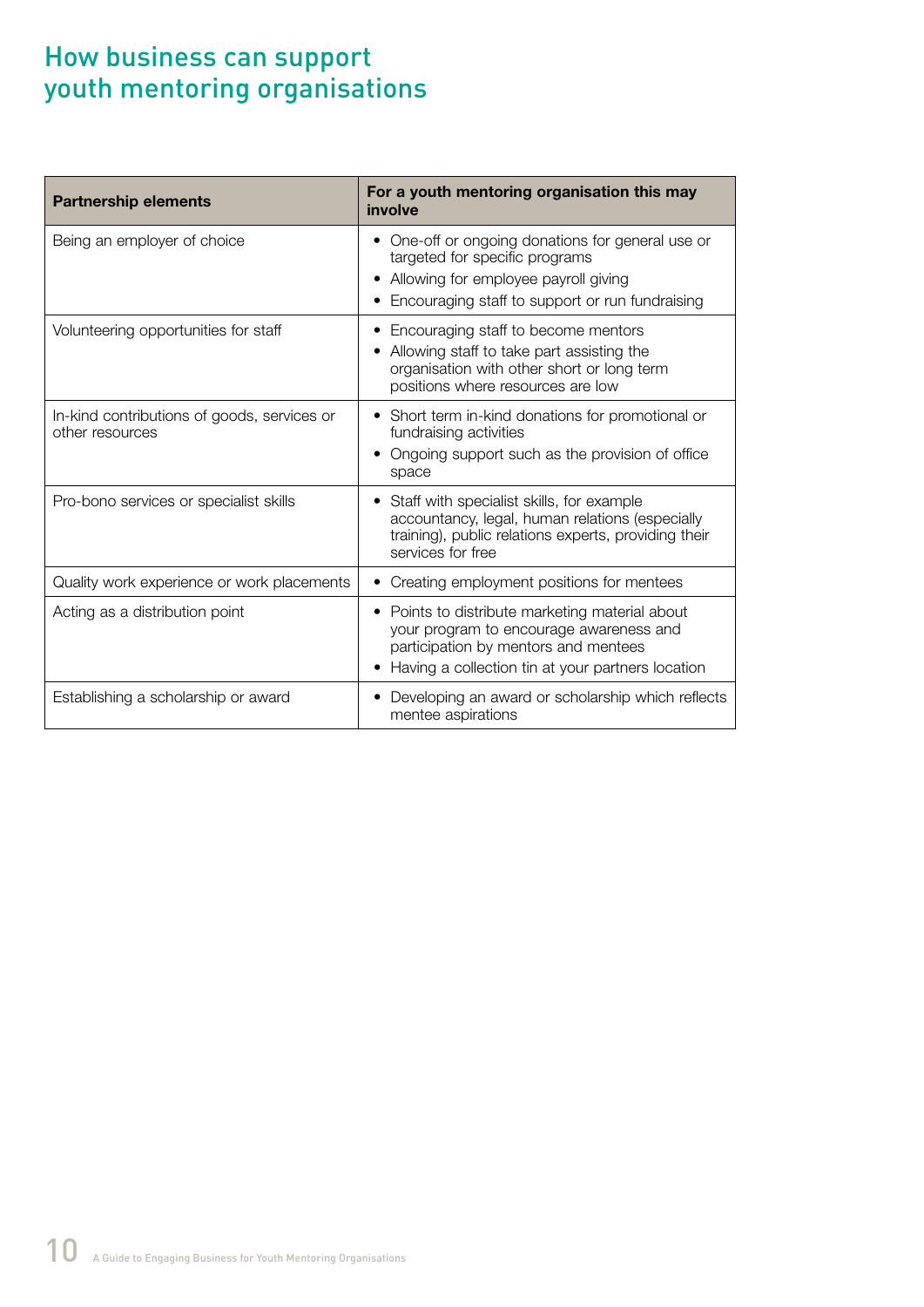# casestudy

# The benefits of a partnership **Metlink and Whitelion**



Whitelion is a non-profit organisation dedicated to making a difference in the lives of young people at risk. Whitelion exists to reconnect disadvantaged young people with the community so that they can live positive and meaningful lives. It works to inspire and empower disconnected young people by providing positive relationships and life-changing opportunities through role modelling, mentoring and employment programs that are youth-focused, gender and culturally specific.

Metlink is the face of public transport in Melbourne. A partnership of Melbourne's train, tram and bus operators, Metlink provides customers with a 'onestop-shop' for information about services, fares and ticketing. Importantly, Metlink is committed to making corporate social responsibility an essential part of its business strategy.

Metlink was particularly interested in working with young people as negative behaviours such as graffiti, vandalism, train surfing, fare evasion are prominent with this group. Through working

with Whitelion, Metlink hoped to gain a greater understanding and build relationships with young people, as ultimately connecting with this group could reduce the incidence of these negative behaviors.

Since the inception of the sponsorship in 2004, both parties have been committed to the partnership. Regular meetings, executive and staff involvement, support with fundraising events and achievement of clear performance indicators, has meant that the relationship has developed and strengthened.

Metlink and Whitelion work positively together in a variety of areas:

- As major sponsor, Metlink provides Whitelion with \$100,000 per annum in direct financial assistance and a further \$50,000 in servicing the partnership
- Public transport staff are offered the opportunity to understand more about the young people at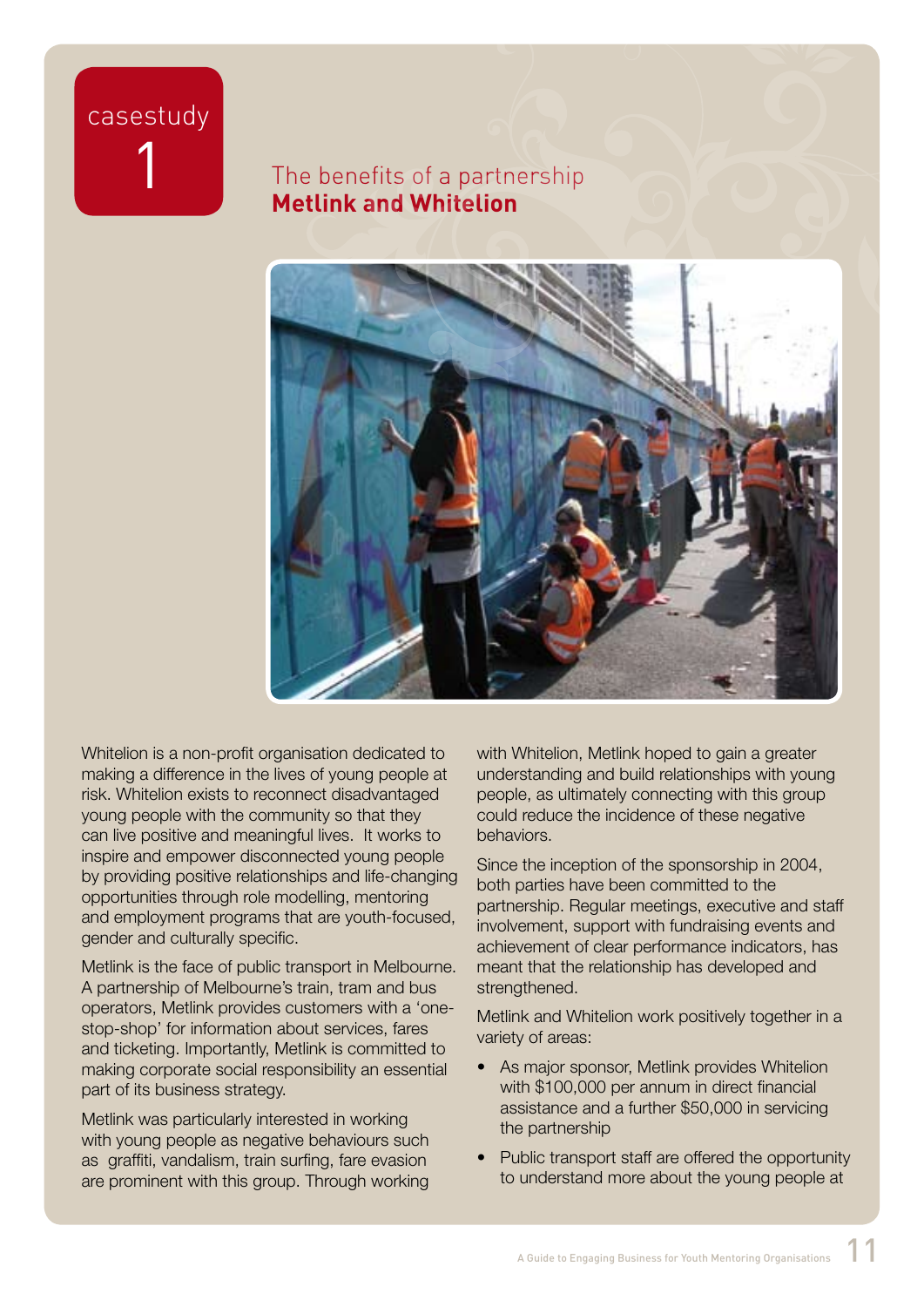# How business can support youth mentoring organisations

#### casestudy 1: continued

risk of, or involved in, offending behaviour on public transport. This has been developed into a new customer service training program

- Developed employment opportunities for young people seeking independence after incarceration
- Metlink operator staff have been given the opportunity to become involved with young people. Activities have included:
	- Activity days within Youth Justice Centres
	- Community day at an event held at Luna Park
	- Getting involved in Whitelion's programs attending camps, becoming mentors and vocational training
	- Mural Art Days

This mutually beneficial relationship has generated positive results for Metlink, Whitelion and young people alike:

- Metlink:
	- Staff skill development (via the staff training package) through increased information and empathy with young people, a traditionally challenging customer segment
	- Improved satisfaction for staff as the sense of control and meaning has increased
	- Contributions of young people's graffiti art to renovations of key transport junctions
- **Whitelion:** 
	- Financial support of this scale has been critical to program function, outcomes and growth
	- Promoting tolerance and support for our community's troubled young people
	- Building an awareness and empathy in the community of Whitelion's work with young people at risk
- Young people:
	- Greater opportunity to get involved in the mentoring and employment programs due to the additional funding
	- Further access to training and skill development
	- Increased appreciation of the challenges of operators of public services
	- Exposure to positive relationships with members of the wider community

**Whitelion CEO Mark Wat**t believes "Metlink's sponsorship of Whitelion has had a profound and positive impact on the organisation, providing much needed funding and professional guidance to support its work with young people and its growth in the past year."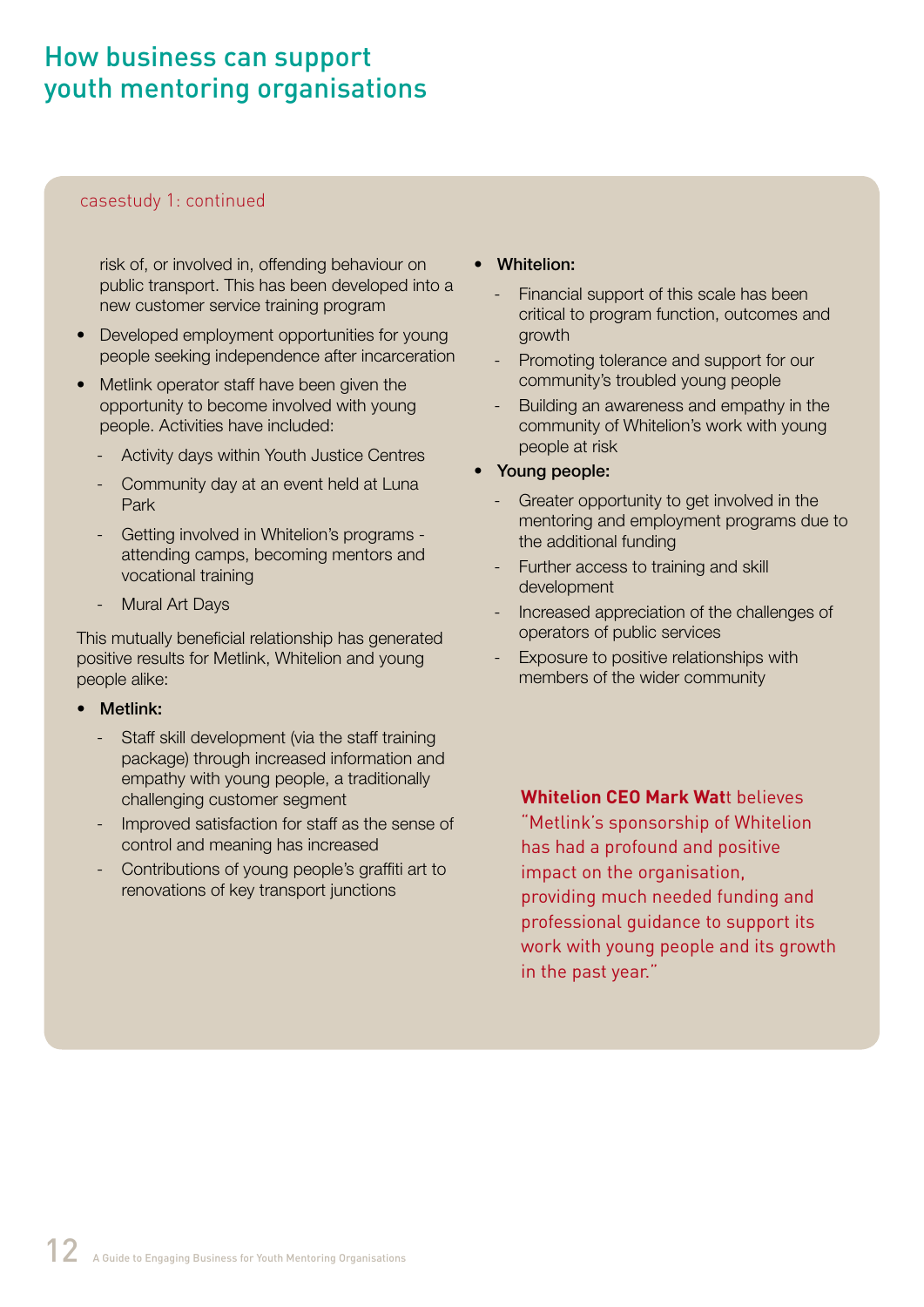

# Planning a successful partnership

Partnerships can be extraordinarily rewarding. And developing the right type of relationship, with the right partner is crucial in forming a lasting partnership. A poorly planned partnership can drain resources and sap morale to the detriment of all concerned.

Before approaching a potential partner, carefully consider the following steps:

**Step 1:** Review and evaluate your needs

**Step 2:** Choose and develop a partnership model

**Step 3: Consider what you can offer** business

**Step 4:** Identify potential business partners who would provide the best fit

**Step 5:** Consider the potential costs of the partnership

If you have existing relationships with businesses, it is recommended that you evaluate your partnership (see section 7) and then return to this section to plan the next phase of your partnerships or any new partnerships.

#### tip: **Successful partnerships generally have a champion within the business that drives engagement. This person may be:**

- Someone known to your organisation through volunteering or another association
- An individual you come into contact with throughout the partnership planning process:
	- A manager within the organisation with a keen interest in the cause or community involvement
	- An effective employee whose responsibility it is to engage employees within the business

# **Step 1: Review and** evaluate your needs

Youth mentoring organisations need to assess why they are considering approaching business – what will be the aim of the partnership, and what will enable your organisation to achieve what it currently cannot.

Utilising the information from your most recent program evaluation and organisation review, you need to ask:

- In which areas is the organisation failing to meet expectations?
- Where does your organisation want to be in the future?
- What additional assistance or resources do you need to ensure you meet your current and future expectations?

• What can be reasonably achieved through a partnership, and what needs to be developed internally or through a fee-for-service arrangement?

A model for mentoring organisations to evaluate their needs can be found in Appendix 8.2. It is a simple yet effective guide that should result in a list of needs where a business partner could provide effective support.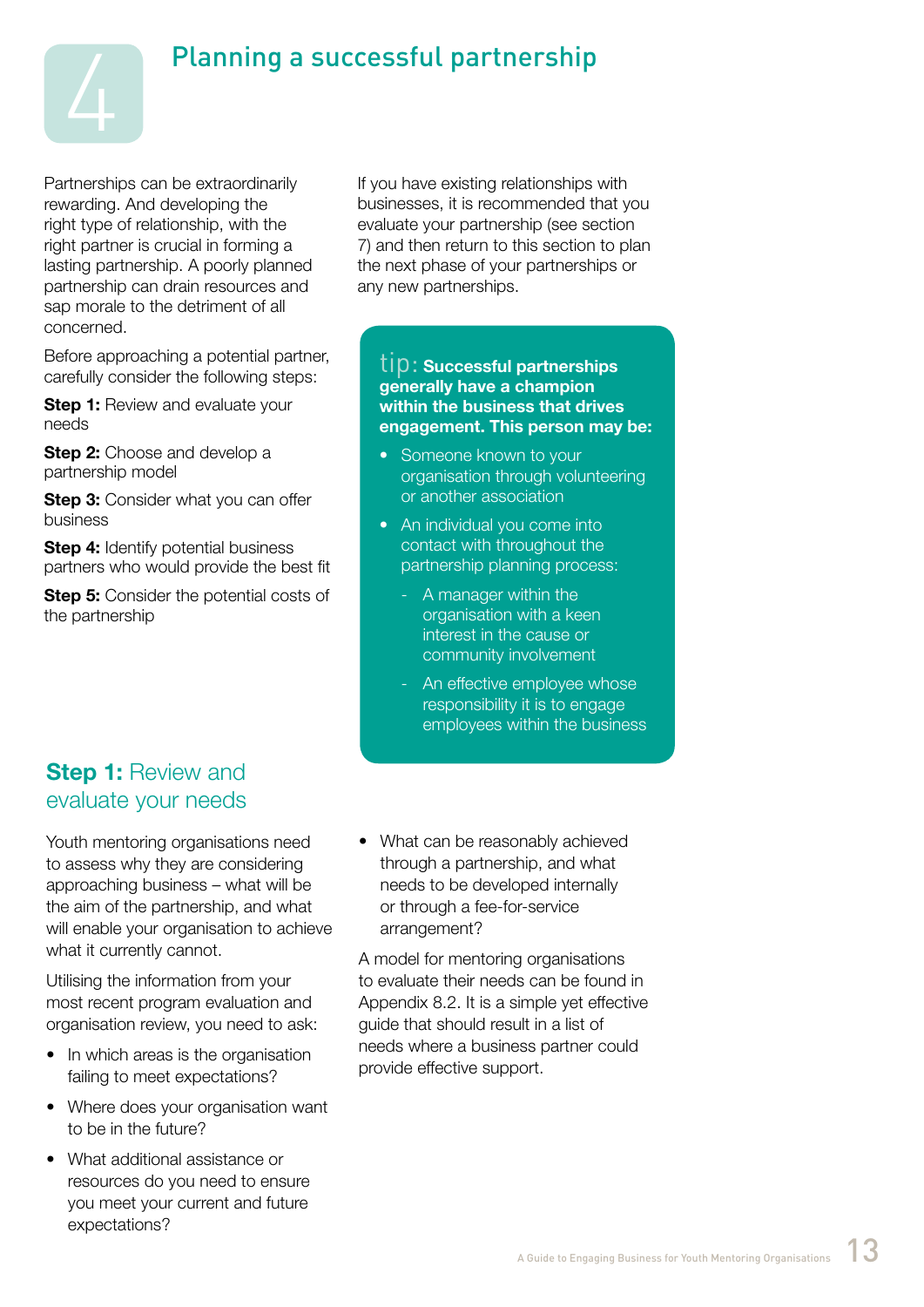# Planning a successful partnership

# **Step 2:** Choose and develop a partnership model

Having identified your organisation's needs, the next stage is to decide what type of partnership model will best meet them.

A partnership with business can take on many shapes. In some cases, short term relationships with business can be beneficial where you are seeking funding of a specific initiative or the supply of particular goods and services is all you need. Cash donations can sometimes be the first step in establishing a partnership. As the relationship matures, your partner may be more likely to commit additional time and resources.

Indeed, the most successful relationships will be formed when organisations develop a long-term partnership and where a business is able to provide support on a number of levels. Creating long-term relationships with key business partners can reduce the ongoing costs of seeking and establishing new relationships, as well

# **Step 3: Consider what you** can offer business

A partnership involves both mutual obligations and mutual benefits. Consider what your organisation can offer business. This could be a variety of things, but might include:

- Networking opportunities
- Skill enhancement through staff volunteering opportunities

as reducing the resources drain from maintaining high numbers of disparate relationships.

It is important to note that larger businesses are taking an increasingly strategic approach to community investment. They are becoming less reactive and fewer resources are allocated to ad-hoc or unsoliticited requests for cash and in-kind donations. Many companies now have a fixed amount of resources allocated to community investment each financial year. In order to maximise the benefit they generate from these resources, they want to develop deeper and more meaningful long-term relationships with community groups.

When deciding on the most appropriate partnership model, be clear on which elements of the partnership would be the most valuable for you and which ones provide the greatest benefits to business.

- Allowing a member of the business to sit on the board
- Insights of how better to operate in the community
- Offering joint marketing opportunities
- Promoting their business to your supporters and community

You need to be realistic and honest about the extent to which you can offer benefits to business to avoid overpromising and under-delivering.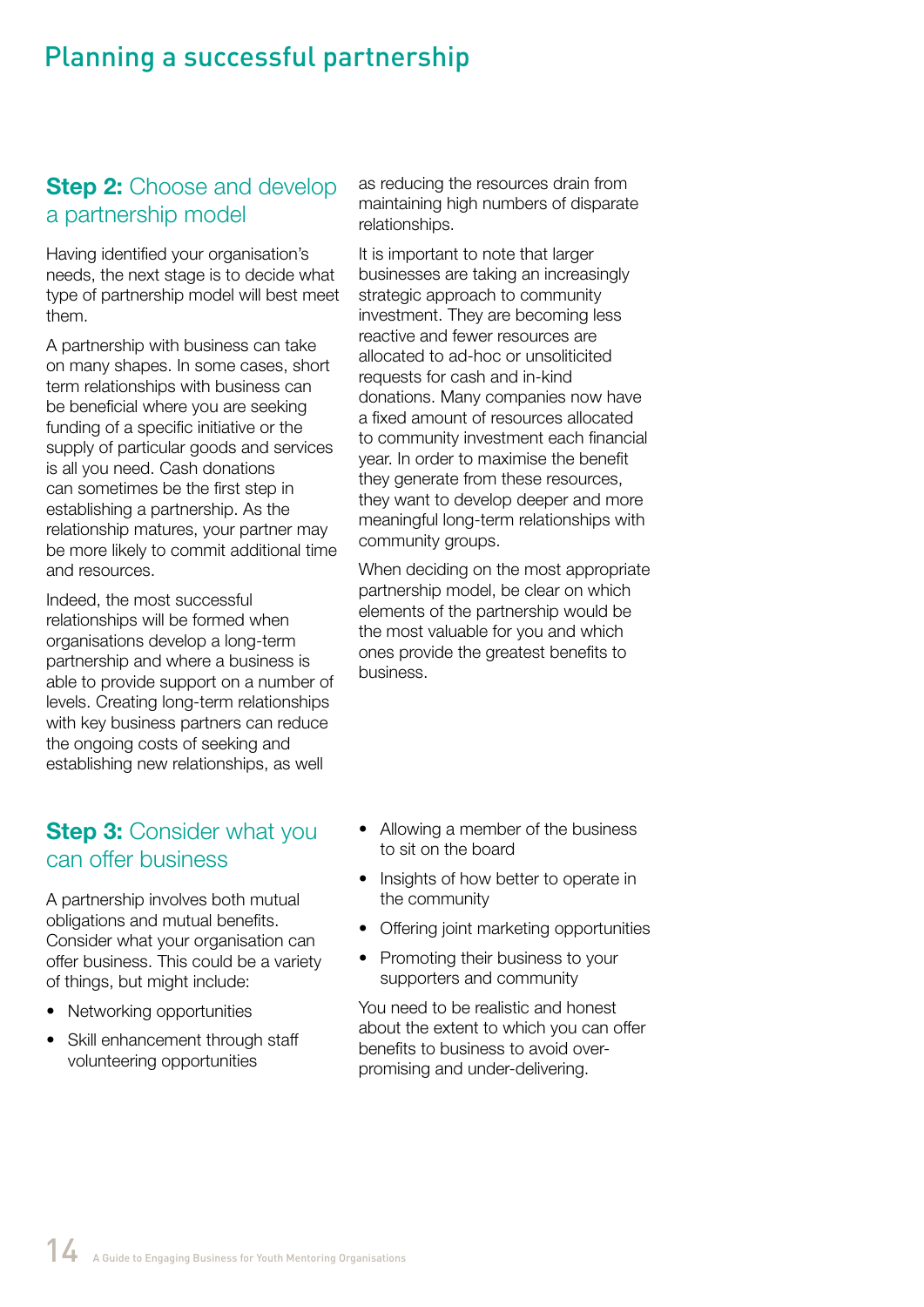# **Step 4: Identify potential** business partners who would provide the best fit

It is critical to the success of any longterm partnership that you identify partners with whom you have a 'good fit'. The partnership between Talent2 and Big Brothers Big Sisters Melbourne demonstrates the benefits of finding a 'best fit' partner (Case study 2).

Some key characteristics of good partners can be that they:

**Criteria 1:** Enjoy benefits from a partnership, particularly direct benefits

**Criteria 2:** Have the availability of the resources that you are looking for

**Criteria 3**: Share similar values or culture with your organisation

**Criteria 4:** Have a good track record in previous partnerships or has a willingness to engage in a partnership

As previously mentioned, having a champion within a potential business partner can significantly enhance your chance of creating a successful relationship. A champion should be able to assist you in identifying these characteristics within their organisation.

#### **Criteria 1: Enjoy benefits from a partnership, particularly direct benefits**

To identify potential partners consider which industries or businesses are most likely to derive the greatest benefits from a partnership. Organisations should seek partners whose business is tied closely to the social issues that the organisation is addressing and those that will directly benefit from what the organisation is achieving. Ideally, it would be best to focus on industries or partners where the direct benefit will affect their competitiveness where solving the social problem will reduce costs or increase revenues for the business (see Metlink – Whitelion partnership, Case Study 1).

#### **Criteria 2: Have the availability of the resources that you are looking for**

The size and nature of your organisational needs will determine the type of business you want to target. It is important to note that size does not tell you anything about a business' preparedness to get involved.

There are advantages and disadvantages to partnering with small and large businesses are outlined in the table below.

|                       | <b>Advantages</b>                                                                                                                                                                                                                                                           | <b>Disadvantages</b>                                                                                                                                                                                                                                                                                                                                                                                                                                             |
|-----------------------|-----------------------------------------------------------------------------------------------------------------------------------------------------------------------------------------------------------------------------------------------------------------------------|------------------------------------------------------------------------------------------------------------------------------------------------------------------------------------------------------------------------------------------------------------------------------------------------------------------------------------------------------------------------------------------------------------------------------------------------------------------|
| <b>Large Business</b> | $\checkmark$ access to greater<br>cash, human and other<br>resources<br>$\checkmark$ well developed<br>Corporate Social<br>Responsibility policies<br>and structures<br>$\checkmark$ heightened awareness<br>of how to derive the<br>greatest benefit from a<br>partnership | tend to focus on fewer, deeper relationships<br>×<br>so may be less receptive to new<br>opportunities<br>have fixed budgets and are less likely to<br>$\boldsymbol{\mathsf{x}}$<br>respond to ad hoc requests<br>are more likely to focus on community<br>$\boldsymbol{\mathsf{x}}$<br>organisations that share their state/national/<br>international focus<br>can be daunting to approach<br>×<br>may be difficult for smaller programs to gain<br>×<br>access |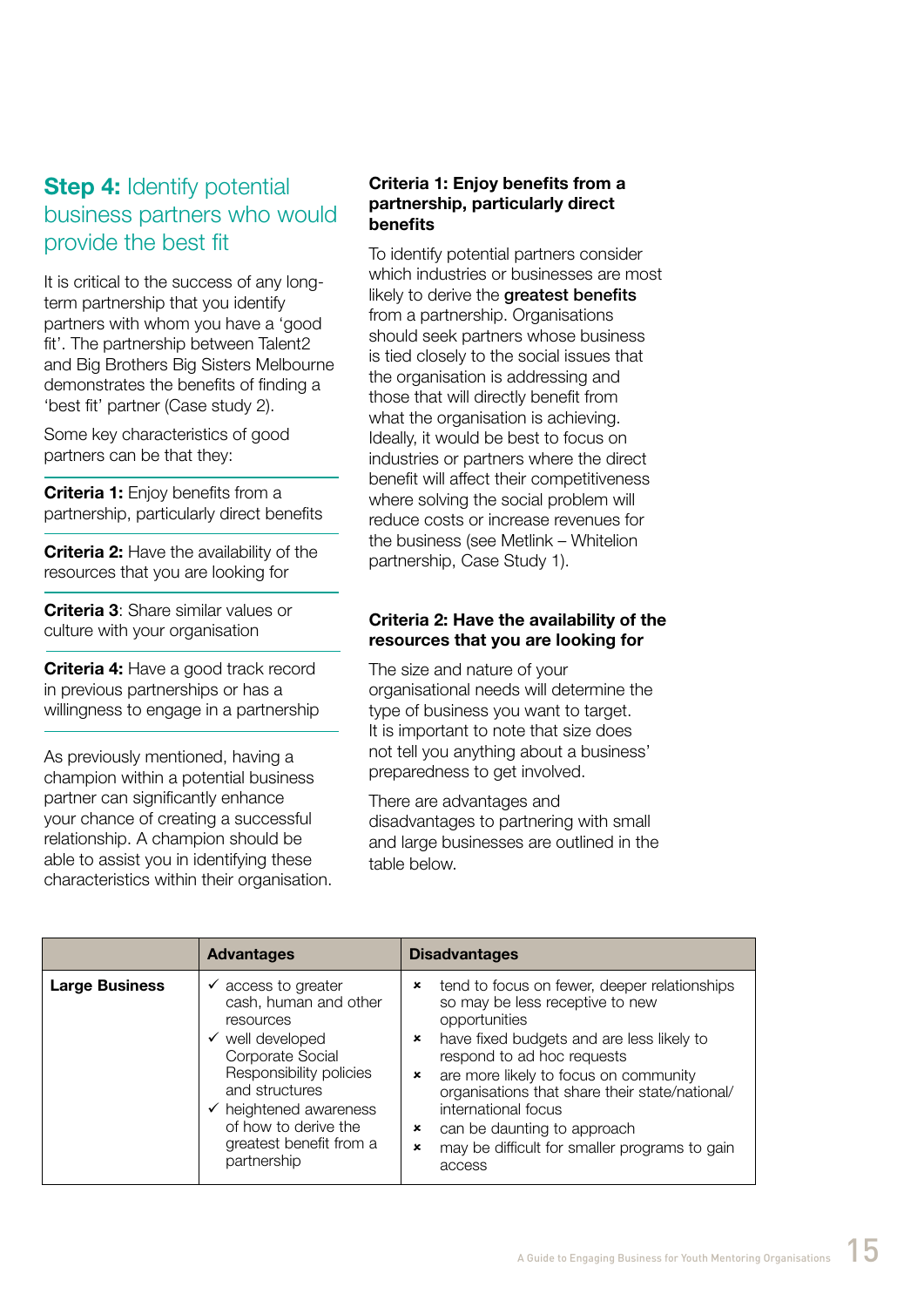# Planning a successful partnership

|                                           | <b>Advantages</b>                                                                                                                                                                                                                                                                                                                                                                                                                                                                                                          | <b>Disadvantages</b>                                                                                                                                                   |
|-------------------------------------------|----------------------------------------------------------------------------------------------------------------------------------------------------------------------------------------------------------------------------------------------------------------------------------------------------------------------------------------------------------------------------------------------------------------------------------------------------------------------------------------------------------------------------|------------------------------------------------------------------------------------------------------------------------------------------------------------------------|
| <b>Small to Medium</b><br><b>Business</b> | $\checkmark$ local business may<br>derive more direct<br>benefits eg exposure in<br>local media, networking<br>opportunities and local<br>talent pool<br>$\checkmark$ have a greater<br>understanding of the<br>local community<br>$\checkmark$ greater buy in from staff<br>who wish to build their<br>local community<br>$\checkmark$ more accessible<br>and less daunting to<br>approach<br>$\checkmark$ may have a greater<br>cultural fit and<br>understand the<br>constraints faced<br>by community<br>organisations | likely to have more limited resources<br>×<br>less experienced and may have reduced<br>$\pmb{\times}$<br>awareness of the benefits they derive from<br>the partnership |

Whilst the table above provides a general overview of the advantages and disadvantages of partnering with large or small businesses, you will need to consider the ability of the business to contribute the required resources and the likelihood that they will contribute on a business by business basis.

tip: **In recent years there has been an increasing number of large companies that are creating foundations. They have generally been created as a vehicle for strategic community involvement and should be considered in addition to the operational business.**

tip: **Where you have a local office of a large business located in your area, you may be able to enjoy the best of both worlds. It can be useful to approach the area manager as they are much more likely to be aware of the local benefits of a partnership.**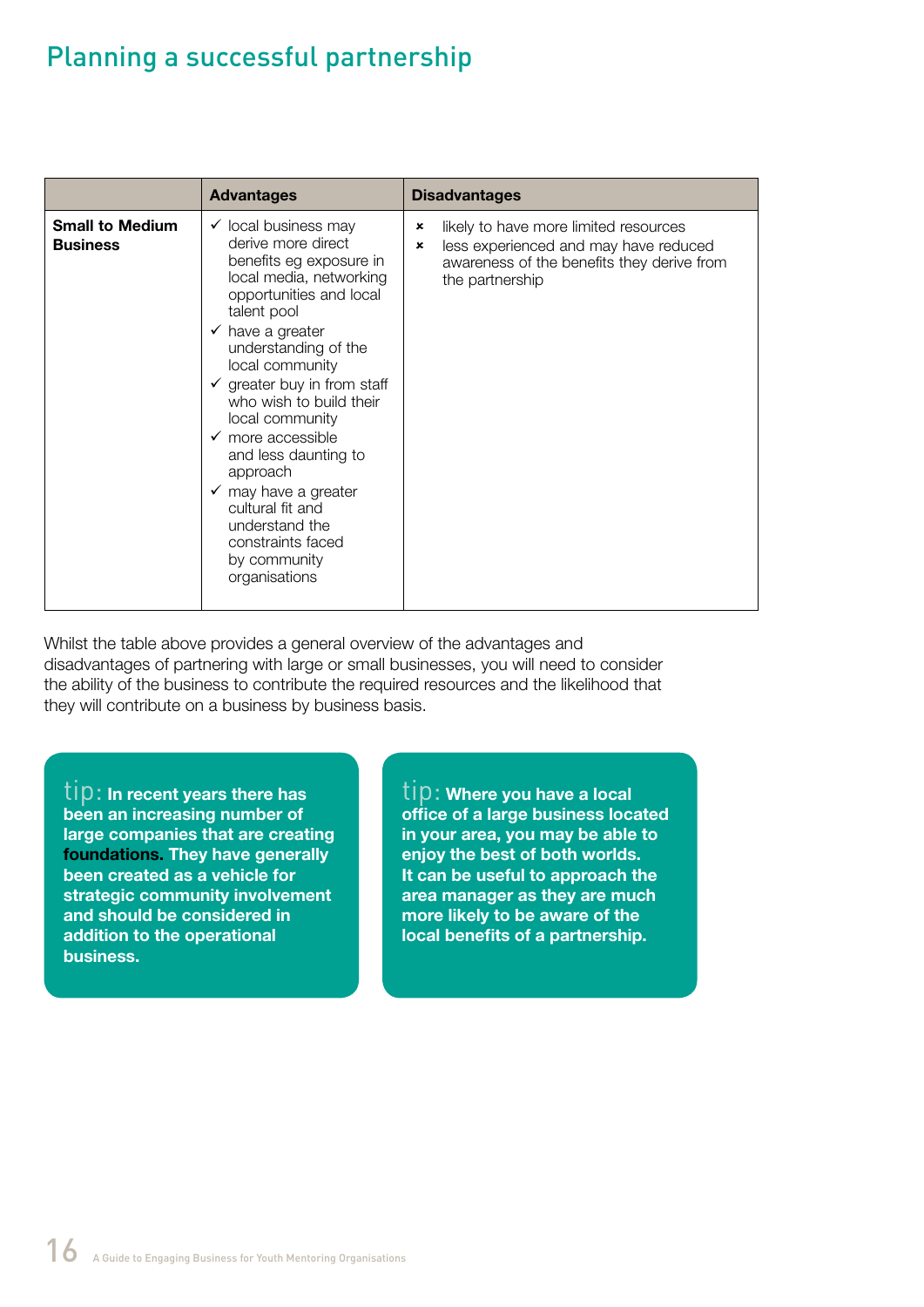# casestudy 2

# Identifying a specific need and finding a 'best fit' partner **Talent2 and Big Brothers Big Sisters Melbourne**

Big Brothers Big Sisters was established in 1982. Since then, the organisation has provided thousands of vulnerable young people with effective guidance and support through one-to-one mentoring.

17 Talent2 is Asia Pacific's first end-to-end Human Resources Outsourcing company. Talent2 has been purpose built to provide innovative approaches to support clients in achieving their strategic HR objectives -from how talent is acquired, how talent is supported through systems and processes and how talent is optimised - in respect of learning and development, leadership and performance management.



From left to right: Sarah Galbraith, Strategic Operations Executive at Talent2 and volunteer mentor with Big Brothers Big Sisters & Simon Kuut, Team Leader with Big Brothers Big Sisters.

#### In 2004, Big Brothers Big Sisters

identified a range of limitations with its pre-match training for volunteer mentors. Training was failing to educate the number of volunteers needed. The reasons identified were:

- **The training was not timely:** the resource intensive nature of the training programs made it practical to run the classroom training sessions only four times a year. This inflexibility leads to long delays in getting started causing some potential mentors to lose interest
- **Difficult to determine a participant's learning:** even though some volunteers appeared to be participating and understanding the material, it later became obvious that they had not
- **The 'one size fits all' package does not suit all volunteers:** not everyone learns at the same pace and in the same way

Big Brothers Big Sisters sought to address these issues by introducing a component of its training program in an online (eLearning) format. To do so,

Big Brothers Big Sisters looked to partner with an organisation with this expertise. Big Brothers Big Sisters approached several organisations that were online learning specialists with an invitation to partner. A senior executive from Talent2 got in contact almost immediately.

Both organisations worked together create aims for the partnership:

- Establish an online component to the training program which replaced approximately 50% of the content delivered in classroom based model
- Provide a means to administer 'learning' checks' throughout the duration of the match and to identify areas where refresher training may be required
- Evaluate the new, 'blended' training program against the current classroom based program.
- Establish a starting point for future projects whether that is to improve upon the initial product and/or to develop additional online training modules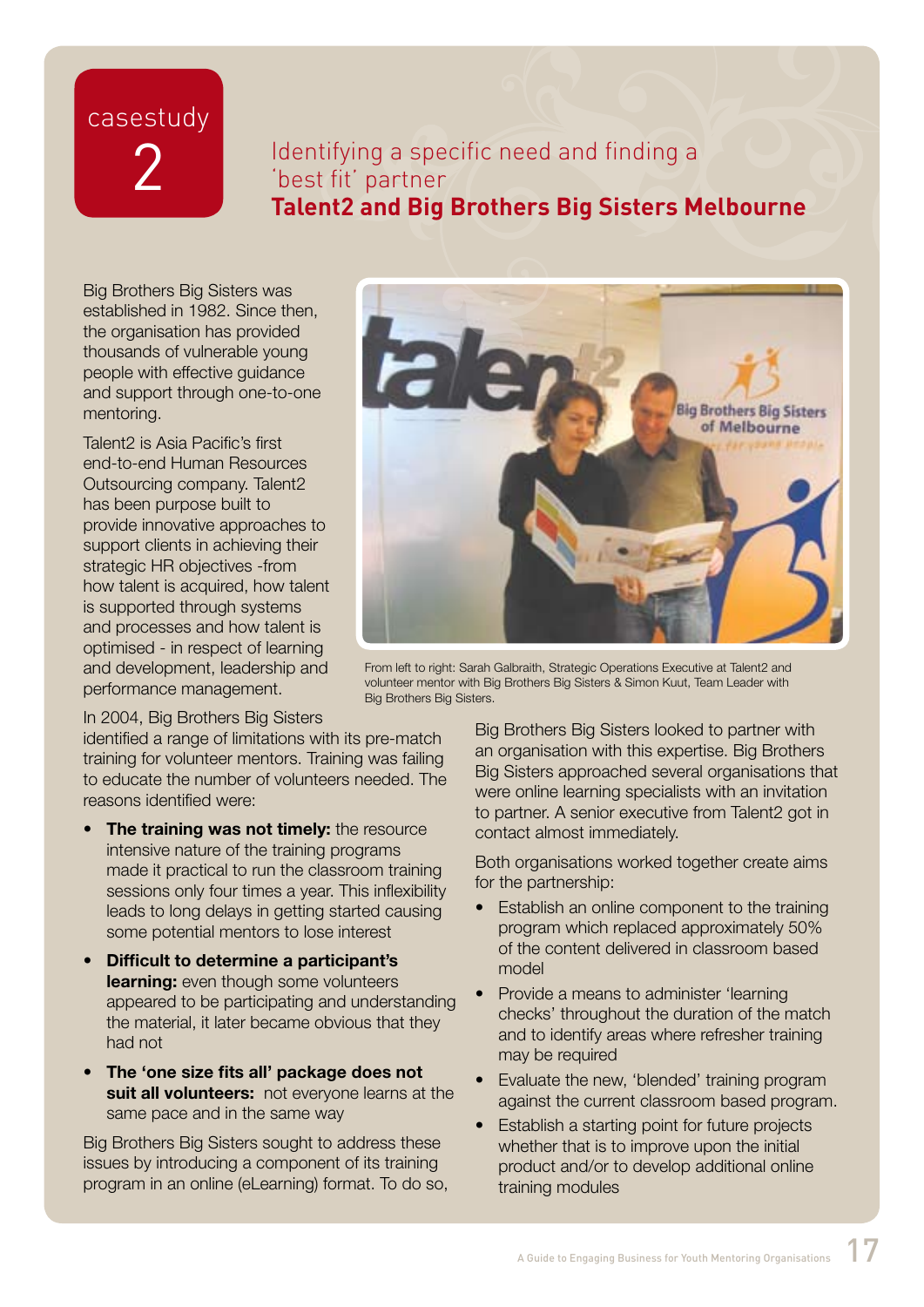# Planning a successful partnership

#### casestudy 2: continued

Talent2 provided on a pro bono basis its specialist skills to develop the eLearning program as well as ongoing training and help desk access. It is estimated that the online training program is worth approximately \$70,000 annually.

During the development of the eLearning product, an advisory group, including specialist Talent2 consultants, was set up. Talent2 offices were used to train Big Brothers Big Sisters staff, as well as to host the official project launch event. Talent2 staff members have also become volunteer mentors since the partnership was established.

Despite challenges of staff turnover on both sides, the partnership has strengthened and it is set to grow, with Talent2 recently assisting Big Brothers Big Sisters develop an online survey.

The online volunteer training program has enabled Big Brothers Big Sisters to deliver a more effective and meaningful training program to mentors. The benefits include:

- A new training program that has a much greater capacity to train volunteers than previous face to face training
- Decreased overall operational costs on a 'per match' basis
- **Greater volunteer retention**
- Increased effectiveness of group-based sessions as participants are familiar with the topics covered
- Increased ability to measure learning throughout the training process
- Increased capacity of Big Brothers Big Sisters to offer targeted and meaningful training once volunteers have been matched

The benefits for Talent2 include:

- Increased profile and reputation through promotion as a key partner for Big Brothers Big Sisters. Big Brothers Big Sisters advertises the partnership wherever possible; on its website, in Annual Reports and at events
- An increased business network through receiving referrals from Big Brothers Big Sisters networks
- Employee skill enhancement through staff translating their skills to another sector
- Greater staff insight into the not-for-profit sector and the community they operate within

All of these benefits add to Talent2's competitive edge.

#### **Criteria 3: Share similar values or interests with your organisation**

Most successful relationships exist where the vision, objectives or interests of the organisation and business can be aligned. $<sup>7</sup>$  To achieve this it is</sup> important to research the business's values, objectives, ethics, services or products and compare them with your own strategic intents.

In practical terms this may include visiting the company website to identify its mission statement and

corporate vision; researching current and back copies of their annual report; or reviewing press releases and sustainability reports. Alternately, speaking with a champion or a member of their leadership team could be invaluable.

The Reaching More Kids program identified that they shared a common goal with Loy Yang Power and used it as a basis for a mutually beneficial partnership (Case study 3).

**<sup>7</sup>** Loza, J and Prince J, op. cit, p. 10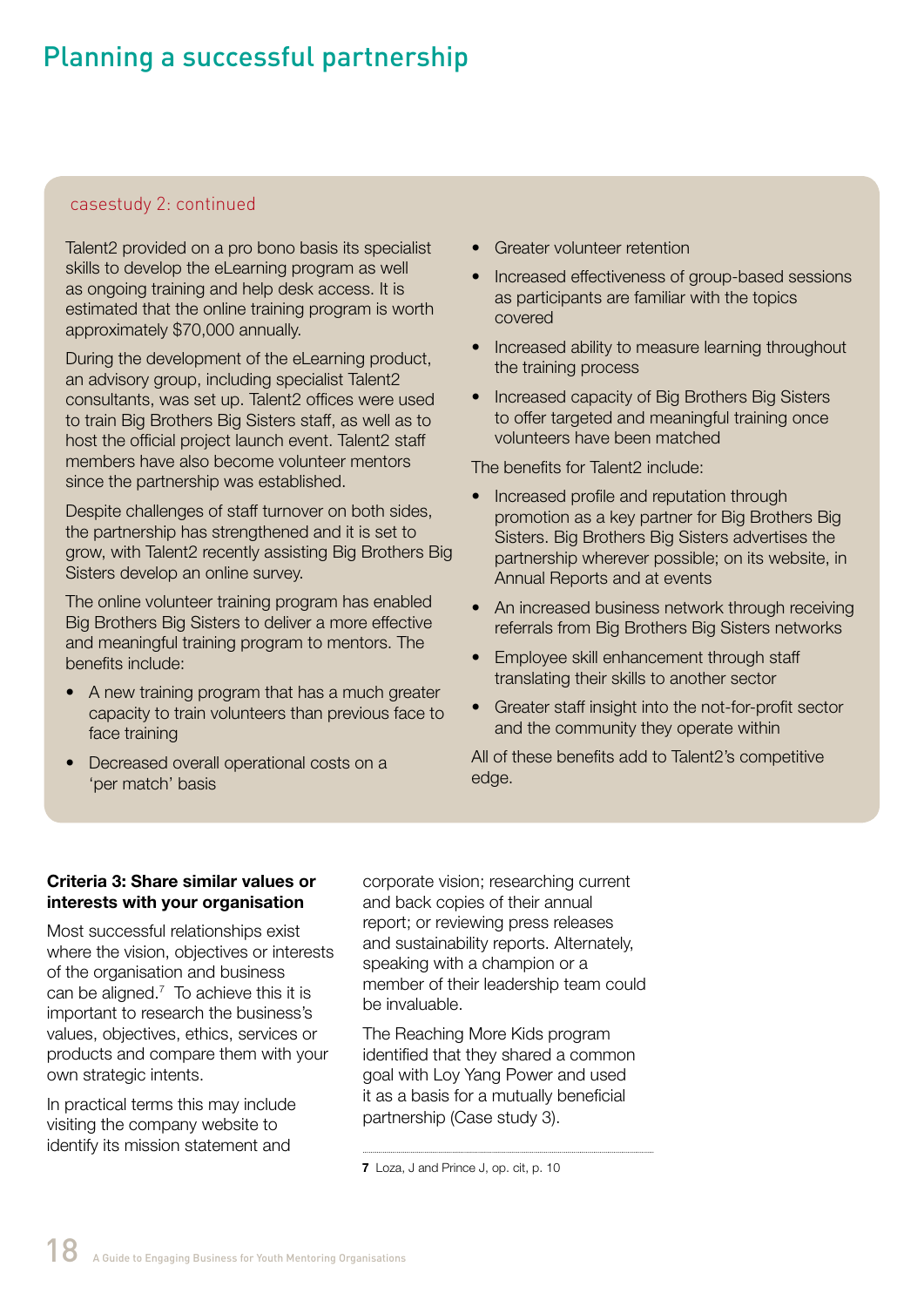# casestudy 3

From left to right: Mentee, Angus Thorpe and Mentor, Gary Tatterson from Loy Yang Power at the 2007 Youth Mentoring Week Event hosted by the Victorian Youth Mentoring Alliance Patron, Professor David de Kretser, A.C. Governor of Victoria

# Identifying a common goal **Loy Yang Power and Reaching More Kids**



who develops and supports mentoring programs<br>in Secondary Schools in the Latrabe Valley *'Reaching More Kids' (RMK)* is an early intervention project that supports young people, through a relationship with a trained mentor, to become more connected to education and social and community partnerships. The project is run by the *RMK* team at Berry Street Gippsland (Morwell), in Secondary Schools in the Latrobe Valley.

Loy Yang Power recognises the importance of positively engaging communities in which it operates, specifically to the local youth. Each year Loy Yang makes significant contributions, predominantly to the local community through sponsorship, donations and in-kind support.

Four years ago, *RMK* identified a common goal with Loy Yang Power of wanting to positively engage with young people in local communities and approached them as a potential partner when trying to establish a Youth Mentoring network for

the region. Since then, Loy Yang has supported the *RMK* program at Lowanna Secondary College, Moe. They provided initial financial support, participated meetings of the steering committee and actively recruited staff to volunteer as mentors during office hours. Currently, two employees have been trained as mentors and have mentored 5 students each.

Through its well established networks, Loy Yang Power has helped *RMK* to approach more Latrobe Valley power generators to get involved with the program. Whilst initially unsuccessful, Loy Yang Power is keen to try this avenue again to help grow the program.

Loy Yang Powers involvement in *RMK* has formed part of their Community Support procedure which ensures that the company makes positive contributions to sustain the local community.

#### **Criteria 4: Have the availability of the resources that you are looking for**

Be realistic about the level of commitment and involvement a potential partner will be looking for and ultimately agree to. If the business has a history of community involvement or has a formal community investment policy, they are more likely to be interested in partnering than those organisations that have not considered it before.

Some businesses will have set partnership programs which may set out who they will partner with and how. Whilst most companies are likely to be flexible even where this is the approach, it is important to bear this in

#### mind.

It can be useful to consider these questions at an industry or local level first and then identify individual companies. You can then narrow down your selection by completing a Scorecard (see Appendix 8.3) for each potential business partner to create a ranked shortlist of companies to approach. It can be wise to cast a wide net but approach those with the 'greatest fit' first.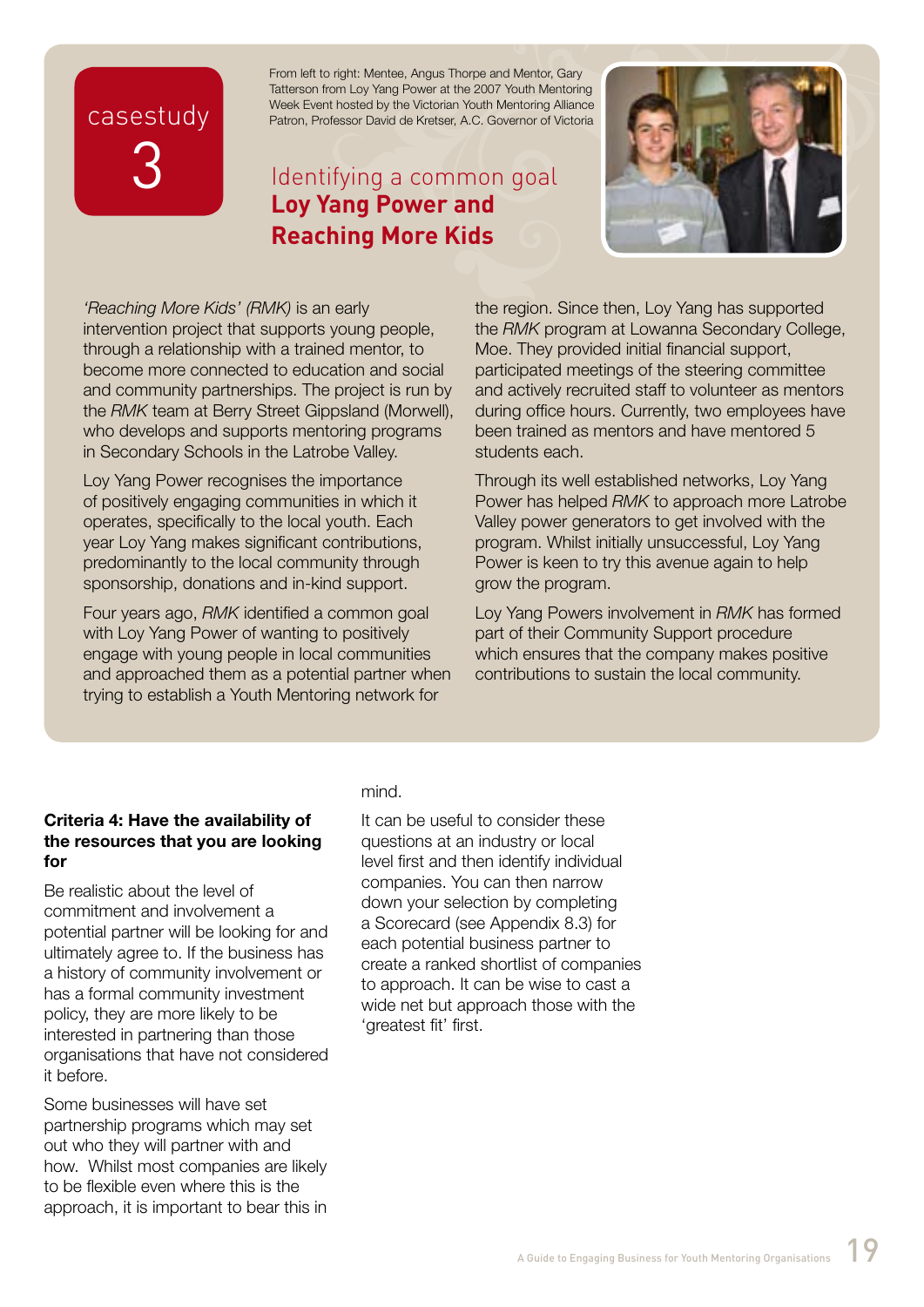# Planning a successful partnership

### **Step 5: Consider the potential** costs of the partnership

Sustaining partnerships uses resources from both organisations, particularly when the relationship is more than purely financial. Your organisation needs to be aware of the real costs of approaching, maintaining and growing the partnership. Your internal resource allocation should be proportional to the size of the partnership. It is important to be aware of the potential costs of entering partnerships to ensure that the benefits outweigh them.

Mentoring organisations will need to be able to identify resources to be used to develop and maintain partnerships. The skills needed will depend on the nature of the relationship, but some skills you may require are:

- • **Sales:** Ability to approach a prospective partner and work collaboratively to structure a partnership
- • **Account Management:** Act as the key point of contact for the business partner, maintain the relationship and think of innovative ways to grow the partnership
- **PR/Marketing:** Work with the business partner to promoting the partnership both internally and externally
- **Administration:** Provide regular reporting and updates on the performance of the organisation as well as obtaining feedback
- **Co-ordination: Organise any** systems or processes required for example volunteers and volunteering opportunities
- **Relationship building: Ability to listen,** have open discussions, recognise differences in interests, values, identify common goals and work collaboratively to make progress and seek feedback to review actions

For each of the areas you will need to identify an individual and develop work plan, set targets and timelines to achieve. Not all skills required need to be sourced internally – you may be able to leverage off your potential partner, utilise the skills of your existing volunteers and mentors, or find other third party suppliers. Potential third party suppliers that might be able to assist are:

- MCBI Regional Co-ordinators: provide a good starting point to identify where these skills can be located
- Good Company (www.goodcompany.com.au) and Pro bono Australia (www.probonoaustralia.com.au): connect skilled professionals with charitable organisations in need of pro bono assistance
- Our Community (www.ourcommunity.com.au): offers a community – business brokering service
- • Williamson Leadership Victoria (www.leadershipvictoria.org): through the SkillsBank service can provide a Fellow to join the team to work with the organisation on a particular projects

Increasingly, non-profit organisations are creating 'Corporate Partnership Teams' whose role is to increase the number of partnerships and then manage and develop the relationship.

Business, particularly large business, rigorously measures performance within their organisation and are likely to expect the same from the partnership. The benefits to the organisation, community and business partner may not always be easily measurable. Where possible, you need to have an review structure in place. The time and costs of setting up and gathering this information needs be considered.

The extent to which the resources of each partner are used can be negotiated with the business in the agreement phase.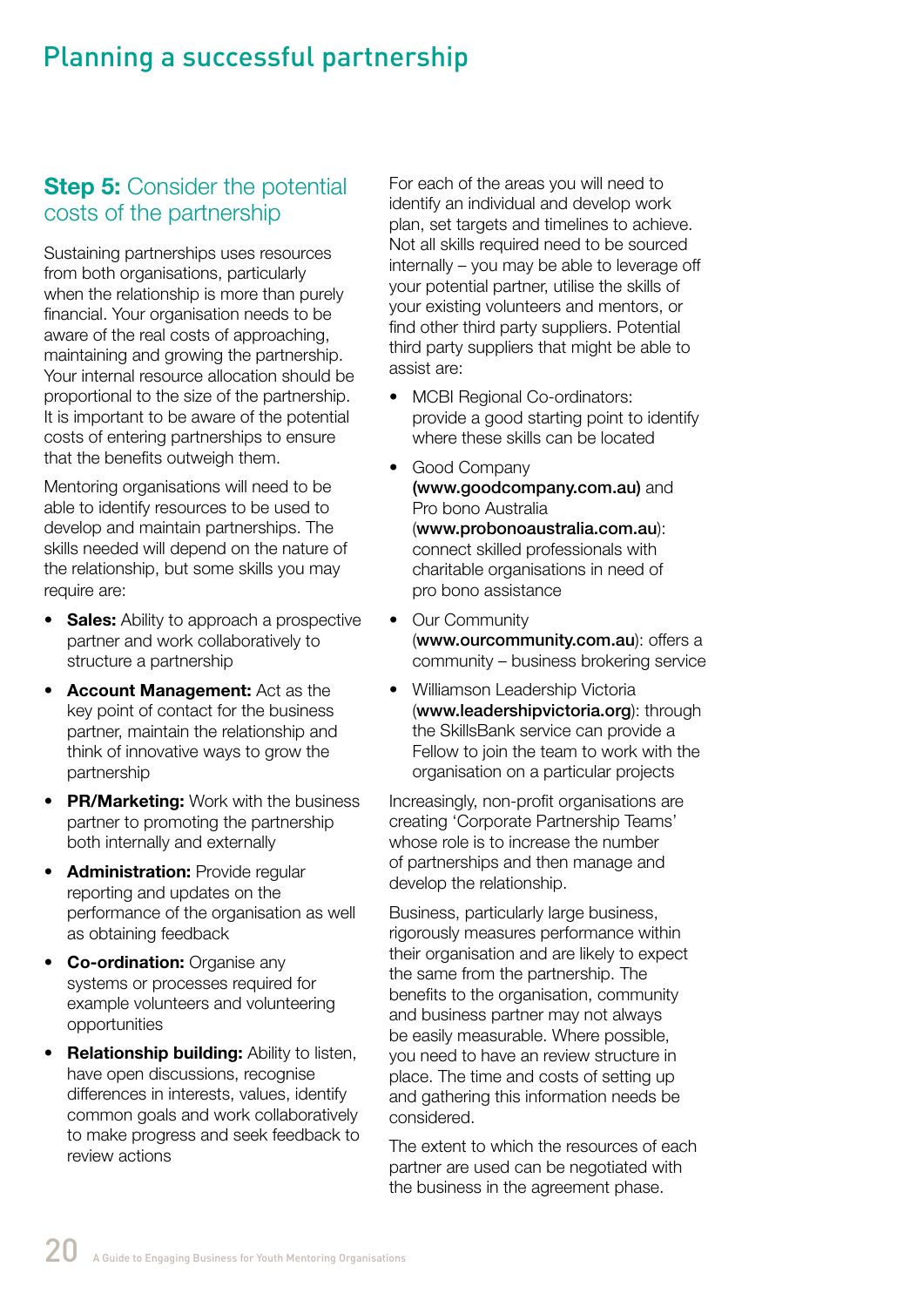

# Approaching business

Having identified a target business or businesses, it is important to become as familiar with the company as possible. The first contact will leave a lasting impression and it is important to make it positive.

In order to get the partnership off the ground you need to:

- Identify and approach the correct person and organise a meeting
- Develop a convincing proposal
- Present your proposal

As partnerships rely on personal relationships, often even the most basic details of the partnership are not recorded. Ensure your organisation has a written log of the partners approached and the updated status of the relationship. A simple template can be found in Appendix 8.4.

### 5.1 Identify who to approach within a business

As previously discussed, identifying a 'champion' or having someone with personal experience of your organisation within a business can be invaluable. Utilise your networks, personal or organisational, such as the Board or your existing volunteers, to see if anyone has an existing relationship with someone at the business. Attending business networking functions in your local area or for specific industries can be a good way to introduce yourself. Where possible, ask the champion or contact to help you approach the business.

The responsibility for community investment will vary depending on the size and structure of the organisation. If you are 'cold calling', ask for the person responsible for community engagement. Never send correspondence addressed 'To Whom it may Concern', a response is much more likely if an individual is referenced.

Increasingly in large businesses, corporate community investment strategies are set at a Chief Executive Officer or board level. The decisions on specific initiatives are generally made by a dedicated Partnership Manager or Corporate Social Responsibility Manager. If you are approaching a large business, it can take time!

However, in a small to medium size business, community investment decisions are generally the responsibility of the Corporate Relations Manager or the Human Resources Manager. Where the business is still 'owner managed' the community investment decision can depend heavily on the owners interest in the cause.

The initial contact should outline your intentions and try to organise a time for a more formal meeting to present and discuss your proposal. Whilst it may be helpful to send through some information prior to the formal meeting, it is best that you are able to meet with your potential partners to discuss the proposal face to face.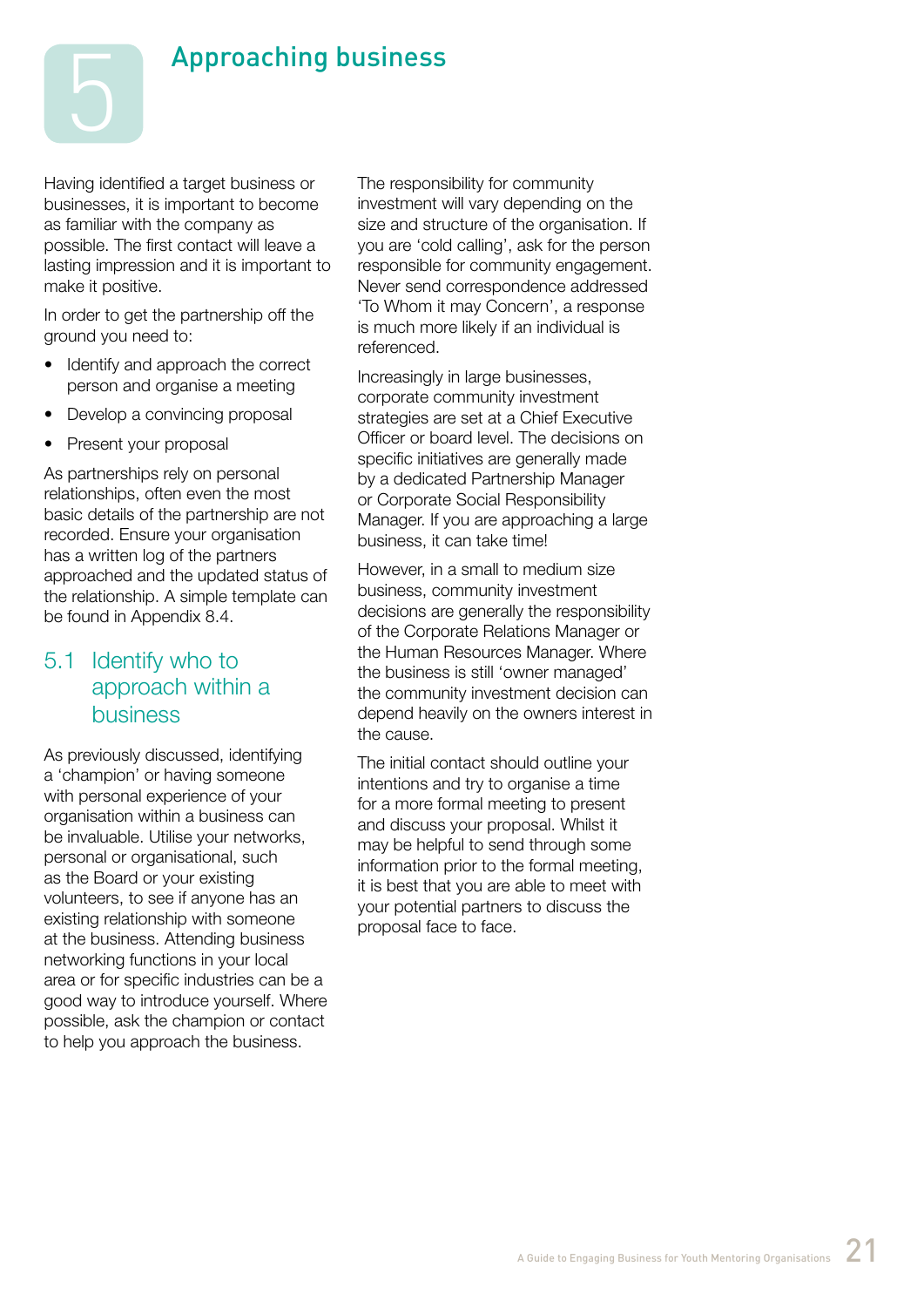# Approaching business

# 5.2 Developing a proposal for business: How to inform and connect

Your approach to business will depend on the size, nature and objectives of the business you are seeking to partner with. Larger, more corporate businesses are likely to expect a formal presentation accompanied by slides using the language of business. Smaller, more localised, less formal businesses may expect a more relaxed approach, perhaps in the form of a written proposal they can review.

To accommodate these approaches, two electronic proposal templates can be found on the Guide CD:

- PowerPoint proposal
- A4 proposal handout

The fundamentals and purpose of the approaches remain the same – to establish a starting point for a mutually beneficial partnership. The business will want to know:

- Why should they invest in your mentoring program? What value do you create?
- What can they do to address your organisation's needs?

Each proposal has been created as a generic document. And each contains guidance on the types of information which should be included. These proposals are not designed to cover every conceivable mentoring model or objective. They do however provide the basis for a solid proposal.

With this in mind, you will need to customise these proposals using information about your organisation as well as the business you are approaching. The pitch needs to communicate to the business that you have specifically selected them as a potential partner. Simply taking the

time to include their name, logo and evidence of their values can be the first step in demonstrating this.

When deciding on the most appropriate partnership model, consider not only the elements of the partnership which would be the most valuable for you but also which ones would provide the greatest benefits to the business. Be clear that the partnership model chosen will deliver the best result for both the partners and the community.

tip: **These documents are marketing your organisation and should reflect your organisation's brand and values.**

When creating your proposal **remember your audience**. Ensure that you:

- Keep the language you use simple, clear and jargon free, not technical or ambiguous
- Remember that your audience is a potential partner – your language should not be passive and represent that a partnership has mutual responsibilities and benefits
- Where possible use real case studies, examples and pictures to bring your organisations work to life
- Ensure that the document is clearly laid out and easy to read. Use diagrams, charts and tables that can communicate your ideas succinctly
- Where possible be brief to encourage questions and stimulate discussion
- Plan to present for approximate 30 minutes and allow 30 minutes for questions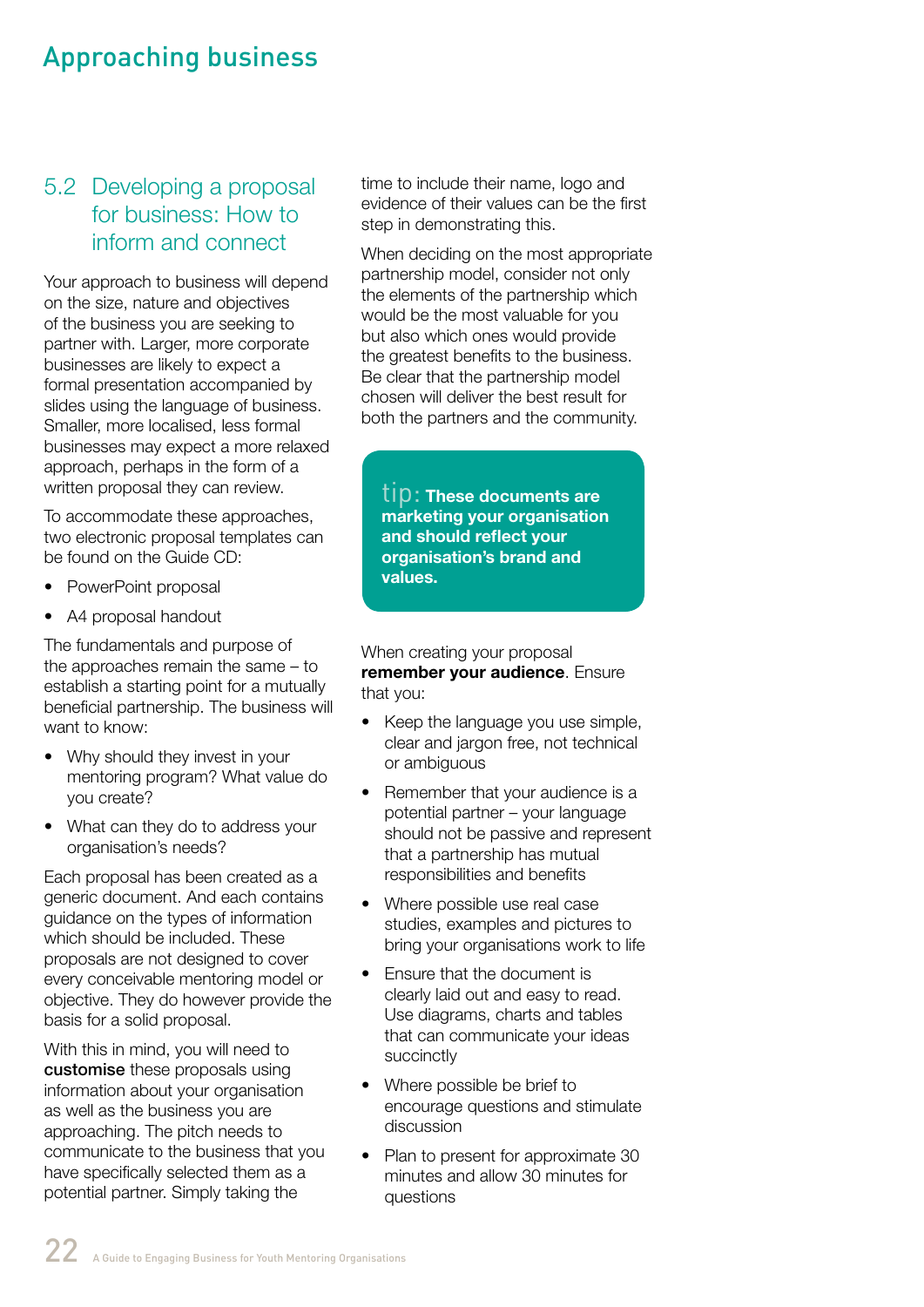# 5.3 Presenting to business

Presenting to business of any size can be a daunting task. It can be helpful to remember that businesses are generally keen to engage with community organisations and are looking for ways to demonstrate their commitment to addressing social problems. In fact in a 2000-01 survey of business, 31% of Australian businesses did not donate as they had not been approached.<sup>8</sup> You have the knowledge and expertise of these social issues and are offering them an opportunity to get involved.

tip: **Remember that you are not entering the partnership for your own personal benefit but on behalf of your clients and the local community.** 

Demonstrate the passion for the cause and the exciting opportunities the business could be involved with. Choose the best representative to get these messages across – this could even be a Board Member. The presenter should possess:

- Strong interpersonal skills with the ability to deliver an engaging presentation
- A thorough understanding of the social issue, the values and activities of the organisation to be able to answer questions confidently
- Strong sales and negotiation skills and preferably experienced in delivering a pitch

A seamless presentation will help to engage your potential partner. Ensure you:

- **Get to know your material as it** will help you to feel comfortable, confident and help the presentation to flow more naturally. However, try not to memorise your proposal as it may start to lose energy and life
- **Rehearse your presentation** (with your slides if appropriate) in front of a colleague and ask for honest feedback on presentation style. Remember when delivering key points, such as the ask, to pause to increase the impact of your message. Keep practicing until you feel comfortable
- **Speak to your audience rather** than your slides. Face your audience and make eye contact, not only will it make will make your presentation more engaging but it will be easier to hear you
- **Know your equipment** if you are using a computer and projector and try to get a trial viewing your presentation before the meeting. If this is not possible, enquire about the technology and ensure your presentation will be compatible. Always have a backup presentation saved on a CD or USB flash disk in case you need to switch technology at the last minute and remember to take backup print-outs in case all else fails

By the end of the meeting you should have clarity on what the next steps are. Where possible, try to assign the responsibility to one person and set a deadline. Be prepared to leave some paper copies of your presentation or other materials for the business to consider.

tip: **To help engage your potential business partner highlight any upcoming events or open days that they might be interested to attend.**

**<sup>8</sup>** Generosity of Australian Business, Australian Bureau of Statistics, 2000-01, p. 3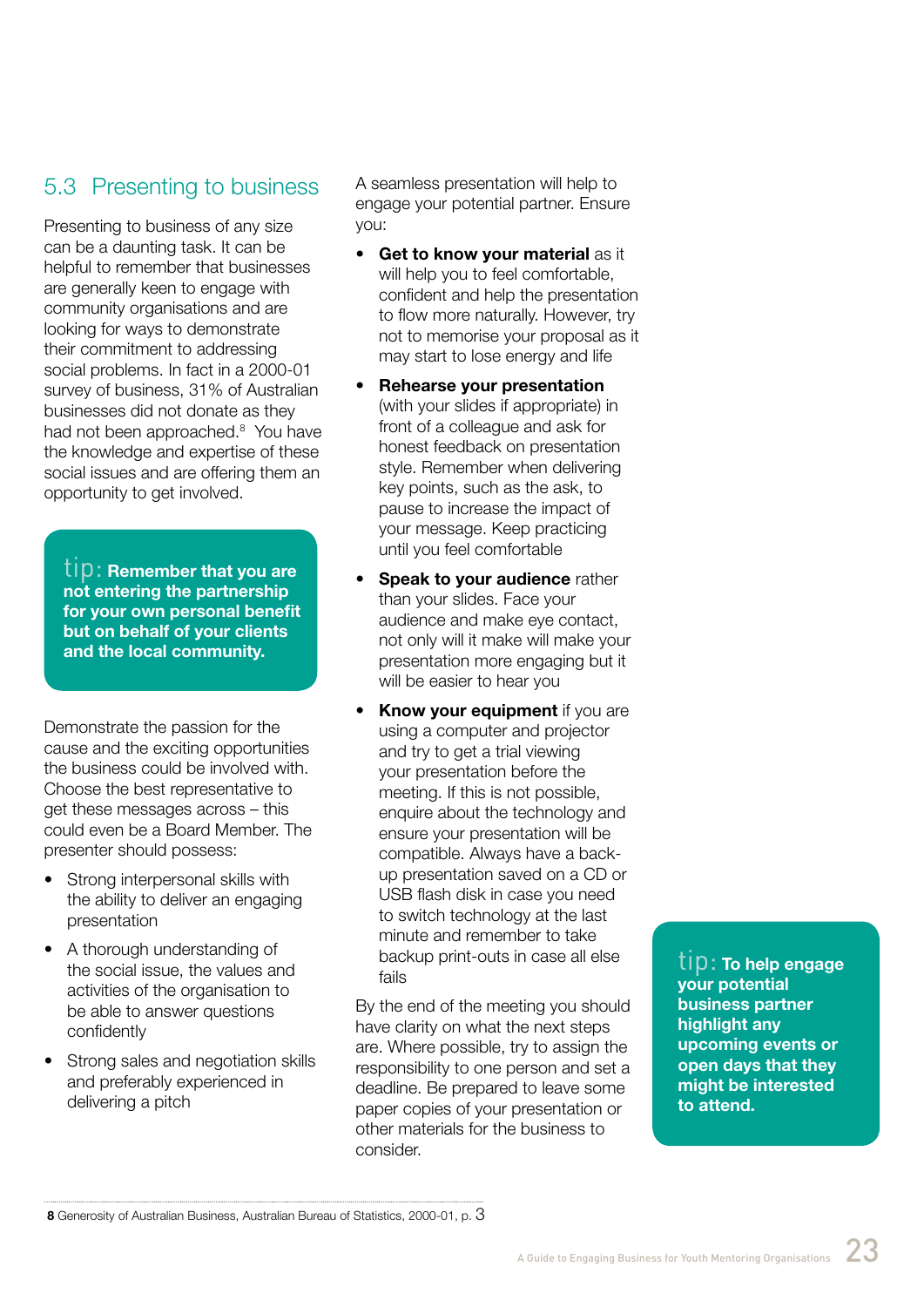# Approaching business

# 5.4 Keeping in touch

Following the proposal meeting, keep in touch with your potential partner. Call your key contact within a few days to thank them and the business for their time, confirm the outcomes of the meeting including your understanding of the next steps.

Make sure you keep in regular contact with your potential partner. Businesses receive many requests and a timely follow up call

can act as a valuable reminder. Avoid emails where possible, a phone call is more likely to build the relationship. Respond to any further requests promptly as they may be using this time to get to know you and your organisation, assessing whether they will be able to work with you.

Keep other members of your organisation or Board informed of your progress in engaging businesses to help maintain the momentum.

# casestudy 4

# Keeping your partnership on track **AMP Foundation and the Smith Family**

As a national, independent non-profit organisation, The Smith Family is

committed to unlocking opportunities for financially disadvantaged Australian children and their families to participate more fully in society, using education as the key.

The Smith Family's *Learning for Life* suite of education and learning programs provide disadvantaged students with financial scholarships to assist with school expenses and access to a critical network of personal support and development programs, including mentoring, tutoring and coaching which together help to break the cycle of disadvantage.

AMP Foundation's strategy is to invest in youth employment and community involvement, and to engage the skills and talents of AMP employees to support high impact social ventures. The AMP Foundation provides \$1 million annually to the *Learning for Life* program which supports seven *Learning for Life* locations and diverse programs including mentoring and school to work transition.

Since becoming partners in 2004, AMP Foundation and the Smith Family have been working collaboratively to maximise the benefits for the partnership. A key element of deepening the level of engagement is by increasing the opportunities for employees to engage with The Smith Family.

AMP employees are encouraged to volunteer for a variety of Smith Family programs, including:

- The *iTrack* Program mentoring high school students to assist them making choices about their careers
- • Sponsoring *Learning for Life* students
- The Smith Family Christmas appeal sorting, packing and delivering Christmas Hampers for families

What has worked particularly well in the relationship is the preparedness to experiment with some programs and to be willing to take a risk with new ideas and products. Currently, over 40 AMP staff are taking part in the *iTrack* mentoring scheme. The program has been remarkably successful with staff indicating that they believe the program to be worthwhile and feel like they are able to make a positive contribution to their mentee.

Work programs have been jointly agreed each year keeping in mind AMP Foundation's focus and The Smith Family's program support needs. When setting up the partnership, the organisations agreed project outcomes sought, and progress reports have been provided on a quarterly basis. Over time this process has become increasingly rigorous. Formal reviews are undertaken on an annual basis to evaluate the impact of the partnership and develop plans for the future.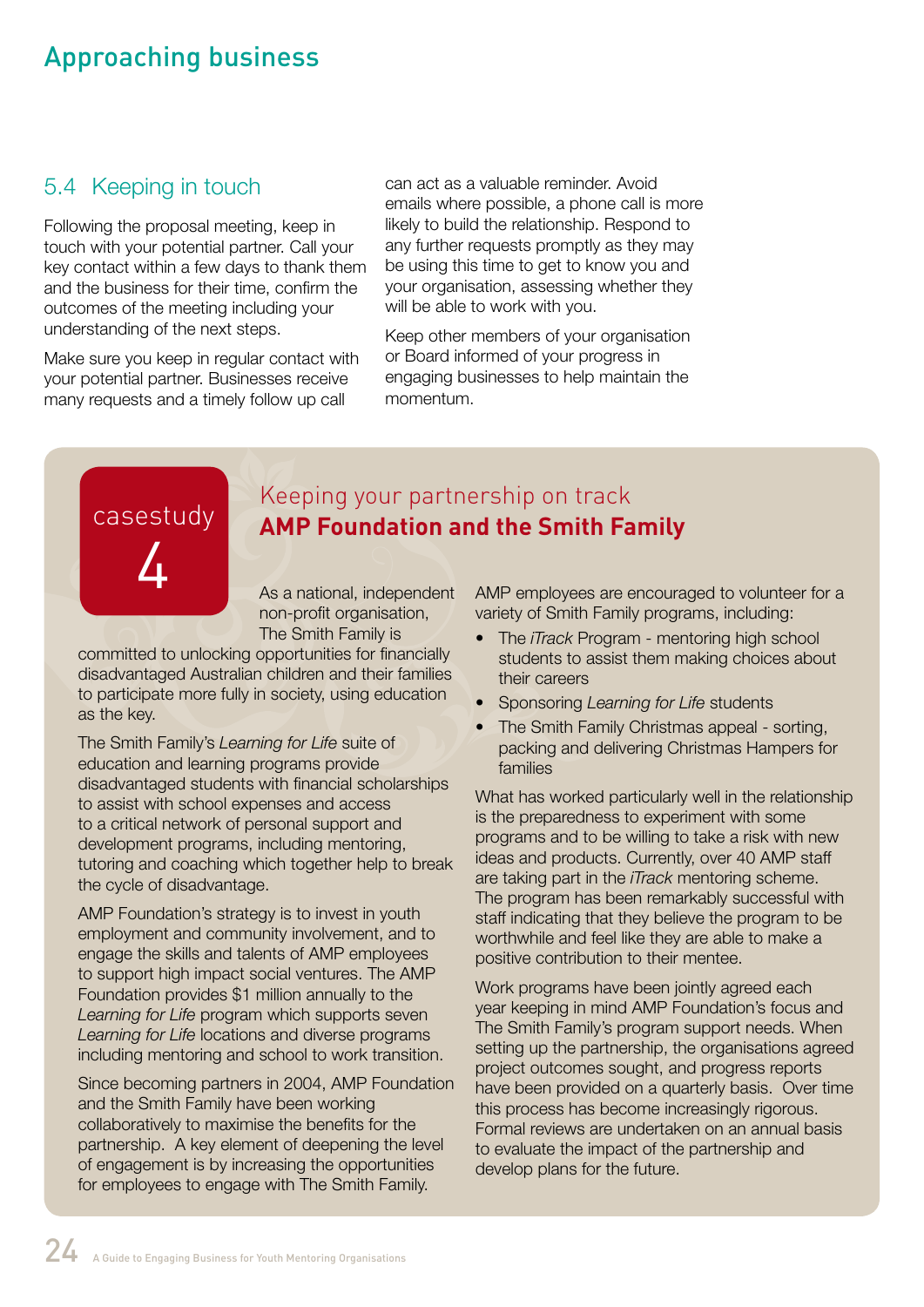

It is unlikely that the business will accept your proposal without further investigations or discussions. Well managed negotiations are important and through this a stronger partnership is likely to evolve. Developing a relationship to a true partnership can take time. Although it will depend on the size and nature of the relationship, it may take six months for the parties to start acting as partners.

6

#### 6.1 Establishing a common understanding

In follow up meetings and discussions it is important to establish a common understanding of the partnership. You need to fully understand your partners' motivations and ensure the partnership agreement takes these into account. Things to discuss and establish together are:

- • A **shared vision** for the partnership – what are you hoping to achieve together
- • **Objectives** for the partnership what you hope will be achieved or changed through working together. Try to ensure that these objectives are SMART:
	- **S**pecific clear and well defined
	- **M**easurable possible to measure whether the objective has been achieved
	- **A**chievable ensure it is attainable and feasible
	- **R**ealistic possible within the resources and time available
	- **Timely within an established** time period
- The anticipated **benefits** to both parties and the community, how these are going to be measured and by who
- • The anticipated **commitment** of resources from both parties
- • **Roles and responsibilities** of each party - how the resources work together
- • How you will **communicate** who are the key points of contact, how will they communicate together and how often
- • How you will **make decisions** and **manage conflict**
- • A **timeline** for the partnership and the exit strategies
- • How you will **review** the partnership and measure partnership success
	- Ensure that you have established Key Performance Indicators (KPIs)
- Under what circumstances the partnership will end and the **exit strategy** (such as how quickly it will cease and steps to be taken)

Before finally committing to a partnership, it may be helpful to answer the Successful Partnership Checklist (Appendix 8.5) with your business partner. This should confirm that your partnership is set up for success.

#### 6.2 Developing an agreement

It is strongly recommended that you get a partnership agreement in writing no matter how small or fleeting the partnership is. Whilst the thought of drawing up a structured document is not necessarily appealing, it can be an important step to make certain both parties share a common understanding. It is recommended that you seek legal advice regarding your individual circumstances.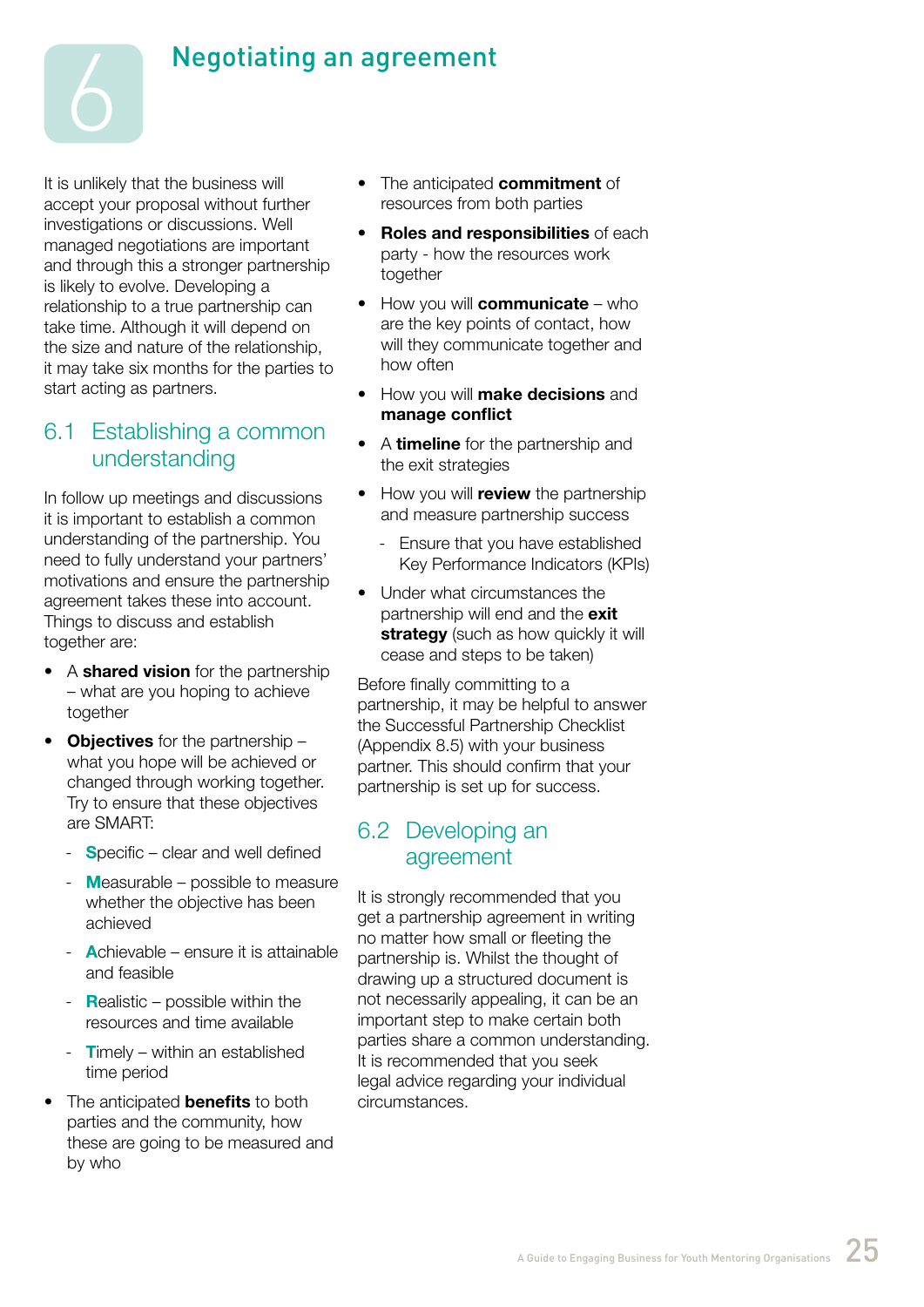



Maintaining and growing a successful relationship involves commitment from both partners. Over time, partnerships can develop and deepen to generate greater benefits for all involved.

The partnership between the AMP Foundation and the Smith Family demonstrates that through regular communication, setting and reviewing of partnership goals and engaging employees, a deeper, more successful relationship can be shaped (Case study 4).

# 7.1 Maintaining communication

Communication is the single most important factor in maintaining a successful relationship. Effective communication ensures that stakeholders are kept informed, ensures the relationship is top of mind, builds trust, assists in raising potential conflicts early and helps to maintain focus on creating successful outcomes.

At the beginning of a partnership it can be useful to develop a communications plan that identifies:

- a point of contact within each organisation that will take responsibility for communication
- what information each stakeholder needs
- frequency/flow of information (daily, weekly, bi-monthly, quarterly, yearly)
- contact preferences (phone, email, meetings)

This plan should include regular partnership review meetings to ensure that the original focus of the partnership is still relevant and being worked towards.

You should try to foster a relationship with **open and honest communication**. You can help to create this type of relationship by:

- acknowledging and learning from mistakes
- providing direct feedback and be prepared to listen to feedback from your partner
- delivering on your promises and going the 'extra mile' when necessary
- making decisions about the partnership jointly
- considering and respecting the constraints within which both partners are operating
- recognising and celebrating success

Communication is an area where organisations can over time become complacent. Through changing personnel or over familiarity, contact with your partner can become more sporadic. It can be a costly mistake if your partner begins to feel undervalued and exits the partnership.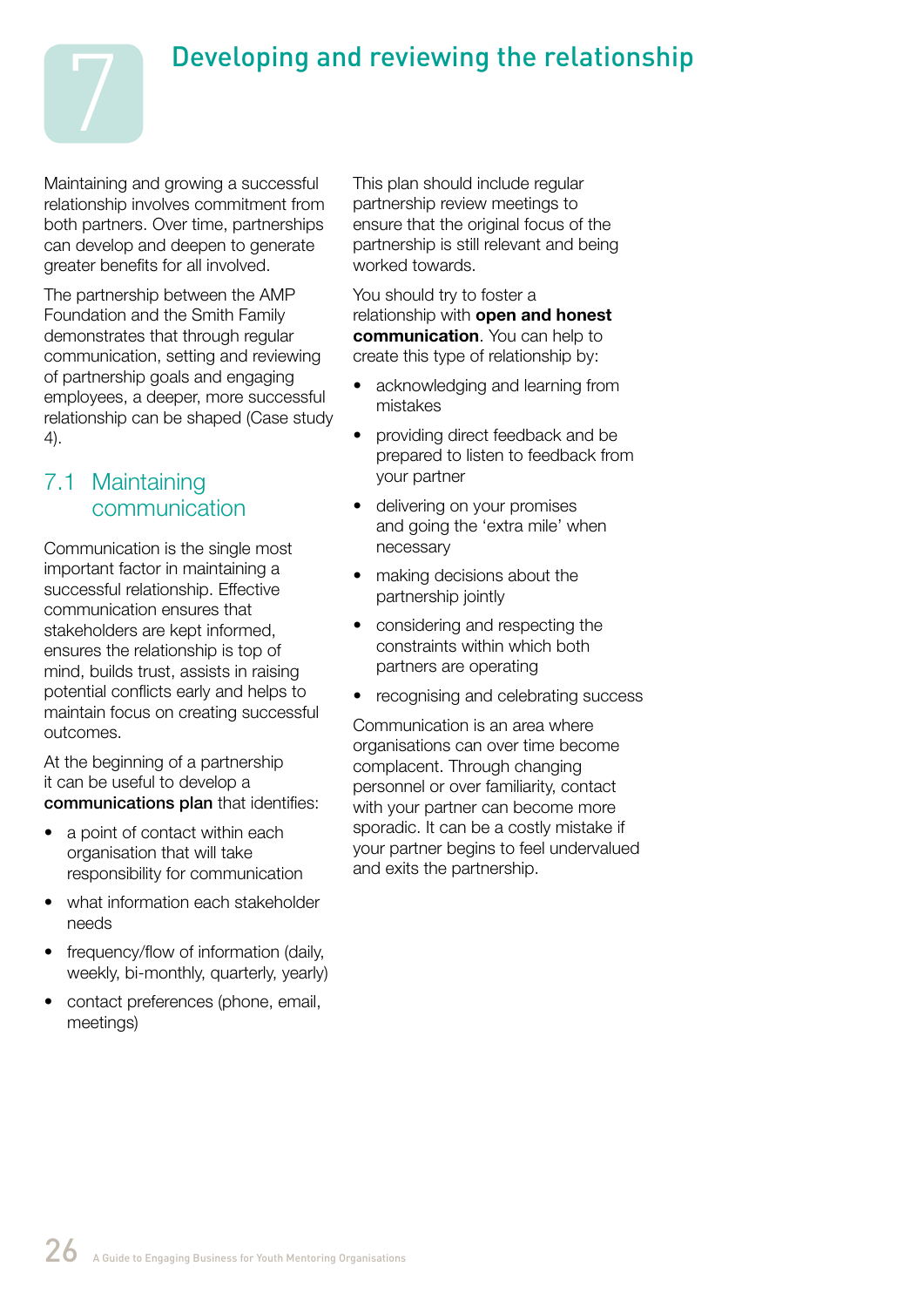casestudy

# 5 Engaging employees is important to ensure longevity **AMS and Whitelion**

Alexander Mann Solutions (AMS) works with clients to consolidate and transform their recruitment processes. AMS attended a Business Networking Breakfast hosted by Whitelion in 2006, which marked the beginnings of the relationship.

AMS and Whitelion worked together to achieve 3 aims:

- provide young people with opportunities that would otherwise have been out of reach
- raise money to support the Whitelion's programs
- increase awareness of Whitelion and their programs to increase participation

The main focus of the AMS–Whitelion

partnership was to develop the "3 Peaks Challenge" fundraising event. The partnership organized the "3 Peaks Challenge" event - walking to the highest peak in 3 states, in under 33 hours. Covering 42kms and 6,000m in height, it tests the physical, mental, and emotional boundaries of all involved. AMS employees worked tirelessly to organise the event and ensure that fundraising targets were met.

The Challenge involved young people from Whitelion's 'Young Lions' leadership program as well as numerous AMS employees. Through the Challenge, several AMS employees have become interested in the work of Whitelion and provide ongoing volunteer support.

The benefits to AMS have been:

- Increased employee morale and engagement through coming together as a team to achieve their goals
- Broader employee skills through applying their skills to a new sector
- Improved understanding of young people and the community they are working in, enabling them to make more informed business decisions, particularly when young people are involved



The benefits to Whitelion:

- Donations valuing \$35,000 per annum enough money to cover 'Young Lions' program for a quarter
- Additional resources though AMS employees volunteering their time
- Opportunities for the Whitelion young people to be involved in activities or services that would not have otherwise been available
- Improved employee morale through being involved in a life changing event

A further benefit to Whitelion is that they have been able to leverage the AMS partnership and the Challenge to further engage and strengthen relationships with other businesses such as the Colorado Group and Mercer.

Moving forward, AMS is looking to continue to grow and develop the partnership, building on the success of the 3 Peaks Challenge as well as developing a Training program for young people entering the workforce for the first time.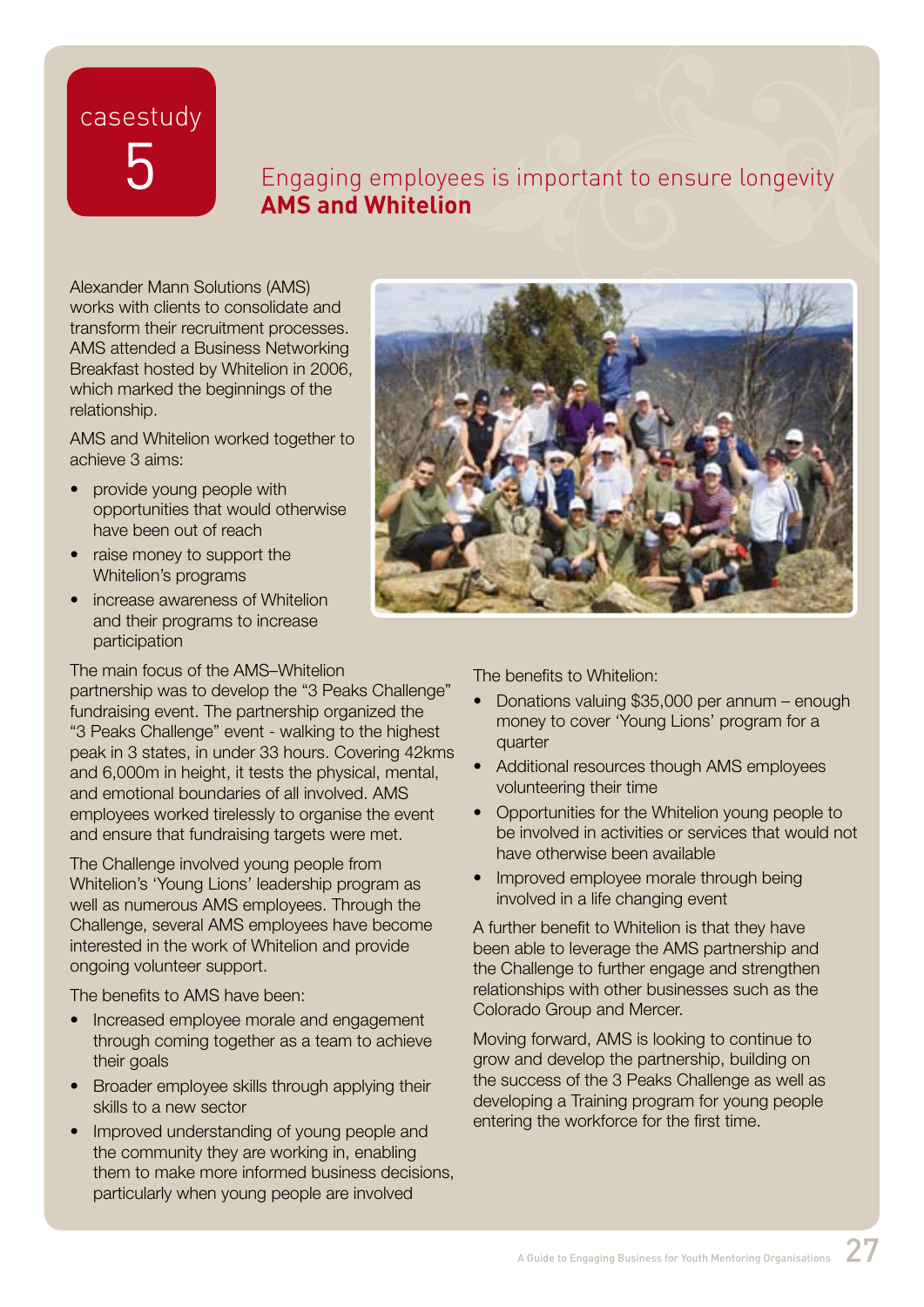# Developing and reviewing the relationship

# 7.2 Working with business to promote the relationship

Promoting your partnership to employees within the business and to the community is key to maximising the benefits of the partnership. Many benefits of the partnership for your business partners are likely to relate to corporate reputation. If the wider community are not aware of or staff not engaged with the partnership these reputational benefits are unlikely to be realised.

Increasingly, businesses are recognising the benefits of **getting staff involved**  in partnerships – improved morale, reduced staff turnover, improved teamwork and broader skill sets. Marketing the partnership to internal stakeholders is key to getting them engaged and involved with the

partnership. Also, through engaging more staff, your partnership is likely to become more entrenched, increasing its ability to survive the turnover of key staff.

The partnership between Whitelion and Alexander Mann Solutions demonstrates how engaging staff can promote a successful ongoing partnership (Case study 5).

Through a community partnership, a business often hopes to improve its profile and reputation within the community to become the employer, supplier, neighbour or business partner of choice.<sup>9</sup> Promotion of the partnership can also be beneficial to the youth mentoring organisation as association with a reputable business can increase the profile of the organisation within the community.

The table below outlines some ways to assist your business.

| Internal engagement                                                                                                                                                                                                                    | <b>Community promotion</b>                                                                                                               |
|----------------------------------------------------------------------------------------------------------------------------------------------------------------------------------------------------------------------------------------|------------------------------------------------------------------------------------------------------------------------------------------|
| Keeping your partner up to date with developments<br>of your organisation so they can communicate this<br>(via the intranet, newsletters or meetings) to staff so<br>they remain motivated and encourage colleagues to<br>get involved | Including the partnership in printed materials and<br>on your organisations website                                                      |
| Providing your partner with case studies of the<br>organisations success stories                                                                                                                                                       | Facilitating informal networking opportunities for<br>business staff with other members the community<br>involved with your organisation |
| Offering your time to talk to staff about the work of<br>your organisation and its work                                                                                                                                                | Enter your partnership in Awards: for example<br>Local Council Awards                                                                    |
| Holding an open day for staff where they can see<br>how your organisation works, meet some of your<br>staff and mentees                                                                                                                | Using links with Local media to promote any<br>events or report successes of the partnership                                             |

The Standing Tall and Iluka Resources partnership recognised the need to promote the relationship, both internally and externally, which has ensured that

the benefits to the organisations have been maximised (Case study 6).

 **9** *Corporate Community Investment in Australia, The Centre for Corporate and Public Affairs, the Prime Minister's Community Business Partnership, 2007,* p. 46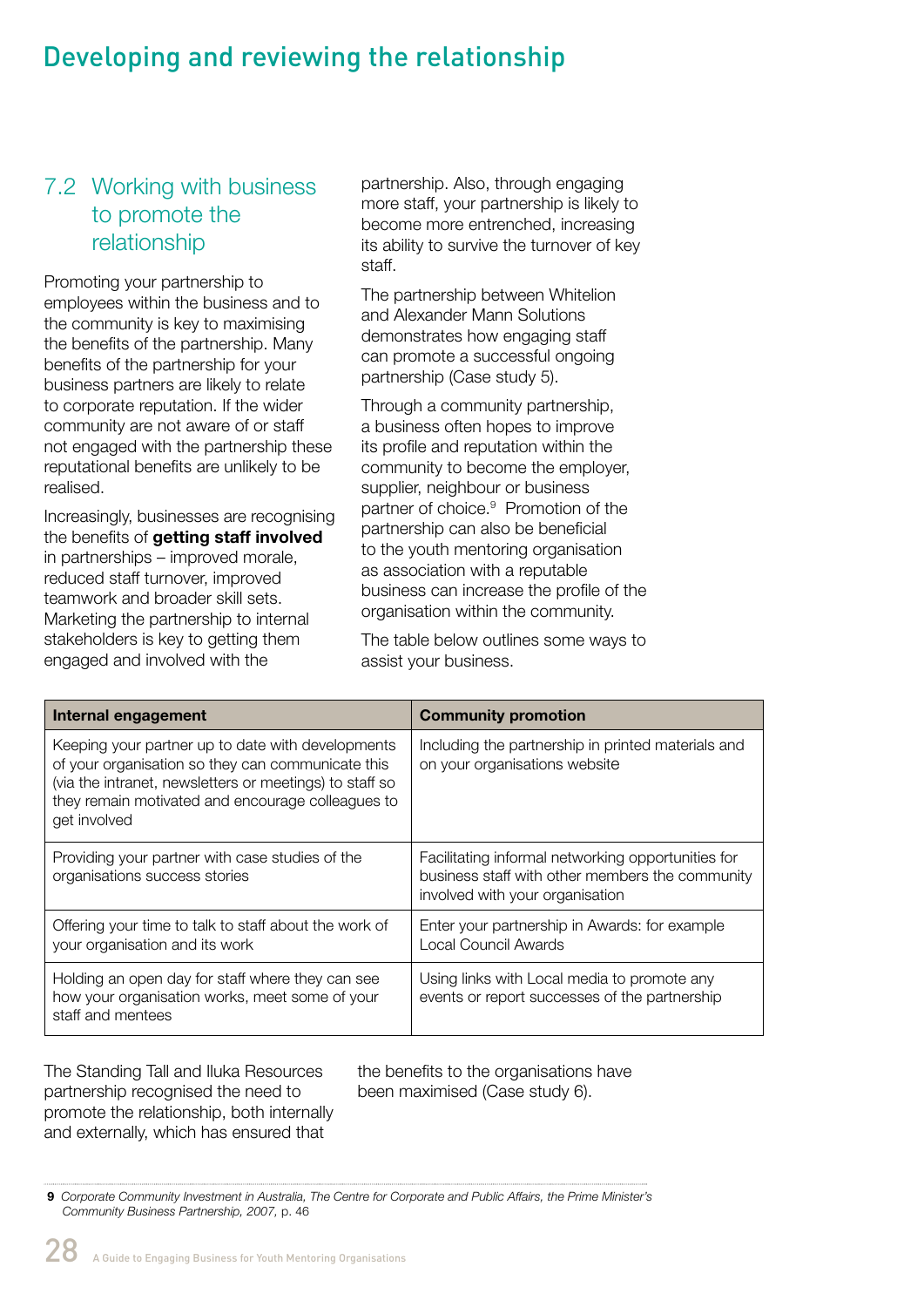# casestudy

# Promoting the relationship maximises partnership benefits **Iluka Resources and Standing Tall**

Iluka Resources is a Western Australia based mining company. Stakeholder engagement is an integral part of the Company's business as it allows the organisation to understand and address the expectations of the communities it operates within.

*Standing Tall* is a school based mentoring program which recruits and trains members of the community to act as mentors to students at Baimbridge College and its' feeder primary schools in Hamilton. The program aims to help students fulfill their potential by taking full advantage of the educational opportunities offered by the schools.

Iluka and *Standing Tall* share a common goal of developing opportunities for young people. The *Standing Tall* Program coordinator approached Iluka for program support. The company was given a number of options ranging from financial support to allowing employees to volunteer.

An agreement was reached where Iluka allows time release for employees interested in becoming mentors to take part in training sessions and attend weekly mentoring sessions. Iluka also agreed to help promote the program within the community. *Standing Tall* provides the screening, training and support for mentoring relationships. *Standing Tall*  also helps to promote the partnership, both within Iluka by running information sessions for employees and creating an information pack, and in the community by acknowledging Iluka in all published materials. A formal agreement that outlines the commitment by both parties was developed and signed by the partners.

*Standing Tall* has greatly benefited from the partnership:

- 7 students have been mentored by Iluka staff
- It's higher profile in the Community, especially through winning a Community Enterprise Award at the local Business Awards, has been raised significantly
- Other businesses have given in kind support as a result of the Iluka partnership



From left to right: Mentors from Iluka Resources are Glen Darroch, Tamara Milne, Laura Thornton and John McKay.

- An employee has joined the Management Committee for *Standing Tall*
- Students in the program have been able to engage with Iluka through a visit to the site

Iluka has also generated benefits from the partnership:

- Significant increase in profile and reputation of the business in the local community - far beyond what was anticipated
- Increased employee morale employees participating has expressed a sense of satisfaction from being involved
- Increased employee skills and personal development through training and the mentoring experience

Iluka believes that the partnership involving staff volunteering has been very effective and looks forwards to getting more employees involved in the future.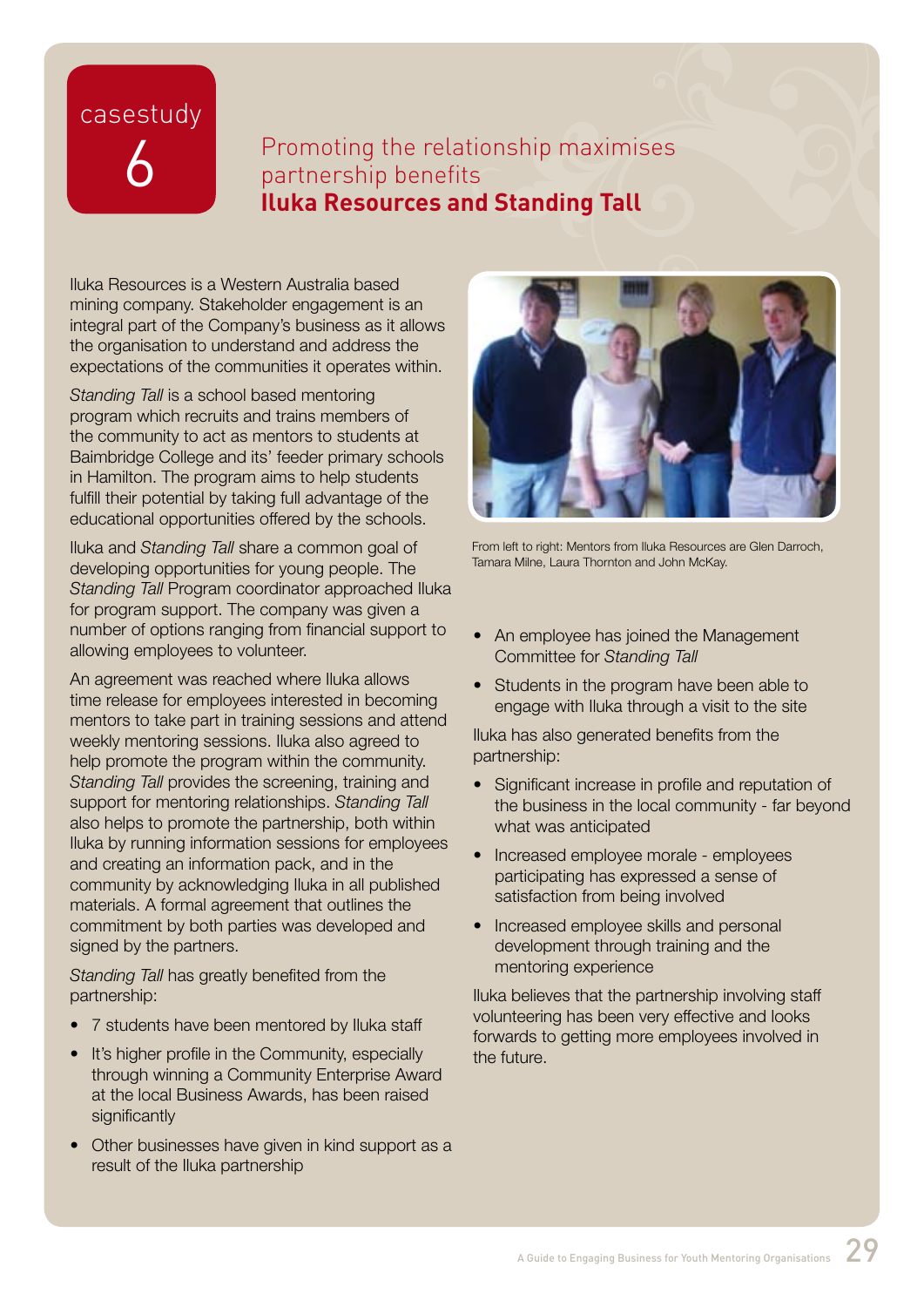# Developing and reviewing the relationship

# 7.3 Monitor and review

Whilst there is likely to be ongoing monitoring of performance throughout the year, a formal partnership review should be completed at least once a year. A review should tell you how the partnership is working in practice and whether it is achieving its original vision and objectives. A review can also inform you about how the program might be improved and also highlight any areas where there may have been changes with roles and or interests.

The review process can be broken down into 5 steps:

**Step 1:** Clarify the aims for completing this review

**Step 2:** Identify the areas you want to review

**Step 3:** Identify how these areas will be measured

**Step 4:** Gather and analyse the results

**Step 5:** Hold the partnership meeting and decide on any actions to be taken

A simple review format has been created (see Appendix 8.6) to step you through the review process. Where a review is more intensive the same steps can be followed yet a more detailed report is likely to be required.

#### **Step 1: Clarify the aims for completing the review**

Jointly make a list of the reasons the partnership is completing the review. It could include things such as to:

- Gauge how both partners are feeling about the effectiveness of the relationship
- Identify the impact and success of the partnership
- Identify any areas of weakness and try to address them
- Confirm that parties are meeting their commitments and deriving the anticipated benefits
- Make revisions to the partnership arrangements to improve outcomes

#### **Step 2: Identify the areas you want to review**

From your review aims, identify the areas that you should be reviewing. To do this, compile a list of areas to investigate related to the aim. For example:

| 1. Review Aim                                    | 2. Area to Review                                                                                                |
|--------------------------------------------------|------------------------------------------------------------------------------------------------------------------|
| Gauge how both partners<br>are feeling about the | Identify if both partners believe in the shared vision and feel<br>$\bullet$<br>like they are working towards it |
| effectiveness of the<br>relationship             | Do both parties feel like they can communicate as equals                                                         |
|                                                  | Are decisions being made jointly and issues and disputes<br>being raised quickly and addressed efficiently       |
|                                                  | Are both parties being flexible and working together when<br>faced with new circumstances                        |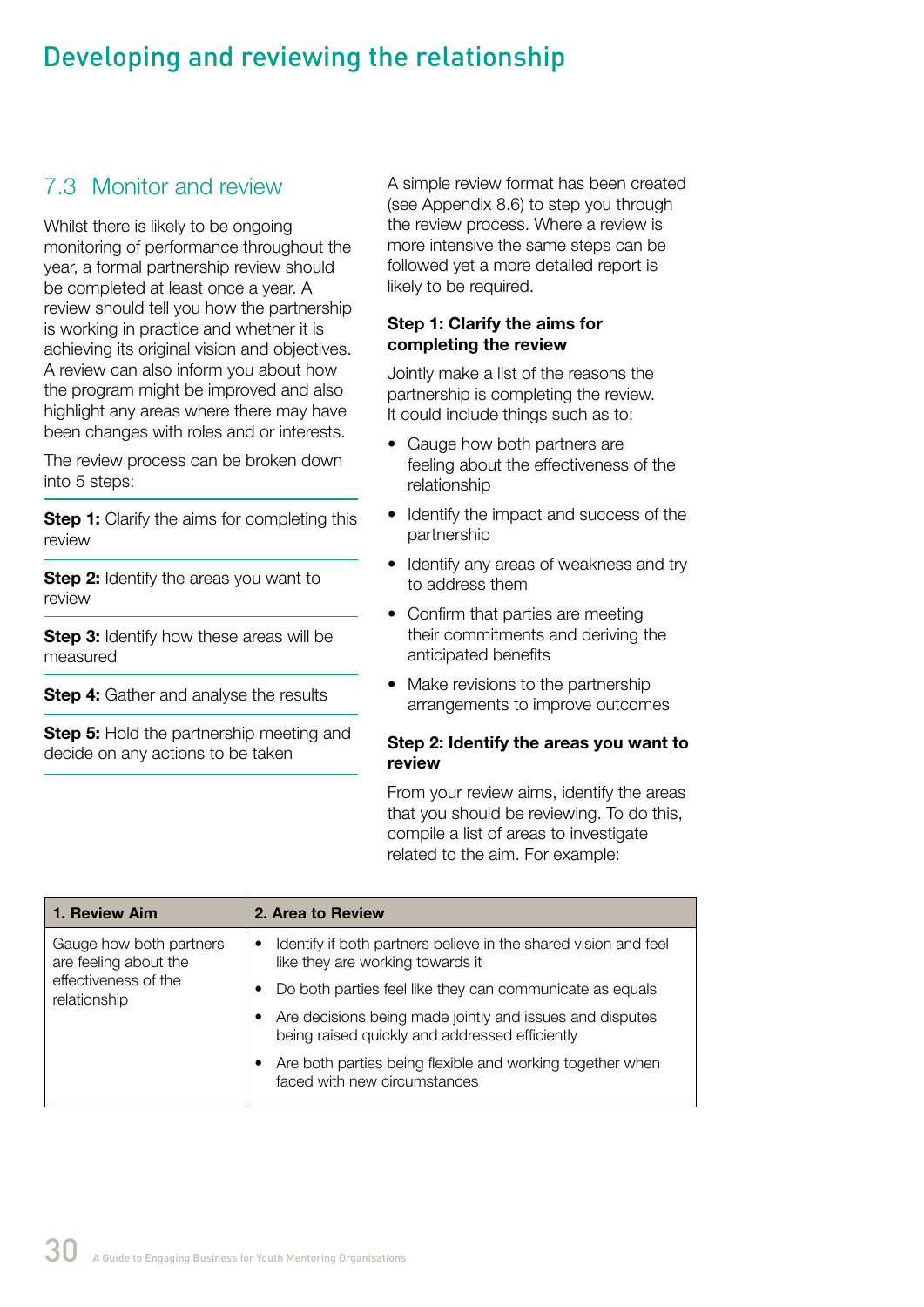#### **Step 3: Identify how these review areas will be measured**

For each are to review, you need to identify:

- How you will review does it require:
	- feedback from individuals, or
	- data to be sourced
		- > Where individuals are to be asked for feedback, who should be asked – e.g. managers, staff, mentees and community leaders
		- > How these individuals will be asked – generally through interview, work shop or questionnaires

#### **Step 4: Gather and analyse results**

The relevant stakeholders will need to be interviewed or surveyed and the data collected. The responses and data need to be analysed, drawing out the main themes for each area.

A preliminary report of the findings should be distributed to the key stakeholders ahead of the review meeting. Identify how the partnership has evolved from its conception, as well as any areas of particular strength or weakness along with recommendations for improvement.

#### **Step 5: Hold the review meeting and decide on any partnership revisions**

Ensure all the key stakeholders from both partners are able to attend the review meeting. Address the key findings of the review ensuring that any successes are acknowledged. Focus on any areas requiring improvement or review and discuss potential solutions.

Based on the review findings revisit the original partnership vision and assess if the partnership is still valid and worth continuing.

If 'yes': review the original partnership agreement and adjust where necessary:

- the vision and objectives
- partnership structure or commitment levels
- roles and responsibilities

If 'no': it is important to ensure that so far as possible, the partnership can end amicably. To facilitate this:

- ensure a formal letter of termination is sent to your partner
- create a document that:
	- identifies the achievements of the partnership
	- acknowledges the contributions of key individuals
	- outlines any lessons learnt
- ensure the partnership termination is communicated within both organisations and any other stakeholders in the community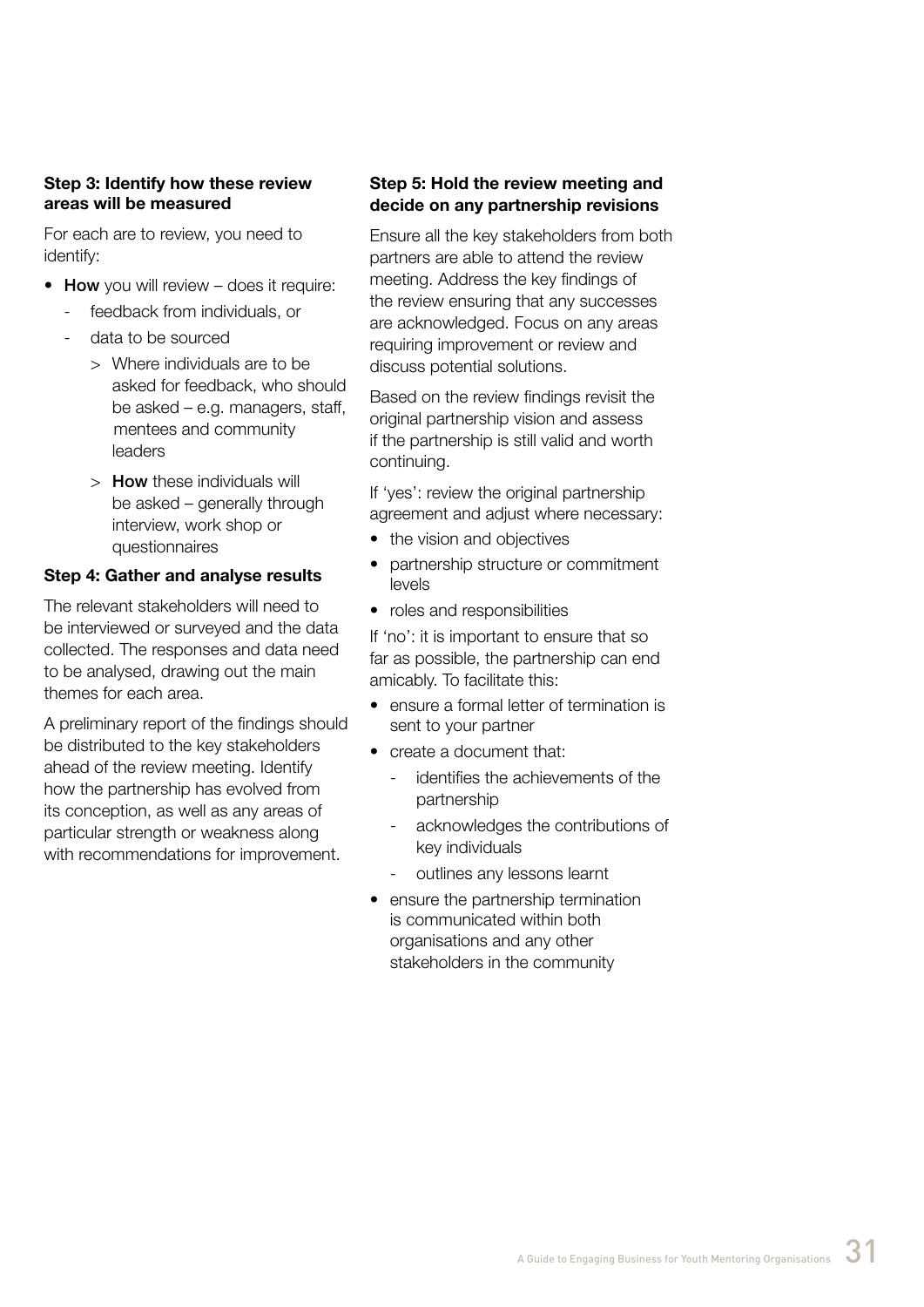

# 8.1 Glossary: Understanding the language of business

When talking to business about community business partnerships, they may use unfamiliar terms. Below is a list of business terms that may help out during these discussions. It is important to establish a common language so seek clarification where there appears to be confusion.

**Best Fit:** In the context of community business partnerships, best fit means the ability for a business or community organisation to find the most suitable community business partner. This process involves business and community organisations analysing what they can offer a partnership, what they want to gain and what benefits the partnership should generate for the community.

**Business case:** A business case is used to justify an investment where a business's resources will be consumed. It captures the potential costs and benefits of a project or venture and will ensure that the business's interests are considered when making the investment decision.

**Corporate community investment (CCI):** CCI refers to the all forms of support a business can provide including charitable donations, community projects, employer supported volunteering, community sponsorships and gifts inkind.

**Community organisation:** are general those which have been established by a group of people with a common interest to deliver a variety of projects, programs and services for the benefit of the community. Community organisations generally focus on a community issue which addresses disadvantage or promotes community cohesion.

#### **Deductible gift recipient (DGR) status:**

For a donor to receive tax deductible gifts, the organisation must be endorsed as a DGR. Organisations that are eligible to become DGRs are determined by Australia's income tax law.

**Foundation:** A public or private trust which is not a charitable organisation but is established and operated for charitable purposes. No part of the income generated by a charitable foundation can be paid to any trustee, trustor or member.

**Income Tax Exempt Charitable Entity (ITEC) status:** When an organisation is endorsed by the Australian Tax Office to be exempt from income tax.

**Key Performance Indicator (KPI):** Key business statistics such as number of new orders, cash collection efficiency, and return on investment, which measure an organisation's performance in critical areas. KPIs show the progress (or lack of it) toward realising the firm's objectives or strategic plans by monitoring activities.

**Memorandum of Understanding (MoU):** A MoU is a formal agreement or understanding defining how partners will work together. It can be a statement of good intent for a partnership or can be a tool for action for the partnerships work.

**Net present value:** Net Present Value is an indicator of how much value an investment or project adds to the value of the firm.

**Return on Investment (ROI):** Usually expressed as a percentage, ROI is the ratio of money gained or lost on an investment relative to the amount of money invested.

**Partnership:** Where one or more businesses and one or more community organisations, with common goals, agree to work together to share and leverage their strengths, resources, talents and knowledge in a way that benefits both the business and the community. Successful partnerships tend to be equitable, transparent and have mutual benefits.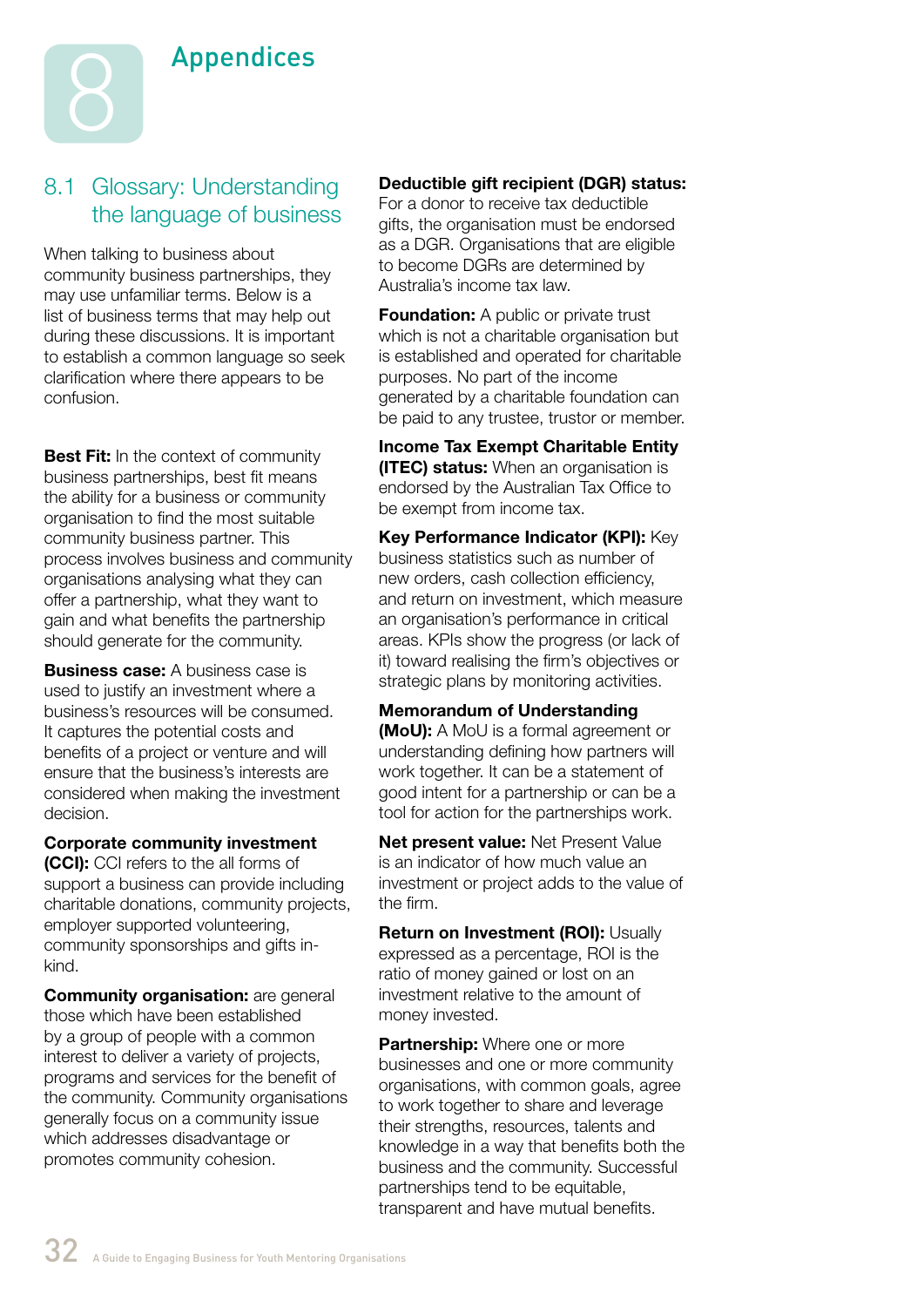**Partnership Model:** The structure around which partners base their arrangement. The model may be single dimensional, for example an in-kind donation of a good, or multi-dimensional, including a number of multiple resources.

**Pro-bono:** is a phase derived from the latin meaning 'for the public good'. It usually refers to when professional work is undertaken without payment.

#### **Prescribed Private Funds (PPFs):** A

prescribed private fund is a trust to which businesses, families and individuals can make tax deductible donations. The fund may make distributions only to other deductible gift recipients that have been either endorsed by the Australian Tax Office or are listed by name in the income tax law.

#### **Small to medium sized enterprise**

**(SME):** SMEs can be defined by annual turnover and/or number of employees. The Australian Bureau of Statistics defines a small business as one that employs between 5-19 employees; and a medium sized business between 20 and 199 employees. The way in which some companies structure their businesses (e.g. franchises, site-based operations and subsidiaries) can mean that operationally, franchises and some business units within a multi-national company can operate as an SME.

**Stakeholders:** are parties who affect, or can be affected by, the business's actions. A business's stakeholders often include the owners – private or shareholders, government, staff, trade unions, customers, creditors and the local community.

**Shareholders:** An individual or corporation that legally owns one or more shares of stock in a company. Shareholders collectively own the company and therefore strive to enhance the value of the company.

#### 8.2 Needs Identification Tool

#### **AIM: A simple, yet effective manner to quickly identify the key areas where further support is required by the youth mentoring organisation.**

Please complete the following process:

**Step 1:** Identify the key processes within your mentoring organisation (an example has been created below) and note the steps involved

**Step 2: Rank your "Internal competency"** for each step in the process, for example High (H), Medium (M) or Low (L)

**Step 3:** Review your ranking, and highlight the areas of low performance. Consider the reason for the underperformance and create a list for further review

**Step 4:** For each area in the list, identify whether a partnership with a business could be an effective contributor to improving performance – sometimes it may be more efficient to develop internal resources or through a fee for service arrangement

The output of this process will be a list of the needs within your organisation in which a business partnership may be effective.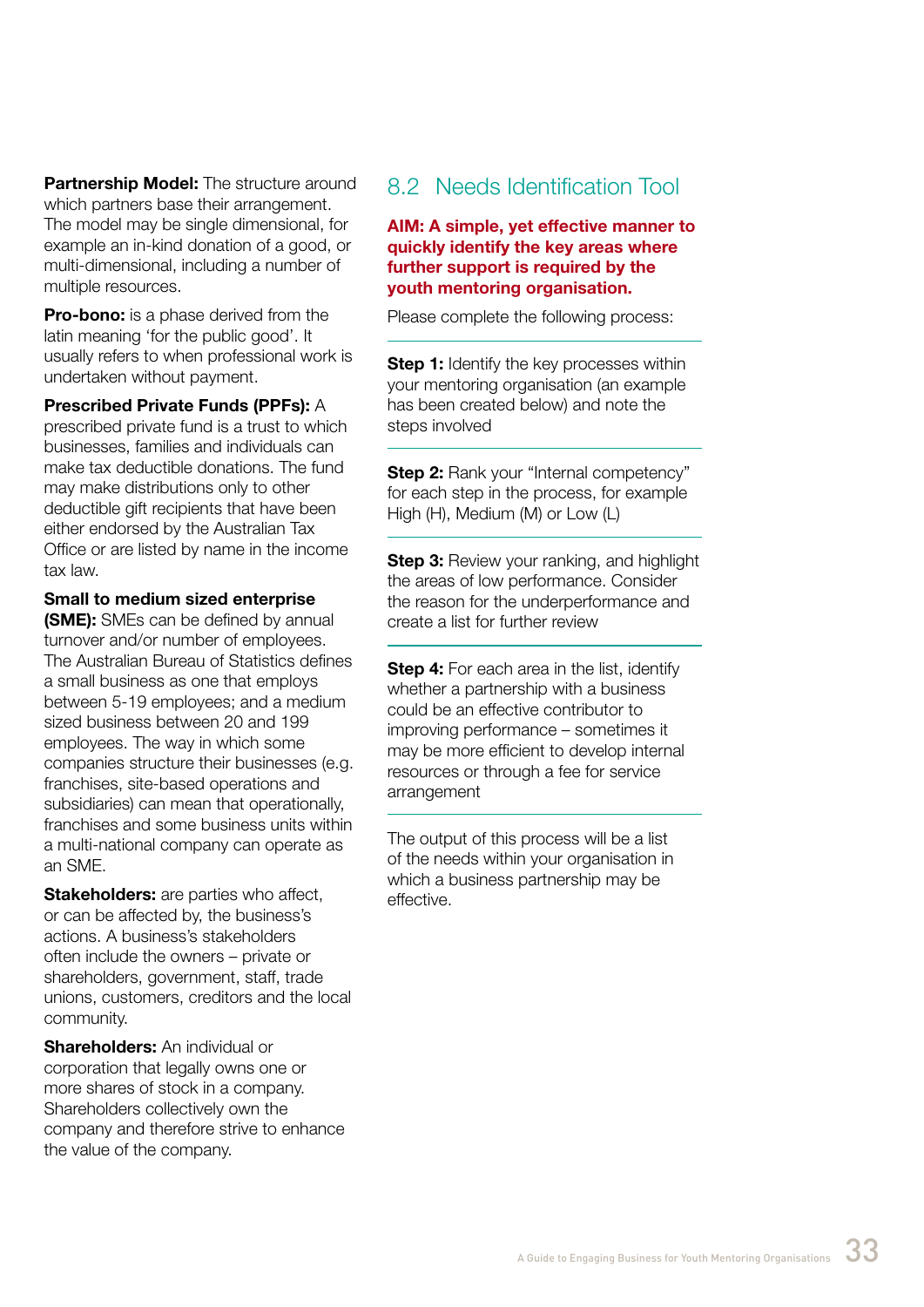# Appendices

#### Needs Identification Tool

| <b>Stream</b>                                       | Key Steps - Example Only                                                                                                                                                                          |                                              |                                     |                                              |                                            |                                     |                                                 |                                                 |
|-----------------------------------------------------|---------------------------------------------------------------------------------------------------------------------------------------------------------------------------------------------------|----------------------------------------------|-------------------------------------|----------------------------------------------|--------------------------------------------|-------------------------------------|-------------------------------------------------|-------------------------------------------------|
| <b>Mentoring</b><br>Program X                       | Develop<br>Program                                                                                                                                                                                | Identify<br><b>Mentees</b>                   | Source<br><b>Mentors</b>            | Train<br><b>Mentors</b>                      | Match<br><b>Mentors</b>                    | Manage<br>Rel'ship                  | Manage<br>Exit of<br>Rel'ship                   | Evaluation<br>of program<br>& stake-<br>holders |
| Internal<br>competency                              | H                                                                                                                                                                                                 | H                                            | L                                   | M                                            | M                                          | H                                   | L                                               | M                                               |
| <b>Mentoring</b><br>Program X                       | Develop<br>Program                                                                                                                                                                                | Identify<br><b>Mentees</b>                   | Source<br><b>Mentors</b>            | Train<br><b>Mentors</b>                      | Match<br><b>Mentors</b>                    | Manage<br>Rel'ship                  | Manage<br>Exit of<br>Rel'ship                   | Evaluation<br>of program<br>& stake-<br>holders |
| Internal<br>competency                              | H                                                                                                                                                                                                 | L                                            | L                                   | M                                            | M                                          | H                                   | L                                               | M                                               |
| <b>Ancillary Program</b><br>(eg Employment)         | Develop<br>Program                                                                                                                                                                                | Identify<br>Participants                     | Source<br>Participants              | Source<br>Employer                           | Match<br>Partipants<br>& Employer          | Manage<br>Rel'ship                  | Manage<br>Exit of<br>Rel'ship                   | Evaluation<br>of program<br>& stake-<br>holders |
| Internal<br>competency                              | H                                                                                                                                                                                                 | L                                            | M                                   | L                                            | M                                          | M                                   | M                                               | M                                               |
| <b>Financial</b><br><b>Administration</b>           | Develop<br>Finance<br>Strategy                                                                                                                                                                    | Create<br>Budget,<br>inc cost<br>centres     | Perform<br>against<br>budget        | <b>Track</b><br>against<br>budget            | Adjust<br>budget                           | Achieve<br><b>Budget</b>            | Create &<br>interpret<br>statements             |                                                 |
| Internal<br>competency                              | L                                                                                                                                                                                                 | L                                            | M                                   | M                                            | L                                          | L                                   | L                                               |                                                 |
| <b>Marketing &amp;</b><br><b>Communications</b>     | Develop<br>M&C<br>Strategy                                                                                                                                                                        | Create<br>materials                          | Create<br>channels<br>for M & C     | Manage<br>M & C                              | Internal<br>comm's                         | Evaluate<br>perform-<br>ance        |                                                 |                                                 |
| Internal<br>competency                              | M                                                                                                                                                                                                 | L                                            | L                                   | M                                            | H                                          | L                                   |                                                 |                                                 |
| <b>Fundraising</b><br>& Funder<br><b>Management</b> | Develop<br>Funding<br>Target &<br>Strategy                                                                                                                                                        | Identify &<br>develop<br>funder<br>rel'ships | Achieve<br>funding<br>as<br>planned | <b>Success</b><br>in govt,<br>T&F<br>funding | Retain<br>funders<br>for repeat<br>support | <b>Extend</b><br>funders<br>new opp | Develop<br>a fee for<br>service<br>stream $(?)$ |                                                 |
| Internal<br>competency                              | L                                                                                                                                                                                                 | M                                            | L                                   | M                                            | M                                          | M                                   | M                                               |                                                 |
| <b>Other</b>                                        | As appropriate for your organisation:<br><b>Human Resources</b><br>Information Technology<br>Volunteer Management<br><b>Business Development</b><br>$\qquad \qquad -$<br>$\overline{\phantom{a}}$ |                                              |                                     |                                              |                                            |                                     |                                                 |                                                 |
| Internal<br>competency                              |                                                                                                                                                                                                   |                                              |                                     |                                              |                                            |                                     |                                                 |                                                 |

Internal Competency: High (H), Medium (M) or Low (L)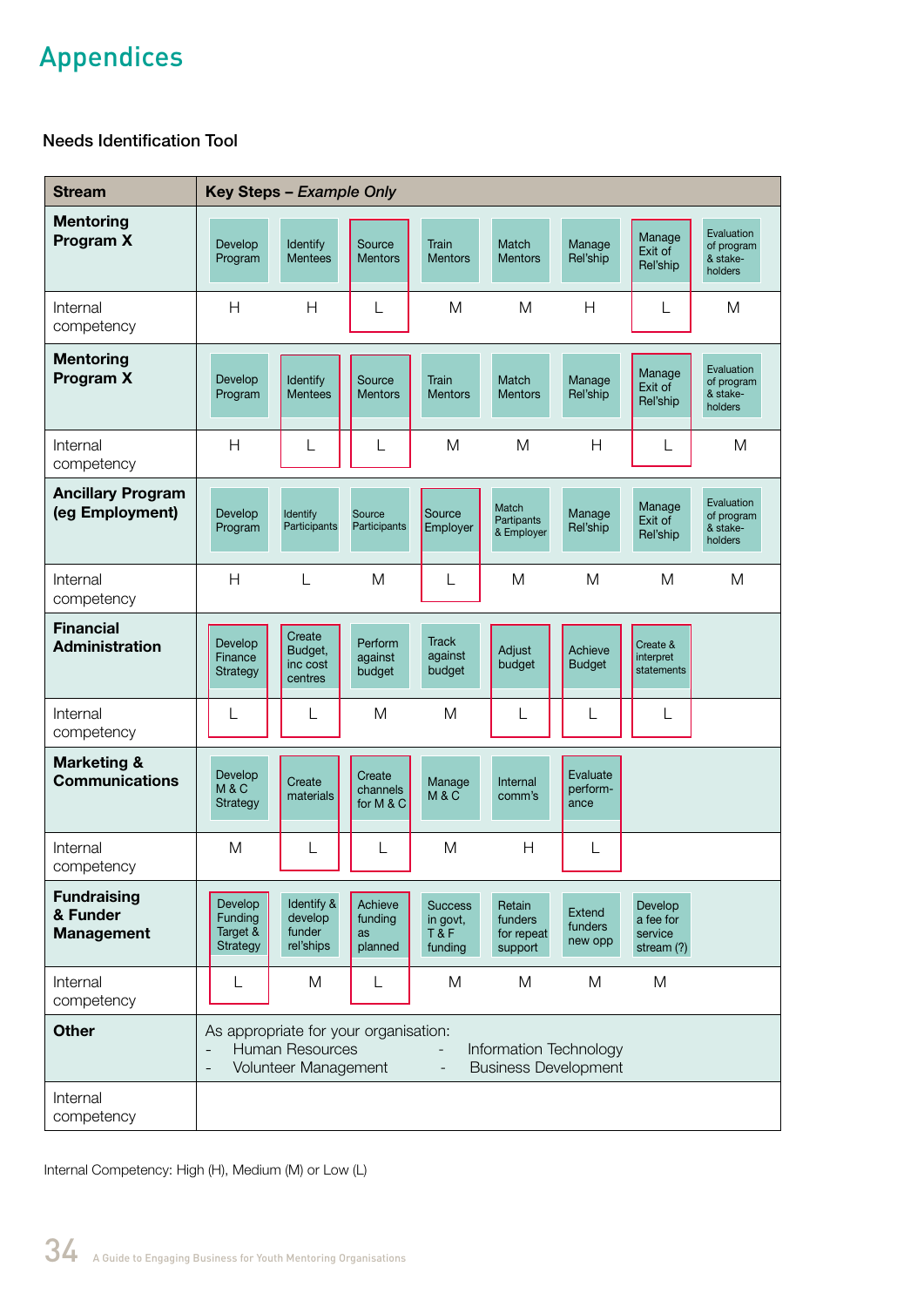#### 8.3 Potential Partner Scorecard

#### **AIM: To refine and rank your potential business partners shortlist.**

Using your knowledge of your potential partners assign a score for how likely it is for the business to meet the criteria.

Each criteria should be marked out of 5, where  $1 =$  very unlikely and  $5 =$  very likely **Criteria 1:** Enjoy benefits from a partnership, particularly direct benefits

**Criteria 2:** Have the availability of the resources to meet your needs

**Criteria 3:** Share similar values or culture with your organisation

**Criteria 4:** Have a good track record in previous partnerships or has a willingness to engage in a partnership

|                     |              | <b>Assessment Criteria</b> |              |                         | <b>Total</b> |      |
|---------------------|--------------|----------------------------|--------------|-------------------------|--------------|------|
| <b>Company Name</b> | $\mathbf{1}$ | $\overline{2}$             | $\mathbf{3}$ | $\overline{\mathbf{4}}$ | (720)        | Rank |
|                     |              |                            |              |                         |              |      |
|                     |              |                            |              |                         |              |      |
|                     |              |                            |              |                         |              |      |
|                     |              |                            |              |                         |              |      |
|                     |              |                            |              |                         |              |      |
|                     |              |                            |              |                         |              |      |
|                     |              |                            |              |                         |              |      |
|                     |              |                            |              |                         |              |      |
|                     |              |                            |              |                         |              |      |
|                     |              |                            |              |                         |              |      |
|                     |              |                            |              |                         |              |      |
|                     |              |                            |              |                         |              |      |
|                     |              |                            |              |                         |              |      |
|                     |              |                            |              |                         |              |      |
|                     |              |                            |              |                         |              |      |
|                     |              |                            |              |                         |              |      |
|                     |              |                            |              |                         |              |      |
|                     |              |                            |              |                         |              |      |
|                     |              |                            |              |                         |              |      |
|                     |              |                            |              |                         |              |      |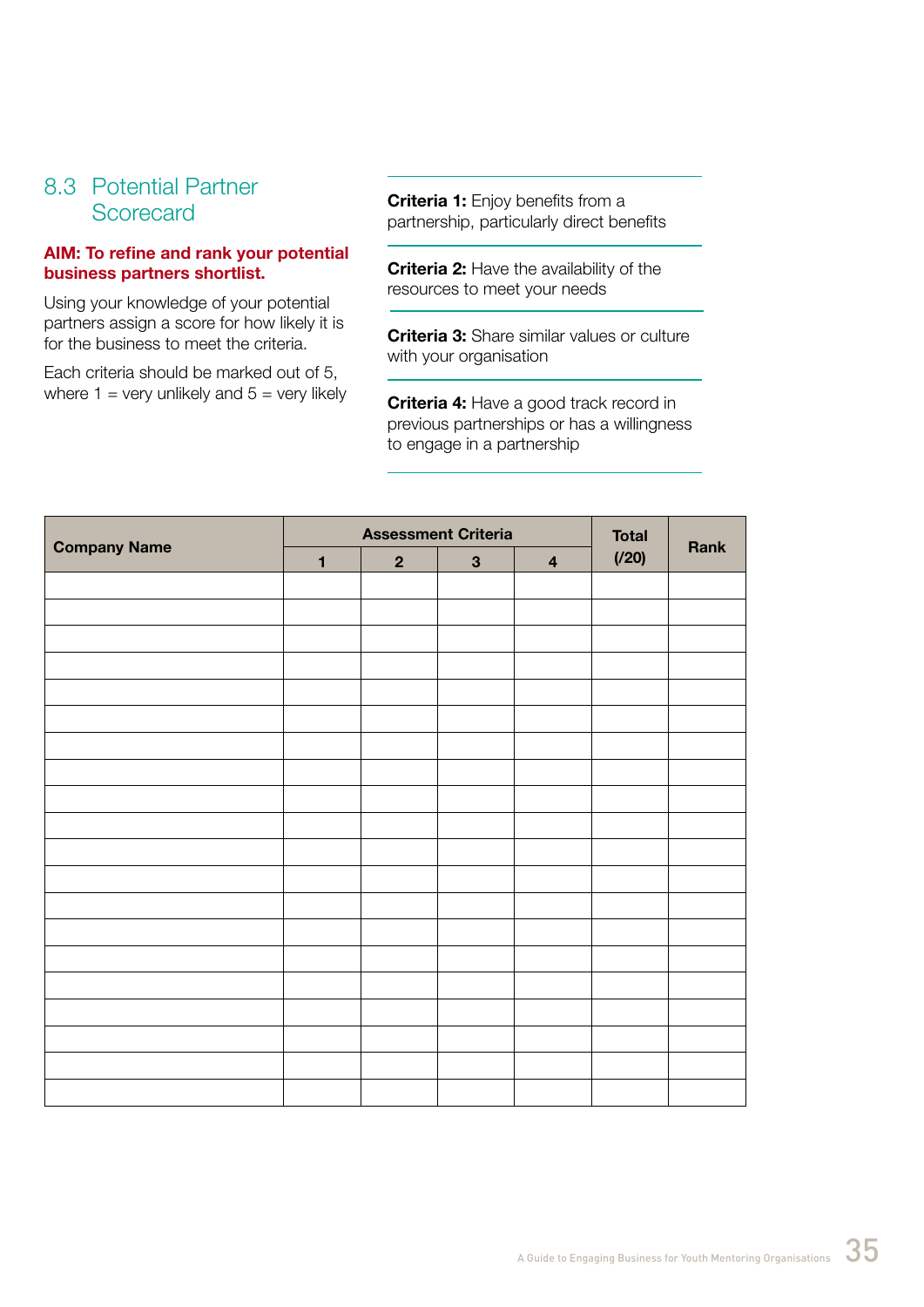# Appendices

# 8.4 Partnership Status Log

#### **AIM: To record details of partners and potential partners and the relationship status.**

For partnerships that mature and grow, consider a separate summary document for each partnership.

| <b>Business</b><br>name | <b>Business</b><br>contact (name,<br>phone, email) | <b>Internal</b><br>contact<br>(name) | Date and summary of last<br>communications (include<br>links or references to any key<br>documents) | <b>Next steps</b> | Date for<br>follow up |
|-------------------------|----------------------------------------------------|--------------------------------------|-----------------------------------------------------------------------------------------------------|-------------------|-----------------------|
|                         |                                                    |                                      |                                                                                                     |                   |                       |
|                         |                                                    |                                      |                                                                                                     |                   |                       |
|                         |                                                    |                                      |                                                                                                     |                   |                       |
|                         |                                                    |                                      |                                                                                                     |                   |                       |
|                         |                                                    |                                      |                                                                                                     |                   |                       |
|                         |                                                    |                                      |                                                                                                     |                   |                       |
|                         |                                                    |                                      |                                                                                                     |                   |                       |
|                         |                                                    |                                      |                                                                                                     |                   |                       |
|                         |                                                    |                                      |                                                                                                     |                   |                       |
|                         |                                                    |                                      |                                                                                                     |                   |                       |
|                         |                                                    |                                      |                                                                                                     |                   |                       |
|                         |                                                    |                                      |                                                                                                     |                   |                       |
|                         |                                                    |                                      |                                                                                                     |                   |                       |
|                         |                                                    |                                      |                                                                                                     |                   |                       |
|                         |                                                    |                                      |                                                                                                     |                   |                       |
|                         |                                                    |                                      |                                                                                                     |                   |                       |
|                         |                                                    |                                      |                                                                                                     |                   |                       |
|                         |                                                    |                                      |                                                                                                     |                   |                       |
|                         |                                                    |                                      |                                                                                                     |                   |                       |
|                         |                                                    |                                      |                                                                                                     |                   |                       |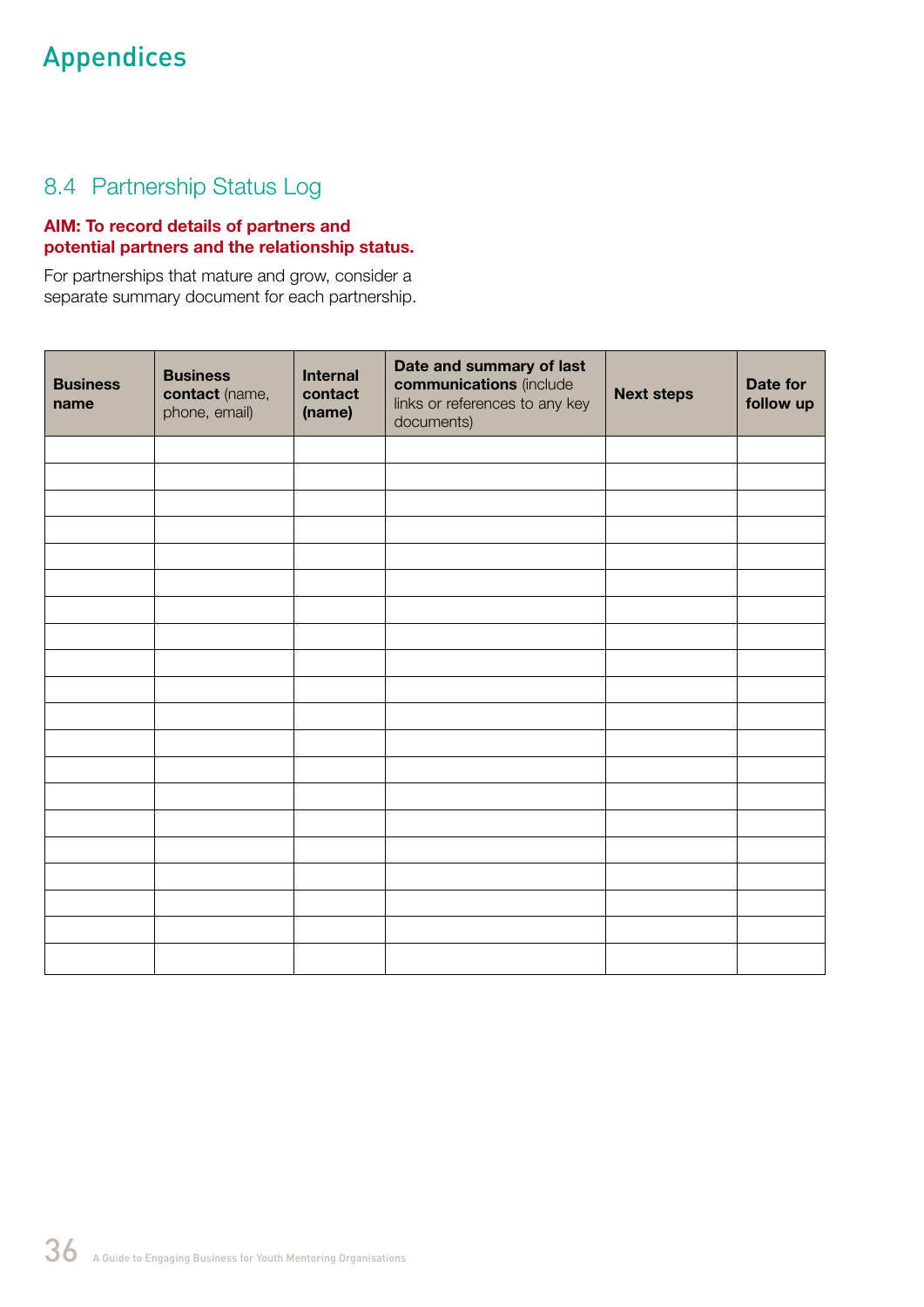# 8.5 Successful Partnership Checklist

#### **AIM: to ensure that both parties have openly discussed the partnership vision, commitment and structure and reached a common understanding before finally committing to a partnership.**

If any of the answers to the questions below are 'no' further discussion with your partner will be required to proceed.

|           |                                                                                                                                                                           | <b>Yes</b> | No |
|-----------|---------------------------------------------------------------------------------------------------------------------------------------------------------------------------|------------|----|
|           | Partnership vision: Do both parties agree that                                                                                                                            |            |    |
|           | they have a shared vision of the social problem they are trying to address                                                                                                |            |    |
|           | they have arrived at suitable objectives for the partnership                                                                                                              |            |    |
| $\bullet$ | the partnership model chosen is as beneficial as possible for both parties and the<br>community                                                                           |            |    |
|           | they have an appreciation and respect for what each party brings to the partnership                                                                                       |            |    |
| ٠         | they have arrived at a common understanding of the meanings of key terms or<br>language used by both parties in the partnership                                           |            |    |
|           | Partnership commitment: Are both parties committed to                                                                                                                     |            |    |
|           | working through any unexpected issues to make the partnership work                                                                                                        |            |    |
|           | sticking to the commitments of time and resources to ensure that agreed deadlines<br>are met                                                                              |            |    |
|           | open and honest lines of communication where they can communicate as equals                                                                                               |            |    |
|           | where necessary being flexible enough to change the nature of the relationship                                                                                            |            |    |
|           | Partnership structure: Are both parties clear on                                                                                                                          |            |    |
| ٠         | how the partnership will operate and each parties roles and responsibilities                                                                                              |            |    |
|           | who the key points of contact are                                                                                                                                         |            |    |
|           | how they will communicate and when                                                                                                                                        |            |    |
|           | how any disputes that arise will be addressed and resolved                                                                                                                |            |    |
|           | what benefits and outcomes are going to be measured, how they will be measured<br>and by whom                                                                             |            |    |
|           | how the partnership will measure and report on whether both parties are sticking to<br>their commitments and the procedure where this is not occurring                    |            |    |
|           | how they will market the partnership and who will bear the costs                                                                                                          |            |    |
|           | who will represent the partnership when speaking to the media and the approval<br>procedure for any media releases or quotes                                              |            |    |
|           | how and when the partnership will be reviewed                                                                                                                             |            |    |
|           | how the partnership will be renewed or comes to an end. Has a time limit been set<br>or it there a set of circumstances been identified where the partnership will cease? |            |    |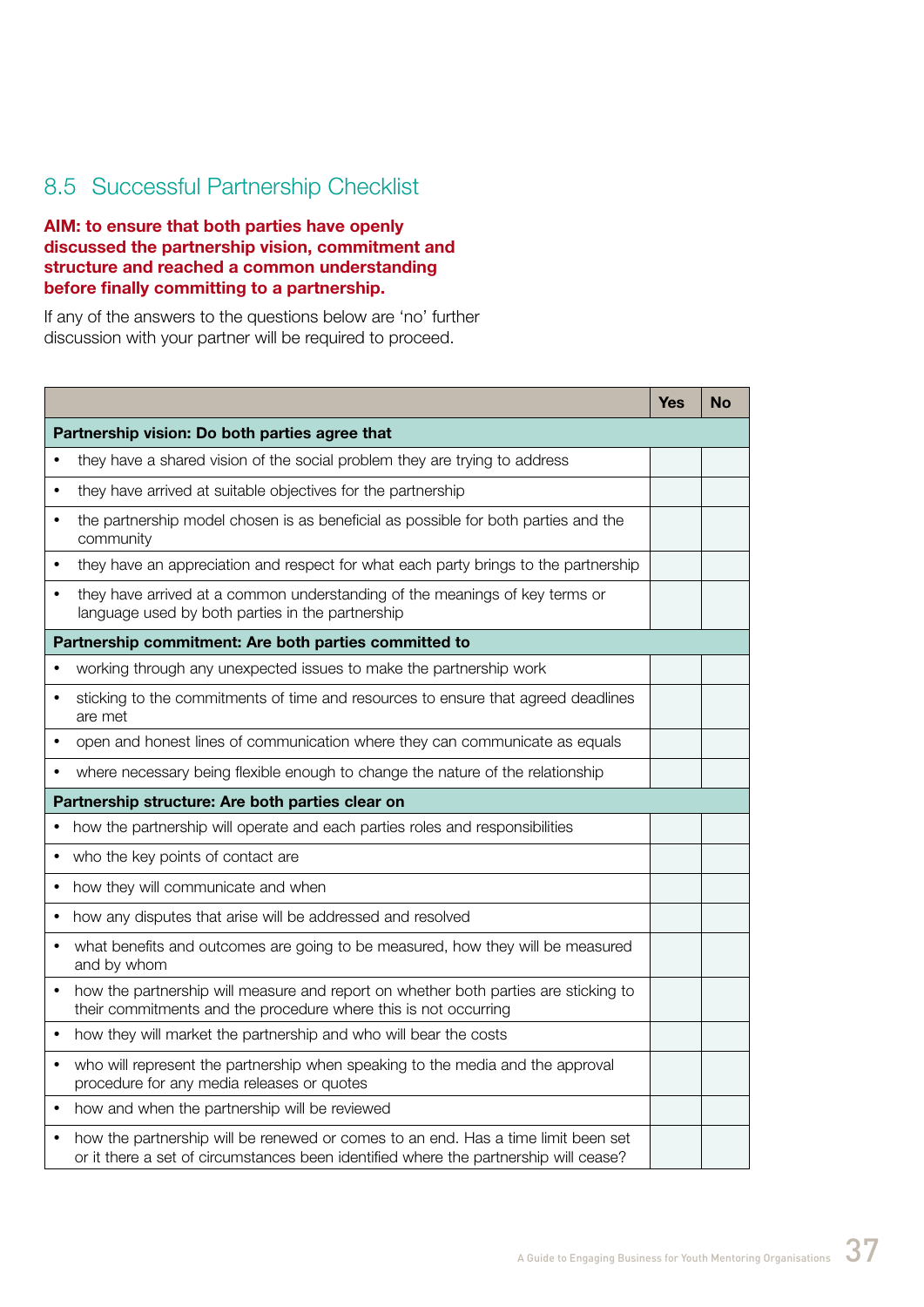# Appendices

# 8.6 Partnership Review Template

#### **AIM: to provide a simple step by step template to complete a review**

| 1. Review Aim | 2. Area to Review | 3. How to be<br><b>Measured</b> | 4. Results | 5. Action<br>Required |
|---------------|-------------------|---------------------------------|------------|-----------------------|
|               |                   |                                 |            |                       |
|               |                   |                                 |            |                       |
|               |                   |                                 |            |                       |
|               |                   |                                 |            |                       |
|               |                   |                                 |            |                       |
|               |                   |                                 |            |                       |
|               |                   |                                 |            |                       |
|               |                   |                                 |            |                       |
|               |                   |                                 |            |                       |
|               |                   |                                 |            |                       |
|               |                   |                                 |            |                       |
|               |                   |                                 |            |                       |
|               |                   |                                 |            |                       |
|               |                   |                                 |            |                       |
|               |                   |                                 |            |                       |
|               |                   |                                 |            |                       |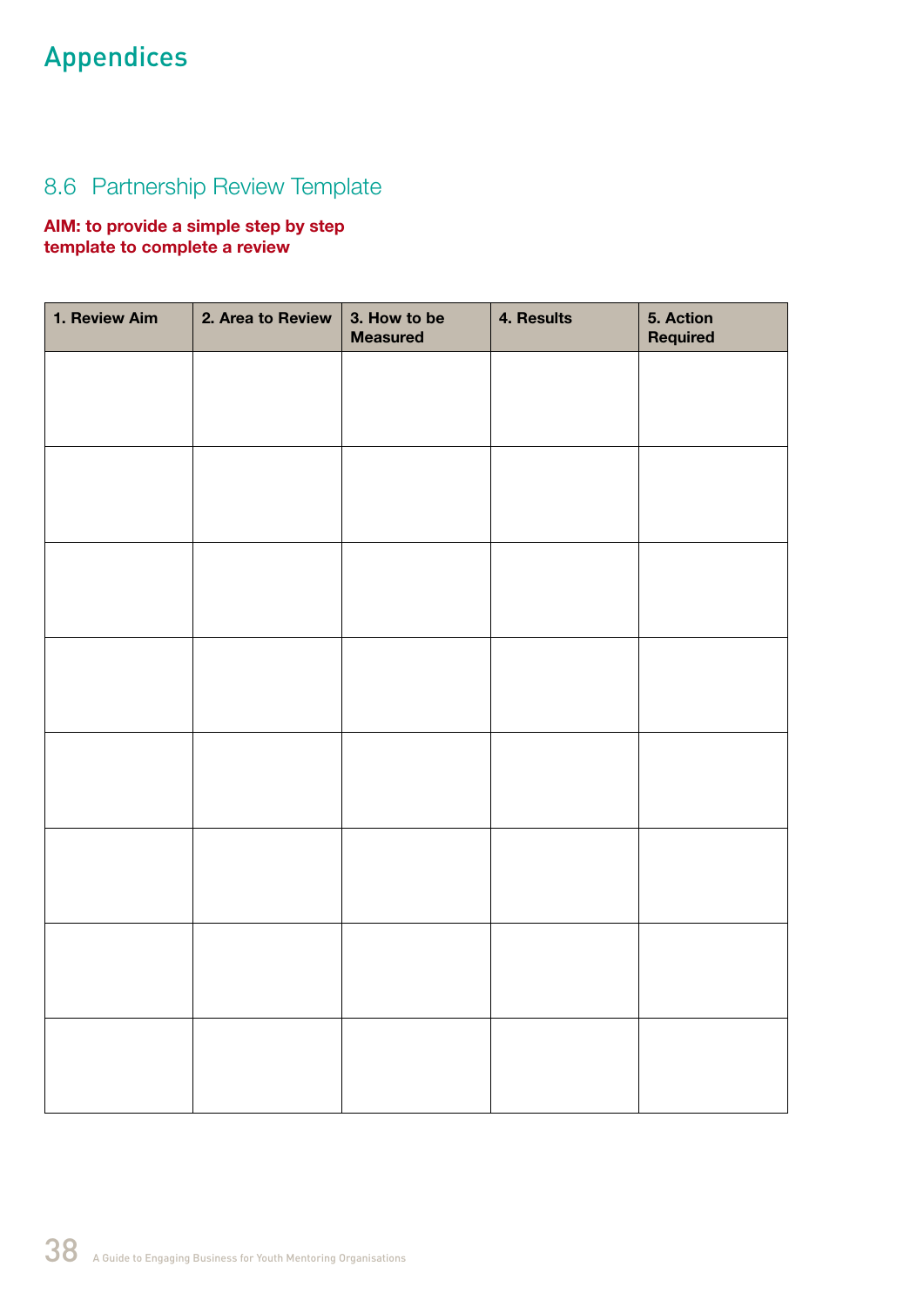# 8.7 Contributors

# **Consultation Group participants and Project Contributors:**

| <b>Kate Boyer</b>            | Program Coordinator, Baw Baw Latrobe Local Learning<br>and Employment Network                                    |
|------------------------------|------------------------------------------------------------------------------------------------------------------|
| Karen D'Costa                | Corporate Relations Manager, Whitelion                                                                           |
| <b>Gina Fiske</b>            | Principal Program Manager, Office for Youth, Department<br>of Planning and Community Development                 |
| <b>Genevieve Fitzgerald</b>  | Community Initiatives Manager, Community Support Fund,<br>Department of Planning and Community Development       |
| <b>Sue Fowler</b>            | Executive Officer, Maribyrnong Moonee Valley Local<br>Learning and Employment Network                            |
| Sarah Johnson                | Program Coordinator, Metropolitan Melbourne Youth<br>Mentoring Implementation & Coordination (MMYMIC)<br>Project |
| Ene Juurma                   | Partnerships Manager, The Smith Family                                                                           |
| <b>April Livesley-Clarke</b> | Program Coordinator, Grampians Regional Mentoring<br>Network, Lead On Ballarat                                   |
| <b>Paul Matthewson</b>       | Executive Officer, Big Brothers Big Sisters Melbourne                                                            |
| <b>Kelvin McAlpine</b>       | Manager Sponsorships & Communications,<br>National Foods Limited                                                 |
| <b>John Prince</b>           | Director, Social Compass                                                                                         |
| <b>Jeanette Pritchard</b>    | Program Coordinator, Baimbridge College                                                                          |
| Lyn Simmons                  | Reaching More Kids Coordinator, Berry Street                                                                     |
| <b>Cathy Sonnemann</b>       | Special Projects, Whitelion                                                                                      |
| <b>Claire Sonnemann</b>      | Project Manager, Whitelion                                                                                       |
| <b>Mark Watt</b>             | Chief Executive Officer, Whitelion                                                                               |
| <b>Faye Whitehead</b>        | Senior Project Officer, Office for Youth, Department of<br>Planning and Community Development                    |
| <b>David White</b>           | Chief Executive Officer, Big Brothers Big Sisters Australia                                                      |
| <b>Glenn Willis</b>          | Vice Chairman, Australia, Lehman Brothers                                                                        |
| <b>Chris Wootton</b>         | Grants Executive, Helen Macpherson Smith Trust                                                                   |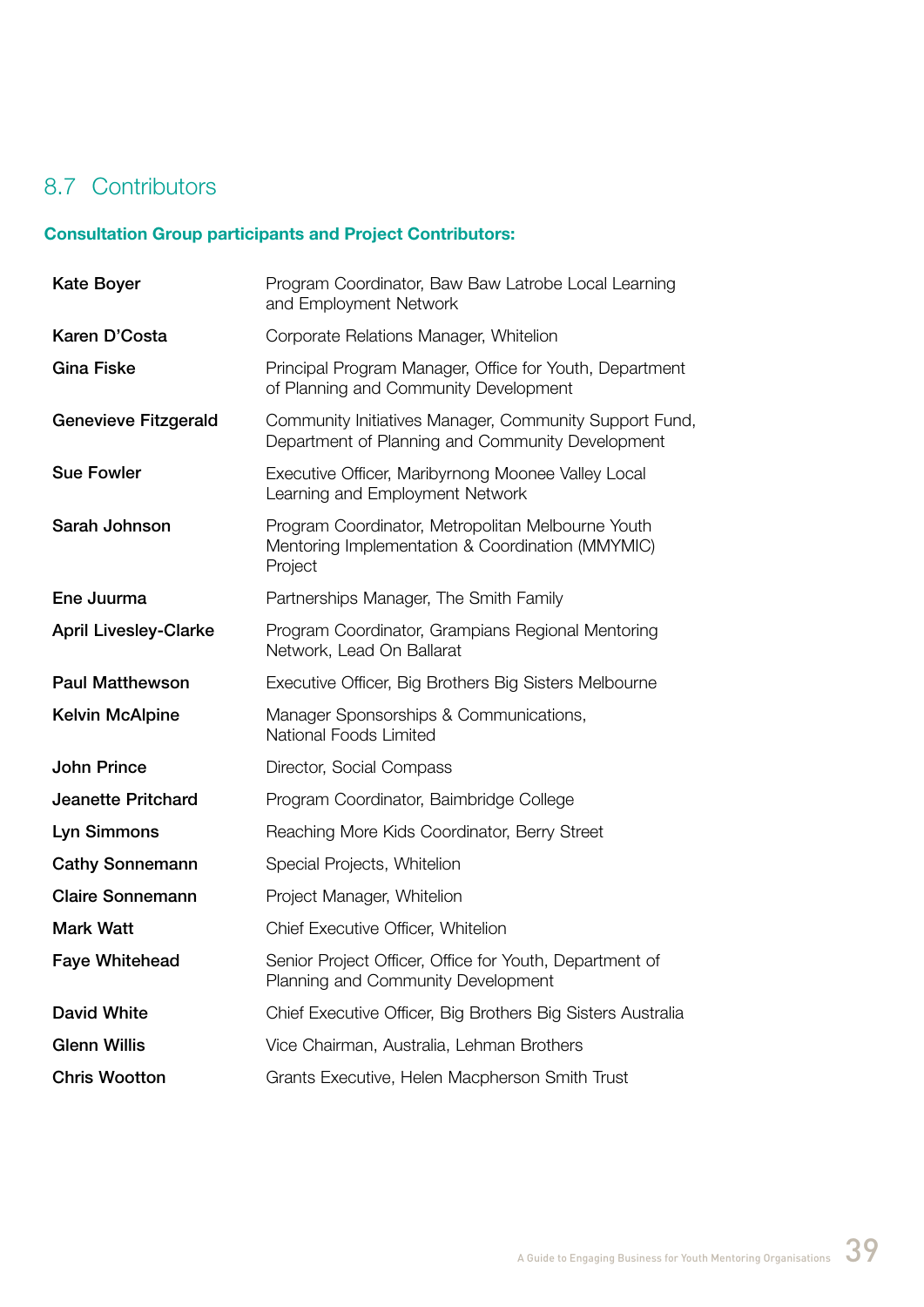# Appendices

#### 8.8 Resources

Our Community: Partnership Resource Centre www.ourcommunity.com.au

VicHealth, *The Partnerships Analysis Tool* www.vichealth.vic.gov.au

Youth Mentoring Network www.youthmentoring.org.au

Leading the Way, The Victorian Governments Framework on Mentoring Young People *2005-2008*, Department for Victorian Communities, 2005

*A Guide to Effective Practice for Mentoring Young People*, Department for Victorian Communities, 2006

A Guide to Supporting Effective Programs for Mentoring Young People, Department for Victorian Communities, 2007

*Corporate Community Investment in Australia*, The Centre for Corporate and Public Affairs, The Prime Minister's Community Business Partnership, 2007

*Corporate Community Involvement: Establishing a Business Case*, The Centre for Corporate and Public Affairs, 2000

*Generosity of Australian Business*, Australian Bureau of Statistics, 2000-01

Addis, R and Geddes, S, *Inviting investment in social enterprises - A prospectus framework for the social sector*, RE Ross Trust, 2007

Frearson, A, *Partnership Self-Assessment Toolkit*, East Leeds Primary Care Trust, 2002

Hill, R, *Cross Sector Partnerships in a Crime Prevention Context*, Agora Think Tank, 2007

Loza, J and Prince J, *The practical partnering toolkit,* Social Compass, The Prime Minister's Community Business Partnership, 2007

Tennyson, R, *The partnering toolbook*, International Business Leaders Forum, 2003

Zappala, G, *Corporate Partnerships, 85th Birthday Special Report Series*, The Smith Family, 2007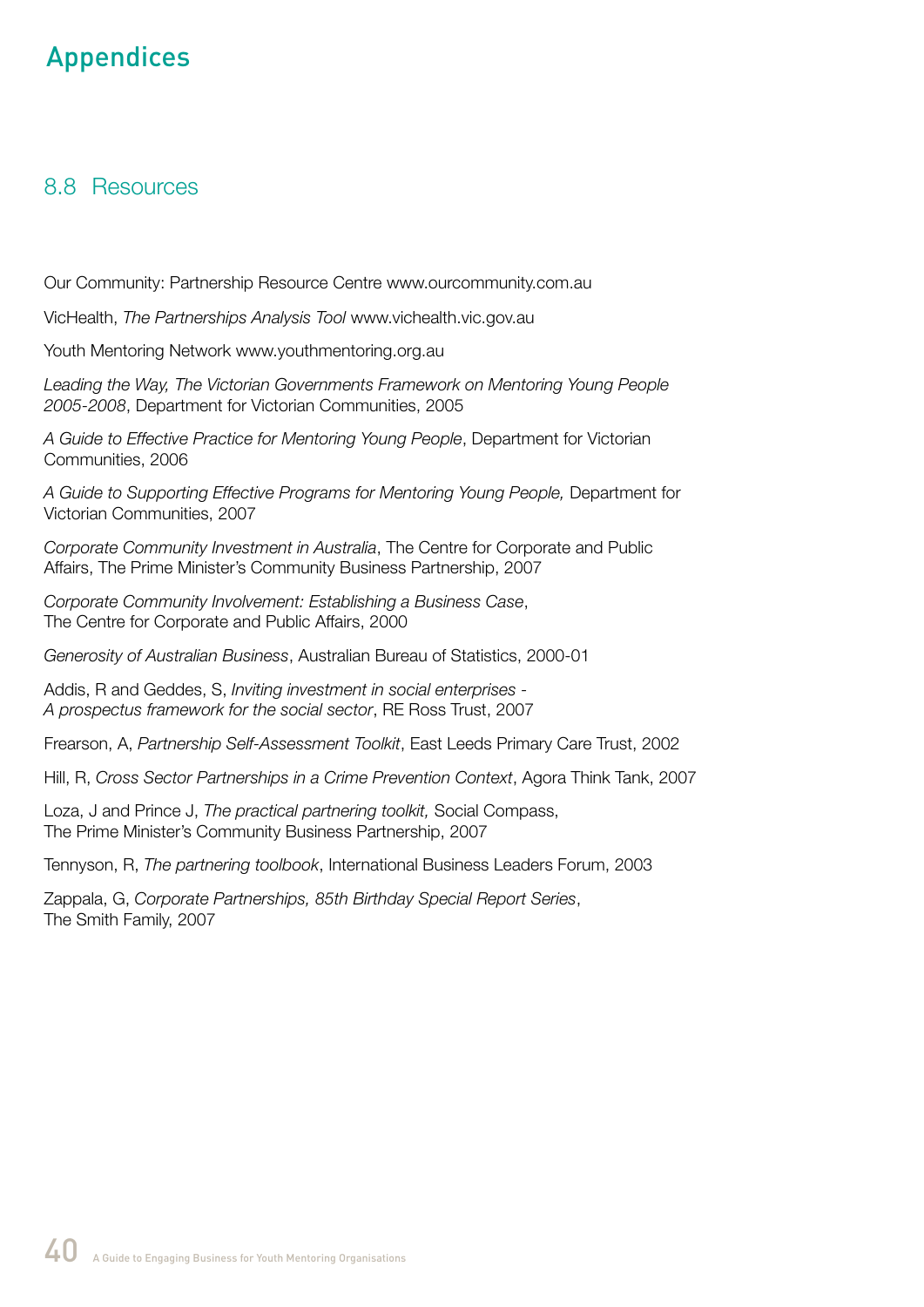# Further Information

Further information about the Mentoring and Capacity Building Initiative can be found at www.youth.vic.gov.au > Grants & Programs > Mentoring. A great deal of useful information for Victorian young people is available at **www.youthcentral.vic.gov.au**

If you would like to speak to someone about the Mentoring and Capacity Building Initiative, please contact the Office for Youth in the Department of Planning and Community Development by phoning **03 9208 3200**.